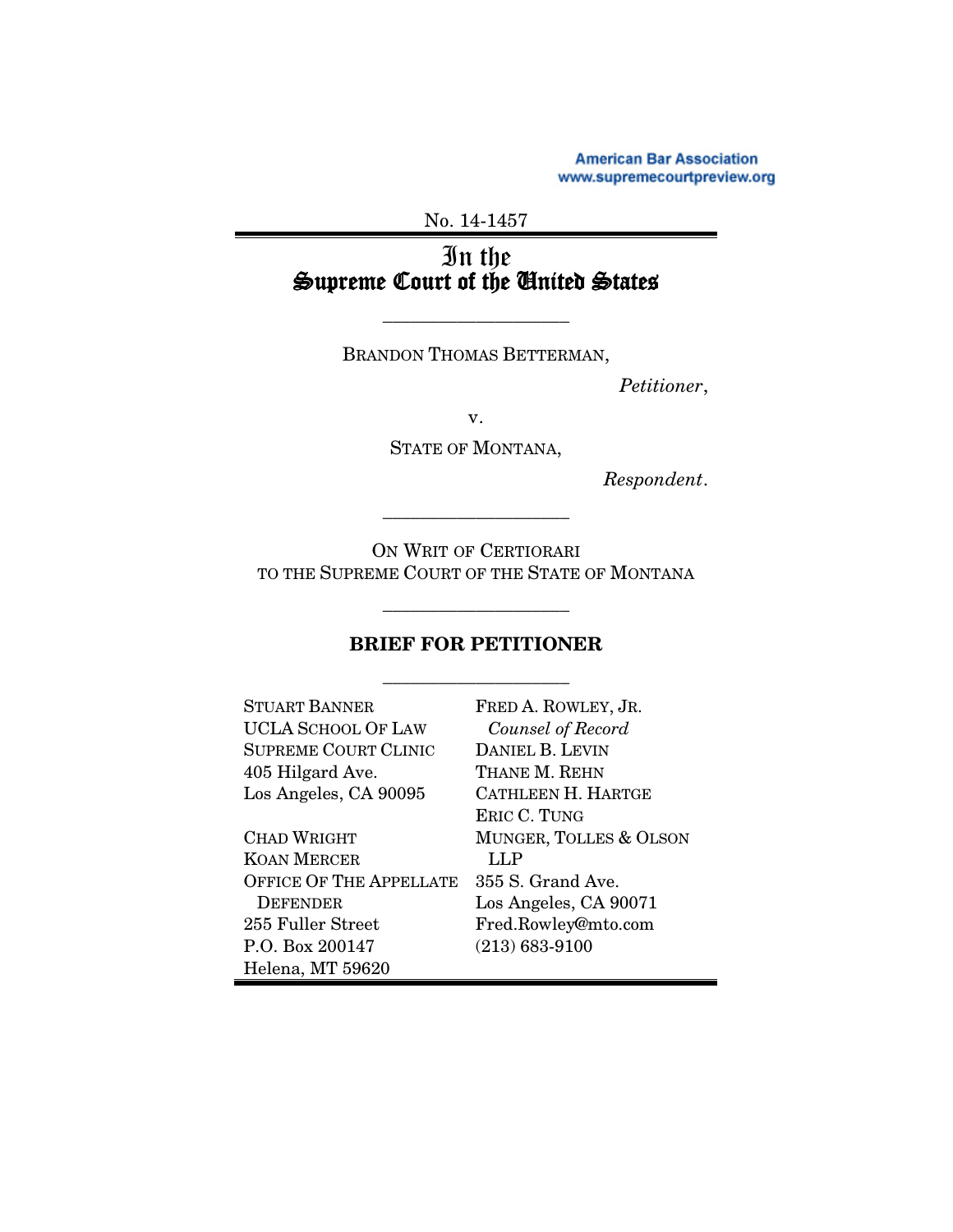## QUESTION PRESENTED

Whether the Sixth Amendment's Speedy Trial Clause applies to the sentencing phase of a criminal prosecution, protecting a criminal defendant from inordinate delay in final disposition of his case.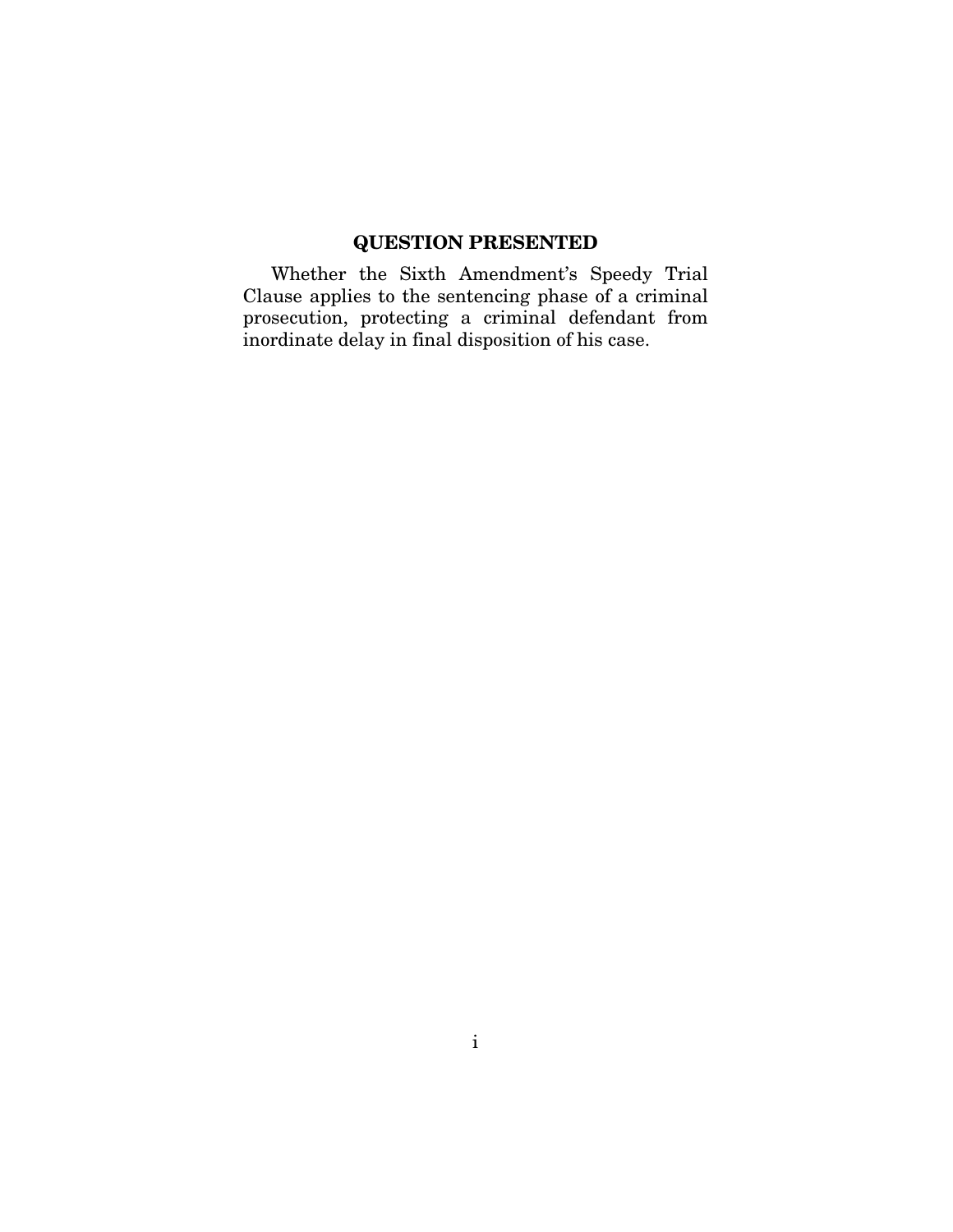# TABLE OF CONTENTS

|    |           | CONSTITUTIONAL PROVISION INVOLVED1                                                                                                                                        |
|----|-----------|---------------------------------------------------------------------------------------------------------------------------------------------------------------------------|
|    |           |                                                                                                                                                                           |
|    |           |                                                                                                                                                                           |
|    |           |                                                                                                                                                                           |
| I. |           | The Speedy Trial Clause Applies in<br><b>Criminal Prosecutions Through</b>                                                                                                |
|    | A.        | This Court's Precedents Support<br>Application of the Speedy Trial                                                                                                        |
|    | <b>B.</b> | The Speedy Trial Right's<br><b>Antecedents Guaranteed Prompt</b><br>Resolution of Criminal Charges,<br><b>Including Pronouncement of</b>                                  |
|    | C.        | Criminal Law Usage and Practice<br>During the Founding Era Confirm<br>that the Speedy Trial Right<br>Applies Through the Resolution of<br>Criminal Charges and Imposition |
|    |           | Criminal Practice at<br>1.                                                                                                                                                |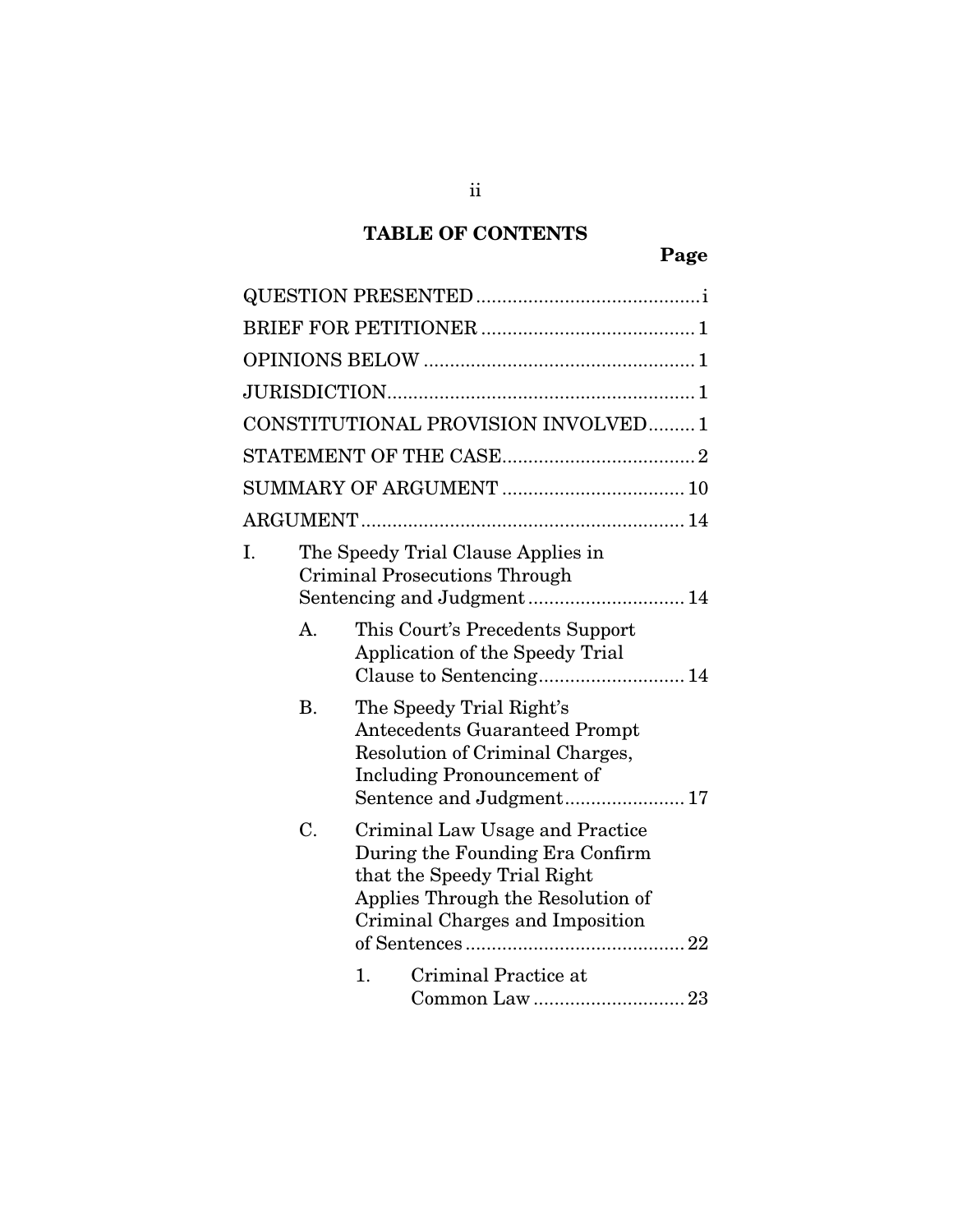# TABLE OF CONTENTS (continued)

|      |    | 2. | The Use of "Trial" at<br>Common Law26                                                                                                                       |  |
|------|----|----|-------------------------------------------------------------------------------------------------------------------------------------------------------------|--|
|      |    | 3. | This Court's Historical<br>Understanding of the Jury                                                                                                        |  |
|      | D. |    | The Expansion of Sentencing<br><b>Proceedings Demands Faithful</b><br>Adherence to the Original Scope<br>of the Speedy Trial Right32                        |  |
| Η.   |    |    | Applying the Speedy Trial Clause<br>Through Sentencing and Judgment<br>Vindicates The Purposes of the Clause34                                              |  |
|      | A. |    | The Speedy Trial Concerns<br>Identified by This Court All Apply<br>to Sentencing Delays35                                                                   |  |
|      | В. |    | The Framework for Analyzing<br><b>Speedy Trial Clause Violations</b><br>and Sixth Amendment Remedial<br>Principles Apply Cleanly to<br>Sentencing Delays 46 |  |
| III. |    |    | The State Court's Inordinate Delay in<br>Sentencing Petitioner Violated the                                                                                 |  |
|      |    |    |                                                                                                                                                             |  |
|      |    |    | APPENDIX: Table of Cases from LAWSON,                                                                                                                       |  |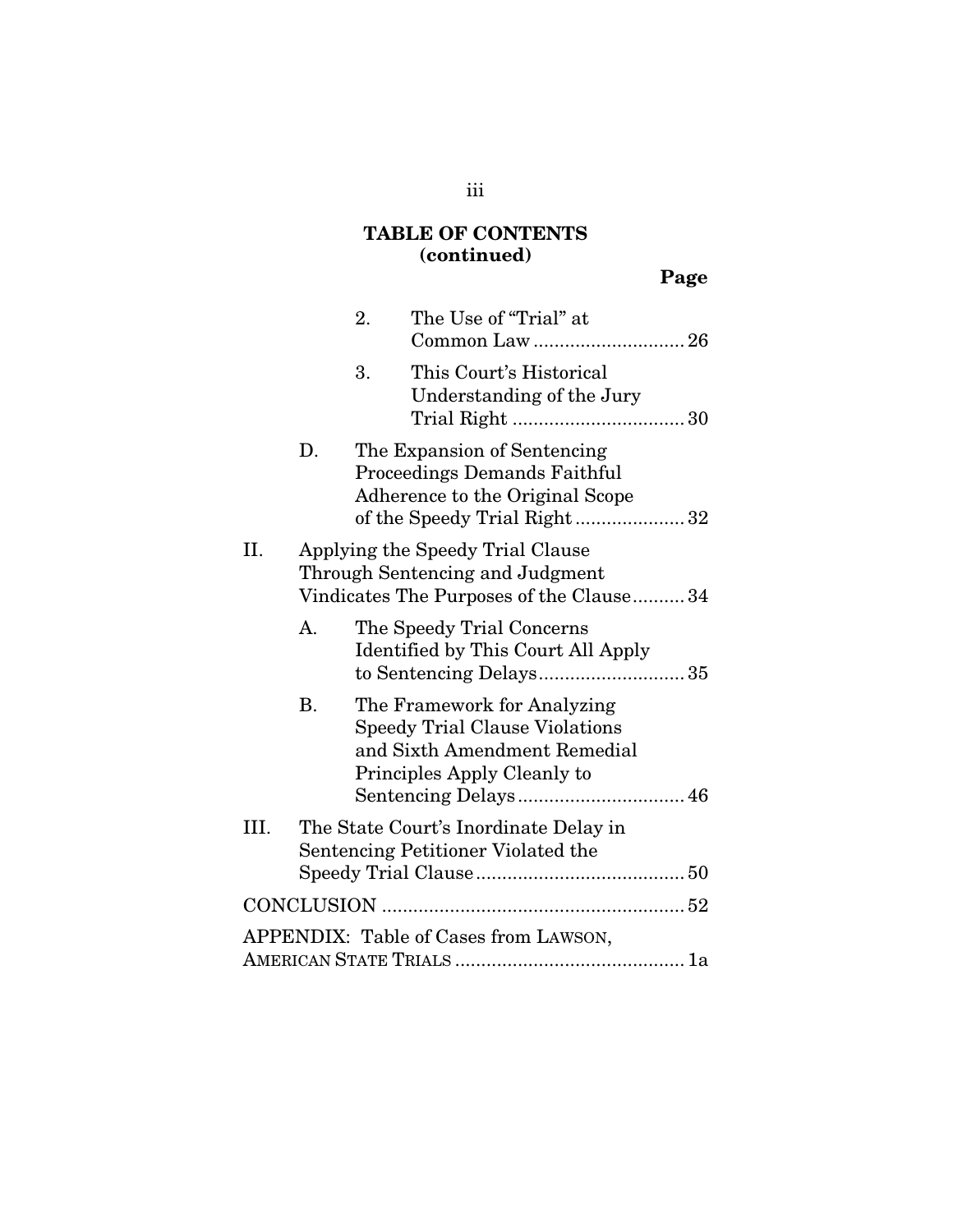### TABLE OF AUTHORITIES

Page(s)

# FEDERAL CASES

| Alleyne v. United States,<br>133 S. Ct. 2151 (2013)  11, 25, 30         |
|-------------------------------------------------------------------------|
| Apprendi v. New Jersey,                                                 |
| Ball v. United States,                                                  |
| Barker v. Wingo,                                                        |
| Berman v. United States,                                                |
| Blakely v. Washington,                                                  |
| Bozza v. United States,                                                 |
| Braden v. 30th Judicial Circuit Court of                                |
| Bradley v. United States,                                               |
| Burkett v. Fulcomer (Burkett I),<br>826 F.2d 1208 (3d Cir. 1987) 40, 46 |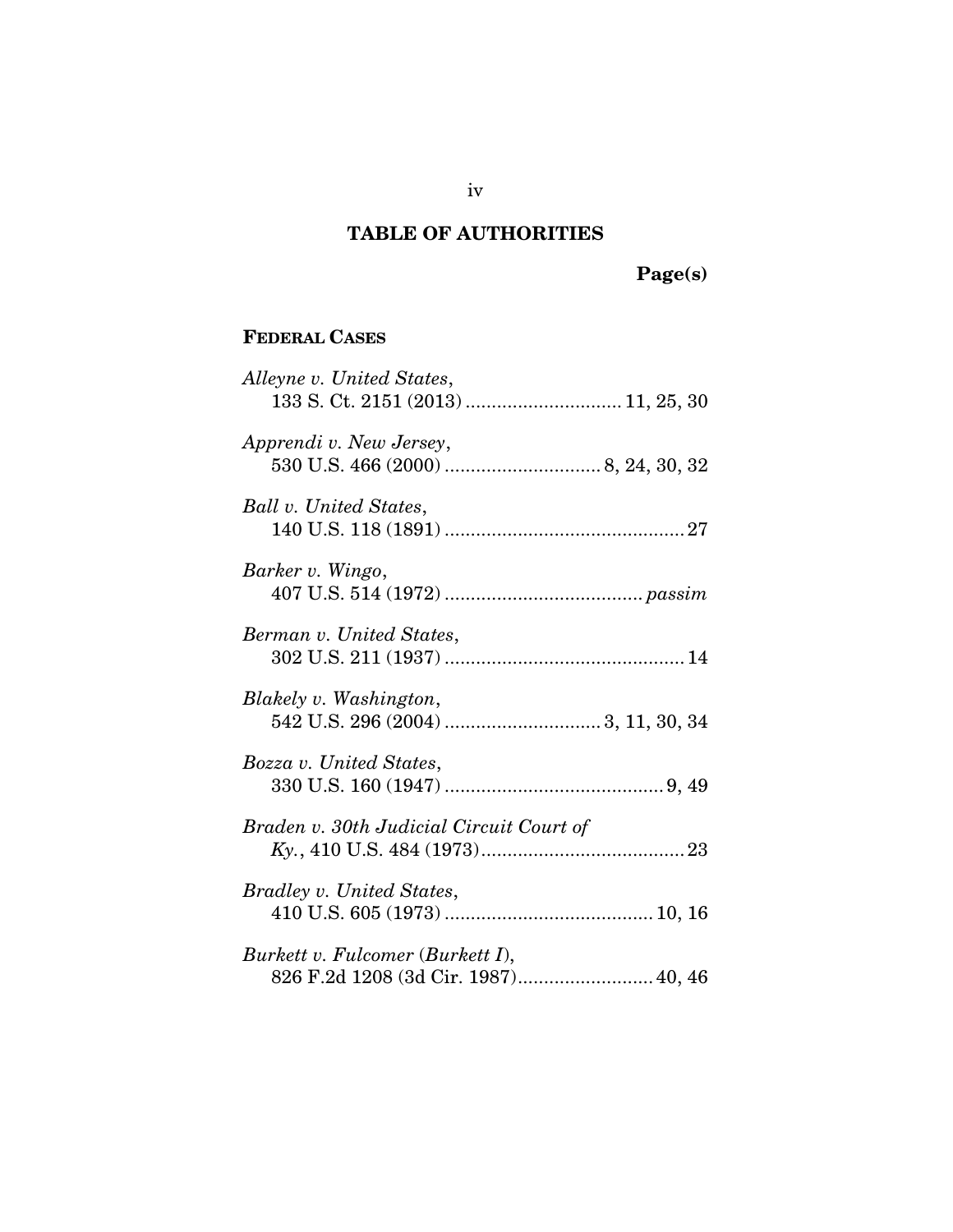| Burkett v. Fulcomer (Burkett II),<br>951 F.2d 1431 (3d Cir. 1991) 38, 45, 49, 51 |
|----------------------------------------------------------------------------------|
| Century Indemnity Co. v. Nelson,                                                 |
| Cherokee Nation v. Georgia,                                                      |
| Dickey v. Florida,                                                               |
| Dillingham v. United States,                                                     |
| District of Columbia v. Heller,                                                  |
| Doggett v. United States,                                                        |
| Graham v. Connor,                                                                |
| <i>Irizarry v. United States,</i>                                                |
| Klopfer v. North Carolina,                                                       |
| Ex parte Lange,                                                                  |

v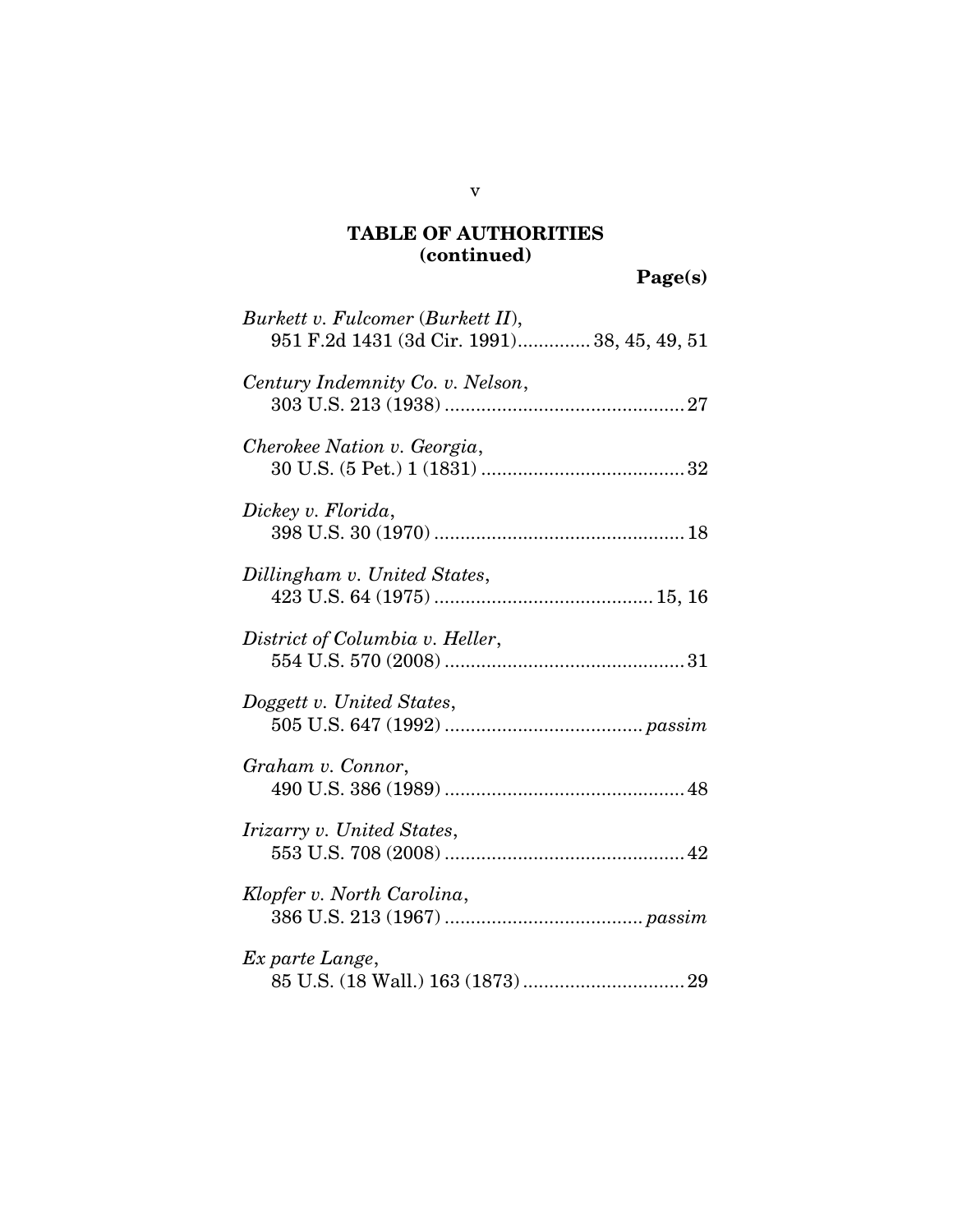Page(s)

| Levine v. United States,                             |
|------------------------------------------------------|
| Marshall v. Barlow's Inc.,                           |
| Mattox v. United States,                             |
| McGinnis v. Royster,                                 |
| Miller v. Aderhold,                                  |
| Missouri v. Frye,                                    |
| In re Oliver,<br>333 U.S. 257 (1948)  10, 16, 17, 31 |
| Payne v. Tennessee,                                  |
| Pollard v. United States,                            |
| Presley v. Georgia,                                  |
| Smith v. Hooey,                                      |

vi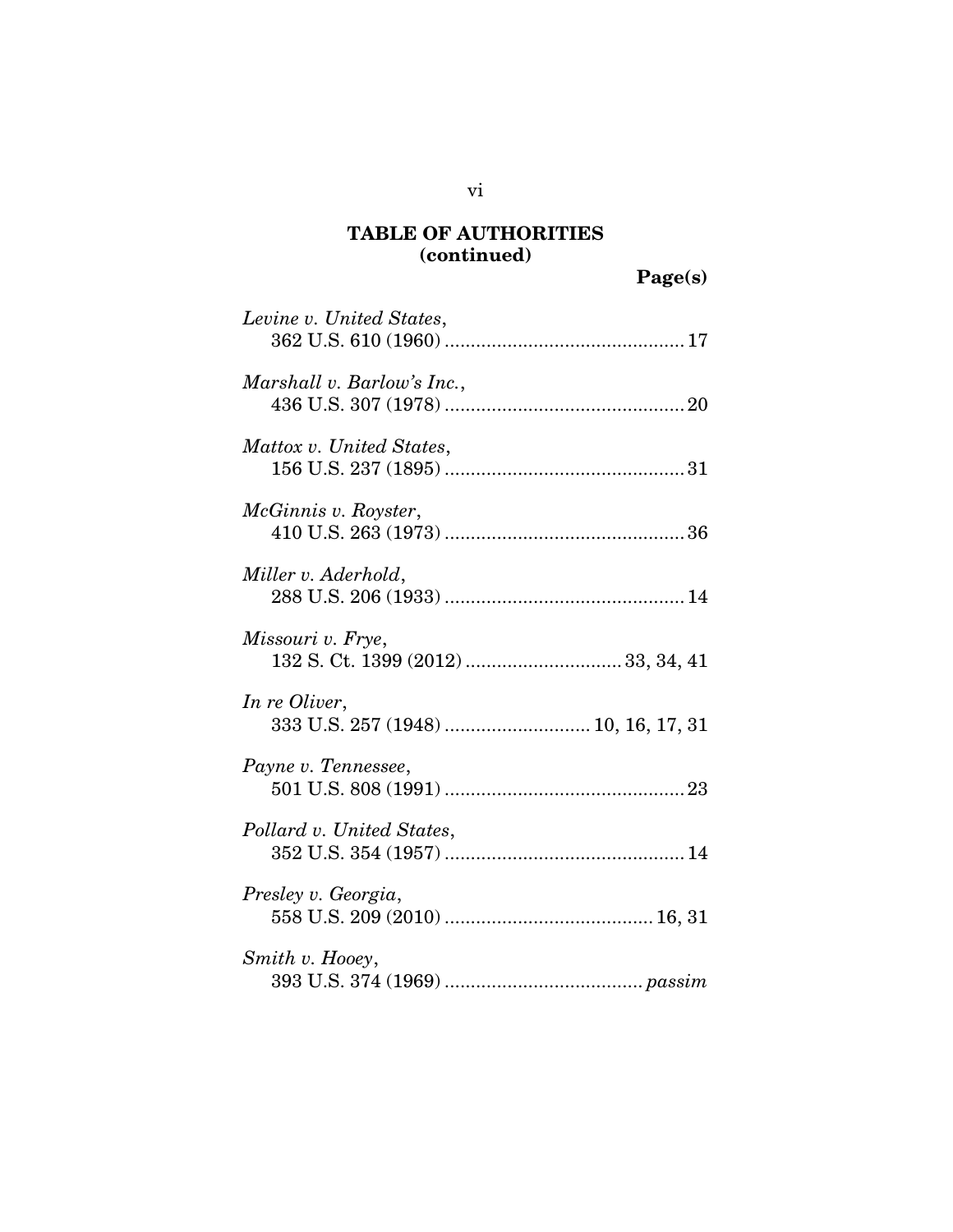| Smith v. United States,                                           |
|-------------------------------------------------------------------|
| Strunk v. United States,                                          |
| Taylor v. Louisiana,                                              |
| Tennessee v. Garner,                                              |
| Ullmann v. United States,                                         |
| Ex Parte United States,                                           |
| United States v. Alcantara,<br>396 F.3d 189 (2d Cir. 2005) 14, 30 |
| United States v. Booker,                                          |
| United States v. Campbell,<br>531 F.2d 1333 (5th Cir. 1976)  46   |
| United States v. Ewell,                                           |
| United States v. Grayson,                                         |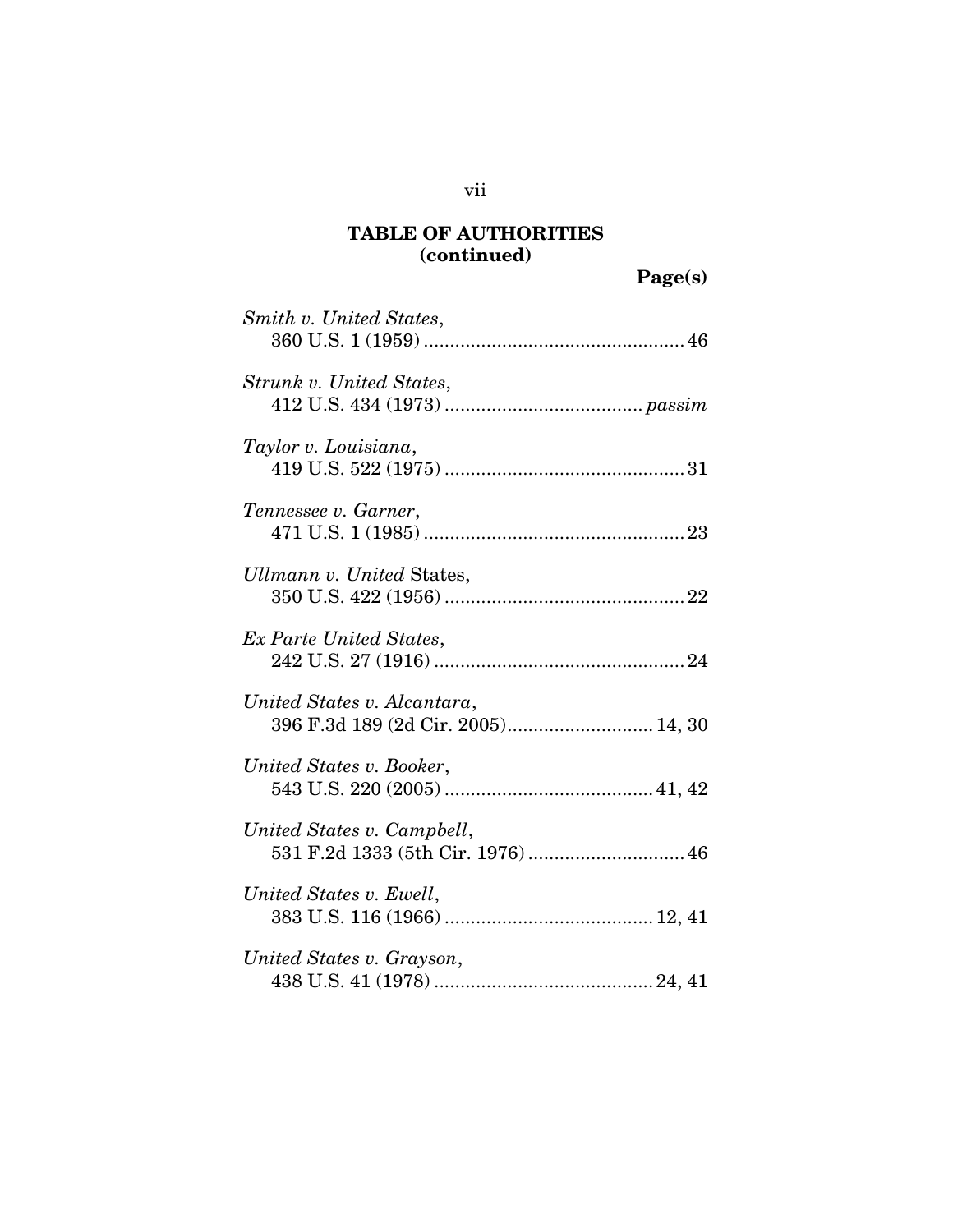| United States v. Jones,                                            |
|--------------------------------------------------------------------|
| United States v. Loud Hawk,                                        |
| United States v. Lovasco,                                          |
| United States v. MacDonald,                                        |
| United States v. Marion,                                           |
| United States v. Morrison,                                         |
| United States v. Munoz-Nava,<br>524 F.3d 1137 (10th Cir. 2008)  43 |
| United States v. Nelson-Rodriguez,                                 |
| United States v. Pinto,                                            |
| United States v. Ray,                                              |
| United States v. Rosa,<br>891 F.2d 1074 (3d Cir. 1989) 41          |

viii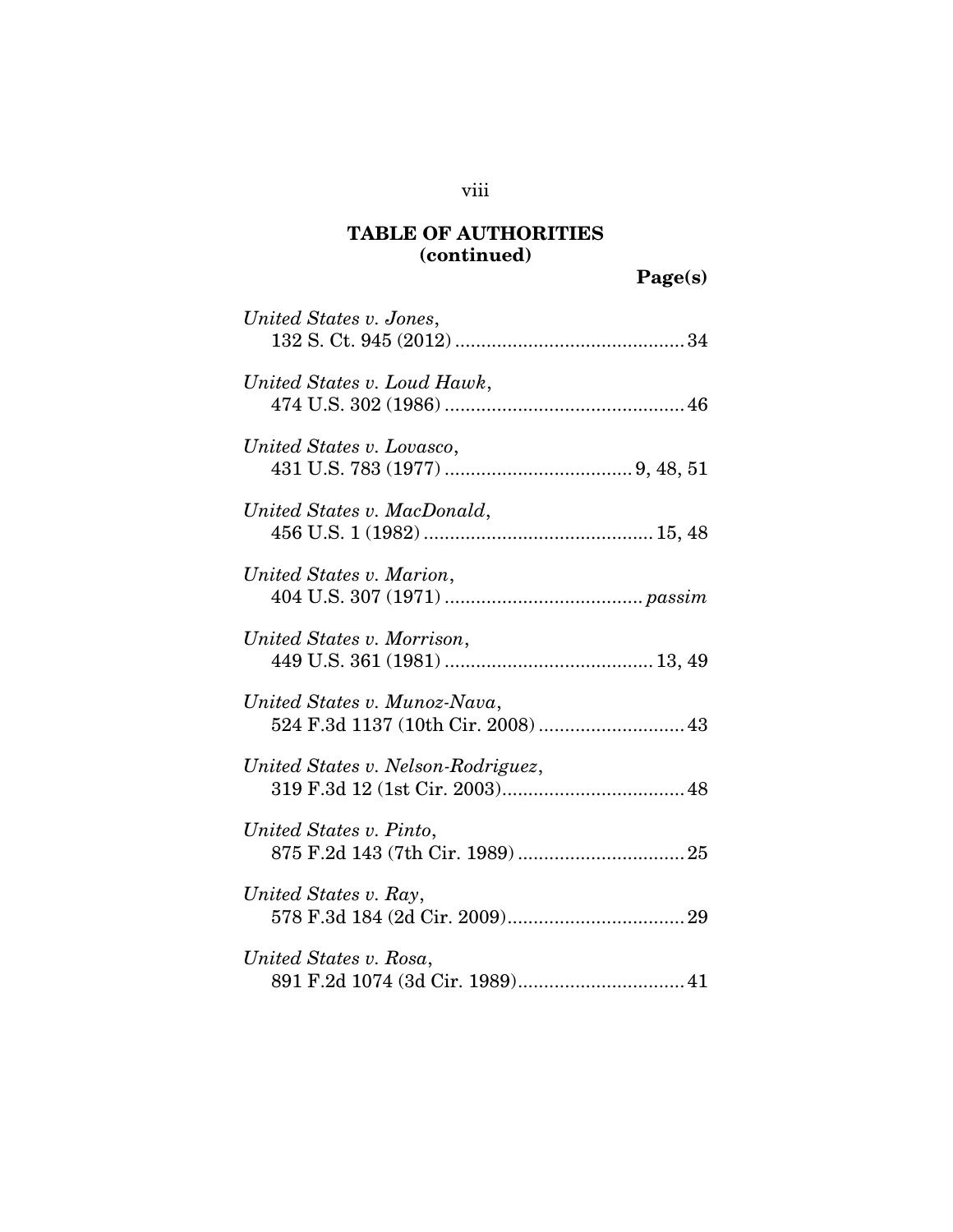| United States v. Smith,                                            |
|--------------------------------------------------------------------|
| United States v. Sprague,                                          |
| United States v. Washington,<br>No. 14-10623, 2015 WL 5607653 (5th |
| Waller v. Georgia,<br>467 U.S. 39 (1984)  16, 31, 34, 43           |
| In re Washington Post Co.,                                         |
| Williams v. New York,                                              |
| <b>STATE CASES</b>                                                 |
| Andrews v. State,                                                  |
| Dawson v. Winslow,<br>Wythe 114 (Va. High Ct. Ch. 1791) 20         |
| Ely v. Thompson,                                                   |

| Evans v. Mitchell, |  |
|--------------------|--|
|                    |  |

ix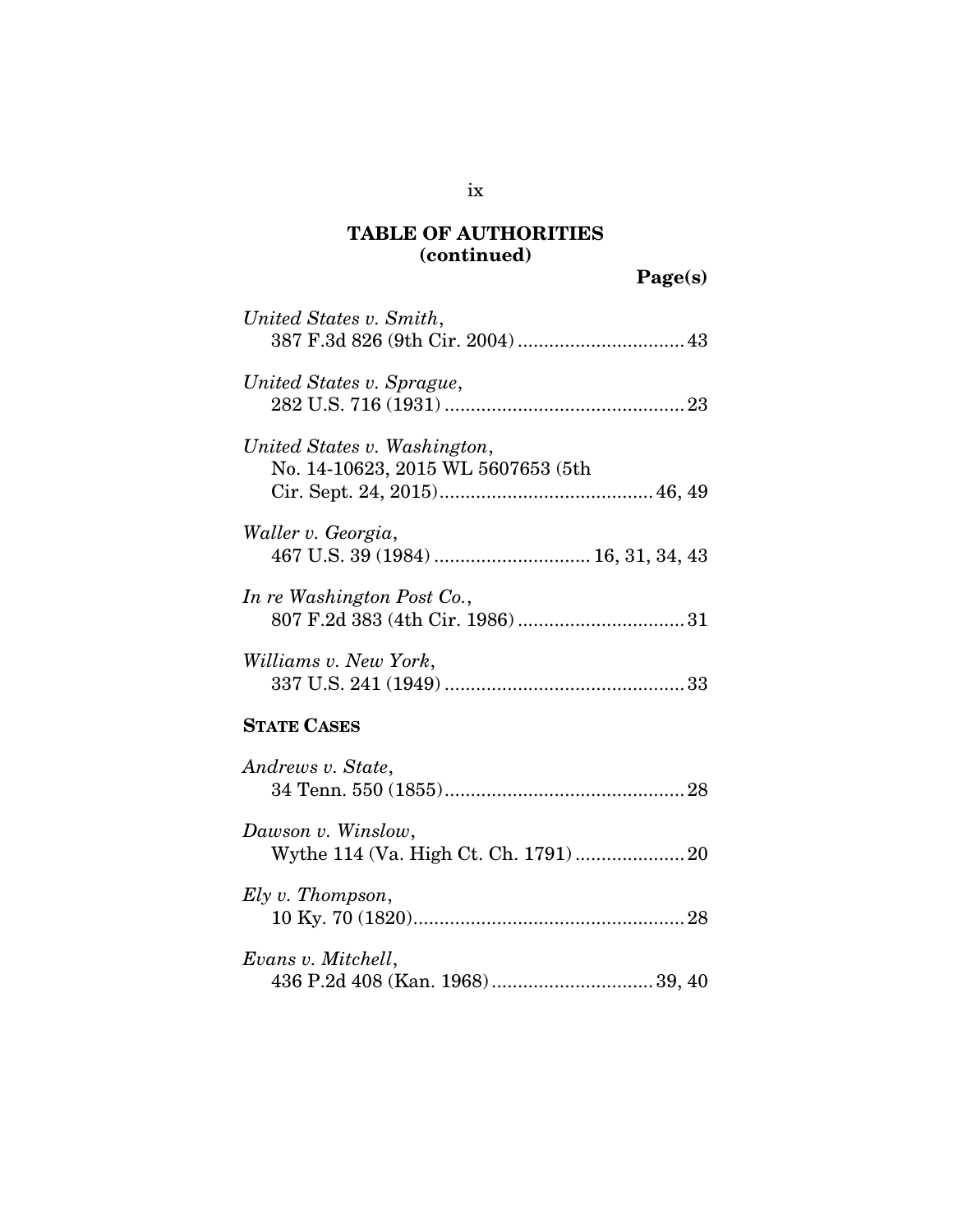Page(s)

| Gonzales v. State,<br>582 P.2d 630 (Alaska 1978) 36, 43, 44, 46         |  |
|-------------------------------------------------------------------------|--|
| Hamilton v. Commonwealth,                                               |  |
| Jolly v. State,<br>189 S.W.3d 40 (Ark. 2004)  44, 47, 49                |  |
| Laverty v. Duplessis,                                                   |  |
| Prine v. Commonwealth,                                                  |  |
| Rolls v. State,                                                         |  |
| State ex rel. McLellan v. Cavanaugh,<br>498 A.2d 735 (N.H. 1985) 40, 44 |  |
| State v. Herd,                                                          |  |
| State v. Herrmann,<br>867 N.W.2d 772 (Wis. 2015) 43                     |  |
| State v. Kreps,                                                         |  |
| State v. Mooney,                                                        |  |

x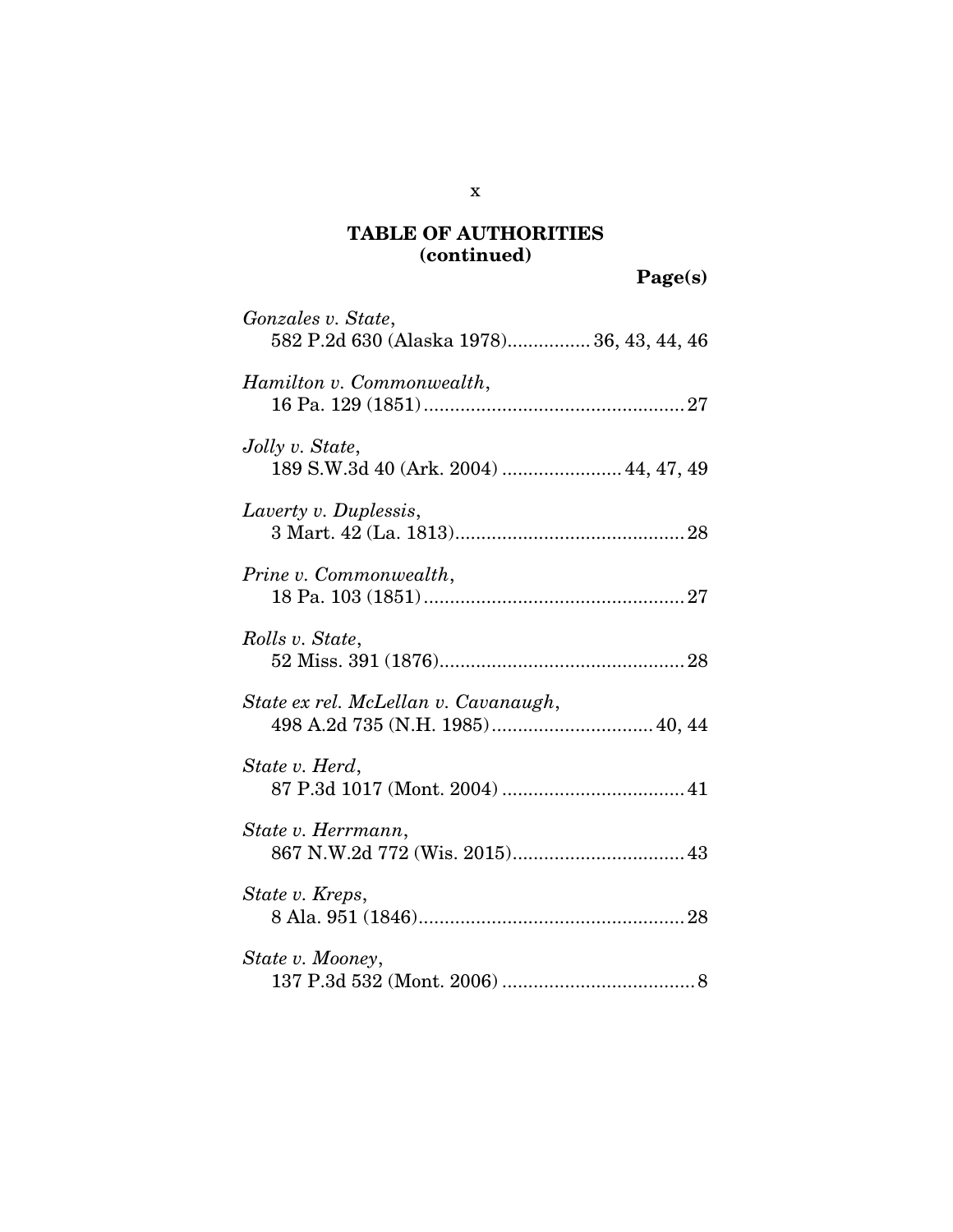| State v. Outs,                                          |
|---------------------------------------------------------|
| State v. VanWinkle,                                     |
| Trotter v. State,<br>554 So. 2d 313 (Miss. 1989) 46, 49 |
| <b>FEDERAL STATUTES</b>                                 |
|                                                         |
|                                                         |
|                                                         |
| <b>STATE STATUTES</b>                                   |
|                                                         |
|                                                         |
|                                                         |
|                                                         |
|                                                         |
|                                                         |
|                                                         |
|                                                         |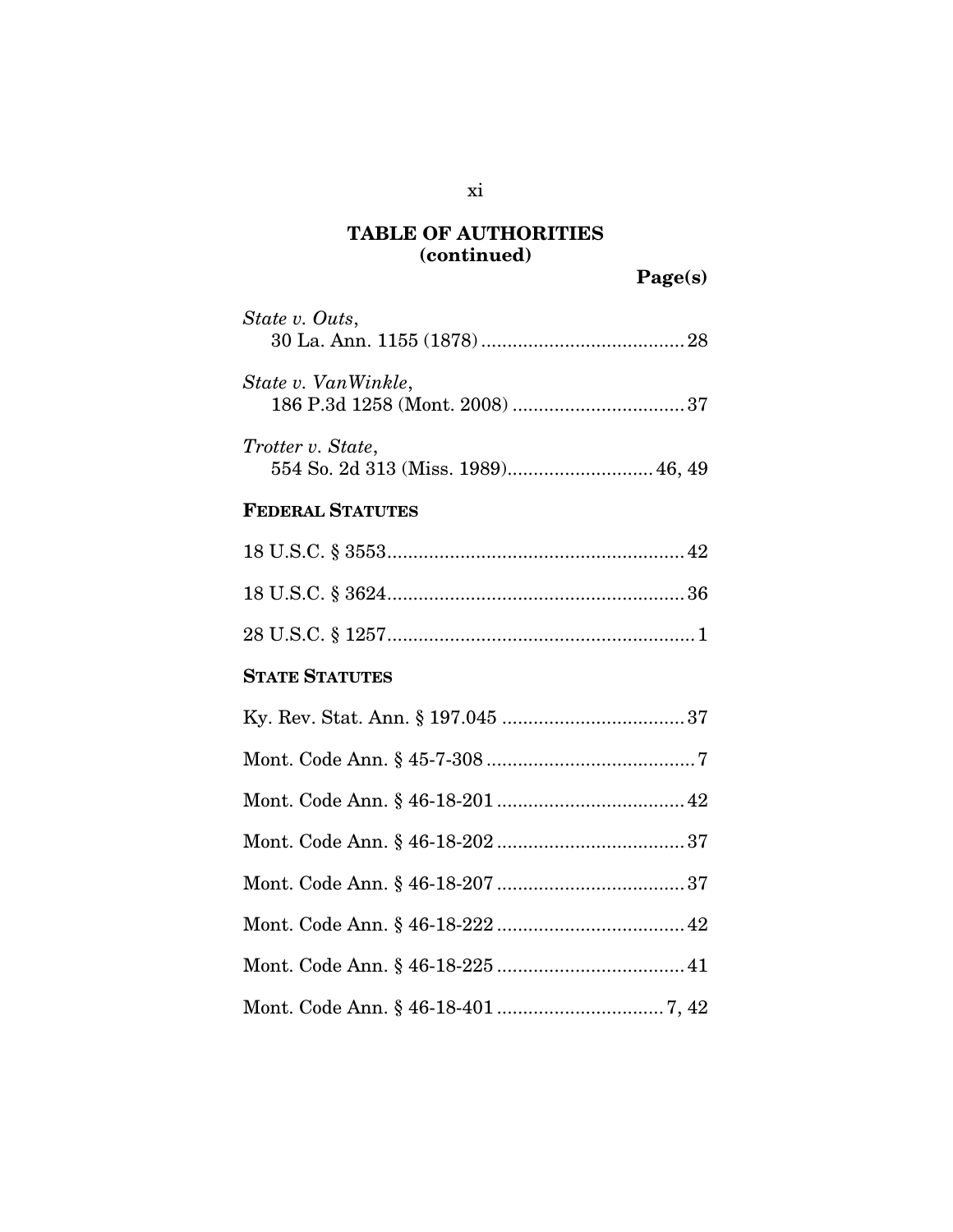Page(s)

Mont. Code Ann. § 46-18-502 ......................................7 W. Va. Code § 62-12-13..............................................37 OTHER STATUTES East India Company Act 1784 ..................................19 RULES AND REGULATIONS Fed. R. Crim. P. 32 .............................................. 41, 42 28 C.F.R. § 544.70......................................................36 Mont. Admin. R. 20.25.505........................................39 CONSTITUTIONAL PROVISIONS U.S. CONST. art. I, § 3, cl. 7........................................32 U.S. CONST. art. III, § 2, cl. 3.....................................32 U.S. CONST. amend. I.................................................29 U.S. CONST. amend. VI ...................................... *passim* MASS. CONST. of 1780, pt. I, art. XI ...........................20 MD. CONST. of 1776, art. XVII ...................................21 N.C. CONST. of 1776, art. XIII ...................................21 N.H. CONST. of 1784, pt. I, art. XIV ..........................21

xii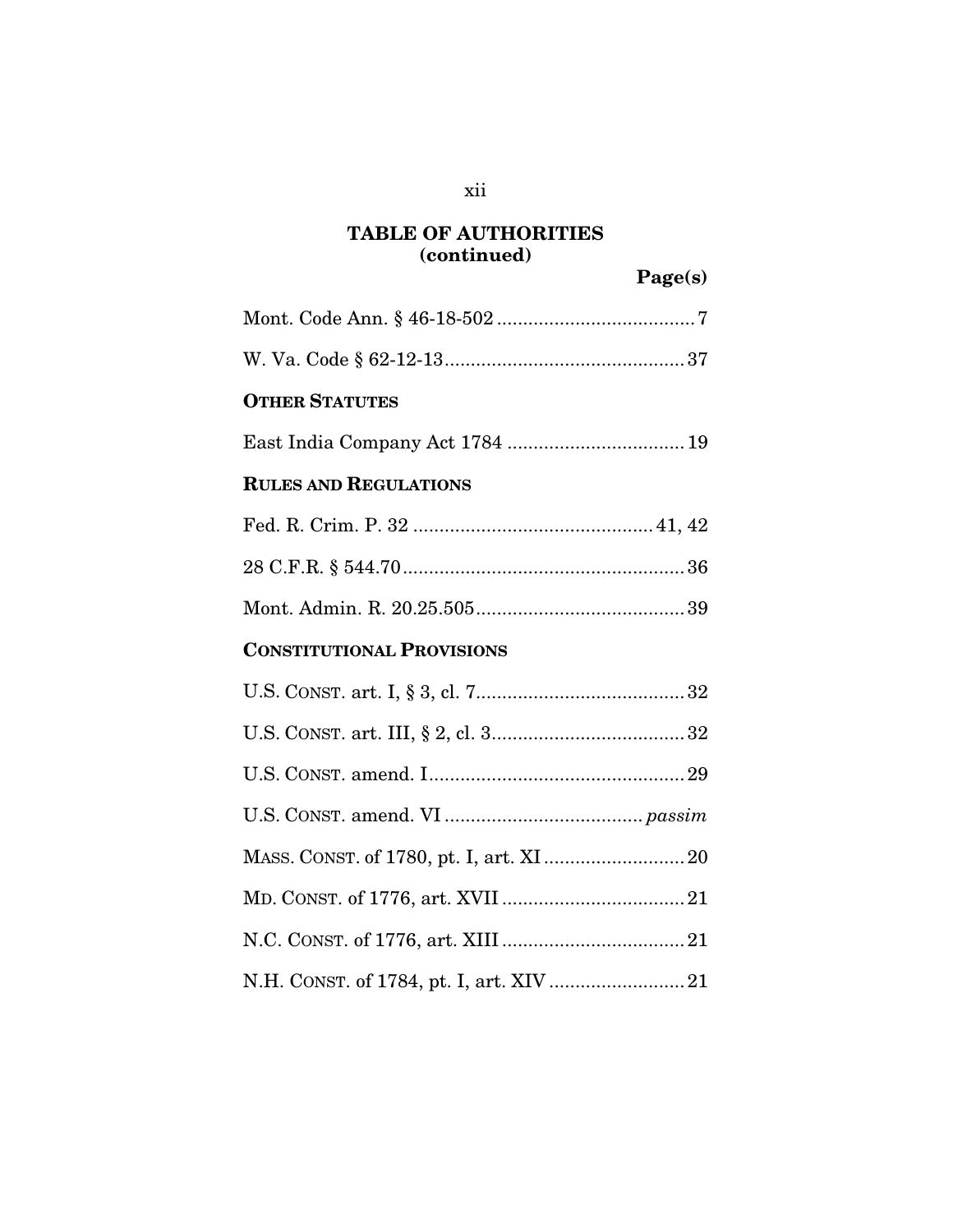Page(s)

| <b>TREATISES AND OTHER AUTHORITIES</b>                                                                             |
|--------------------------------------------------------------------------------------------------------------------|
| BARLOW, THE COMPLETE ENGLISH                                                                                       |
| BECCARIA, AN ESSAY ON CRIMES &<br>PUNISHMENTS (Ingraham trans., 2d                                                 |
| BLACKSTONE, COMMENTARIES ON THE                                                                                    |
| CHANDLER, AMERICAN CRIMINAL TRIALS                                                                                 |
| COKE, THE SECOND PART OF THE<br><b>INSTITUTES OF THE LAWS OF ENGLAND</b><br>(Rawlins, 6th ed. 1681) 10, 11, 19     |
| <b>Criminal Proceedings in Colonial</b><br>Virginia, in 10 AMERICAN LEGAL<br>RECORDS xxxvii (Hoffer ed., 1984)  18 |
| Cullen & Jonson, Rehabilitation and<br>Treatment Programs, in CRIME AND<br>PUBLIC POLICY 293 (Wilson &             |
| Dolovich, Strategic Segregation in the<br>Modern Prison, 48 Am. Crim. L. Rev.                                      |

xiii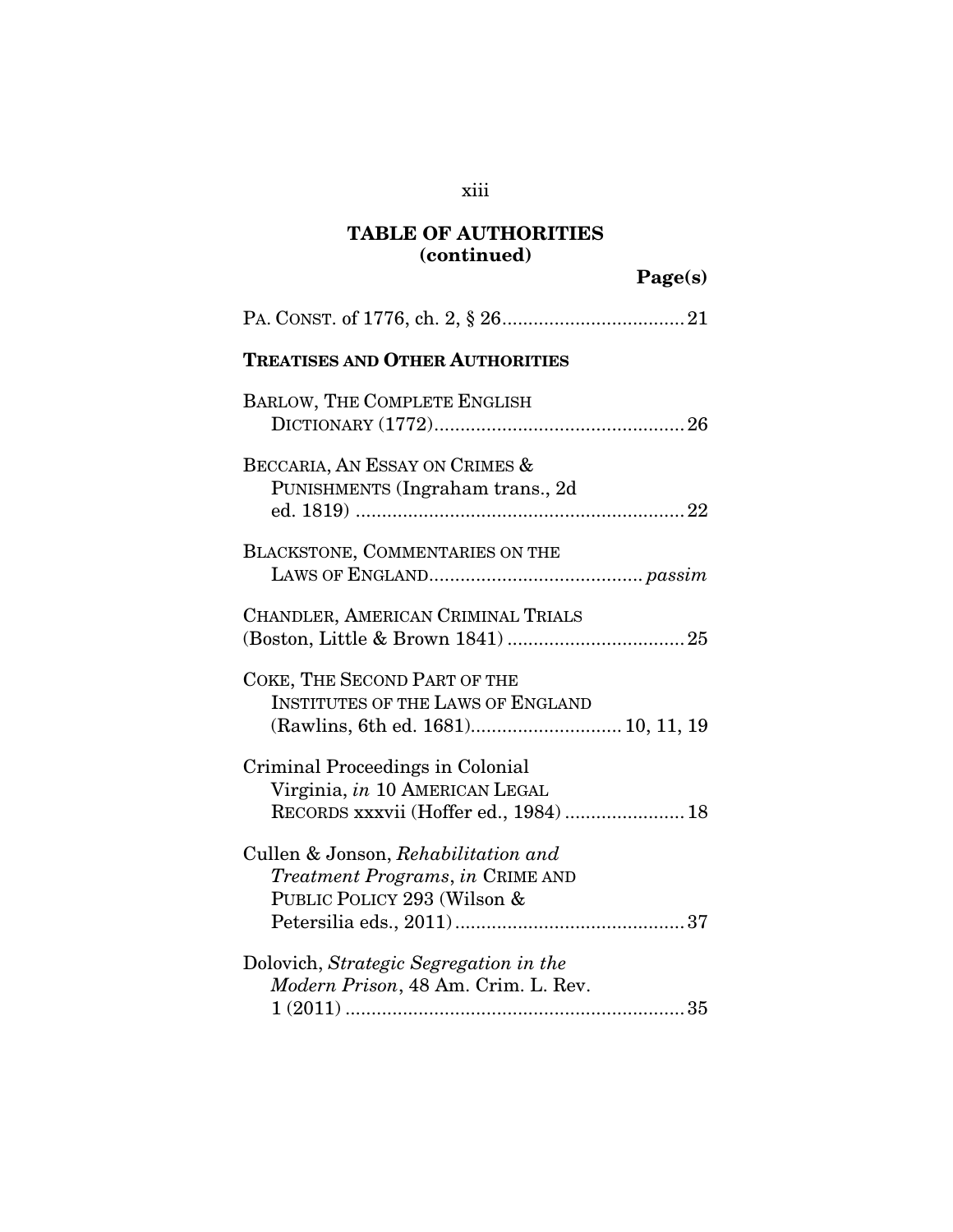Page(s)

| DONALDSON, AN UNIVERSAL DICTIONARY       |
|------------------------------------------|
|                                          |
| ELLIOT, THE DEBATES IN THE SEVERAL       |
| <b>STATE CONVENTIONS, ON THE</b>         |
| <b>ADOPTION OF THE FEDERAL</b>           |
| CONSTITUTION, AS RECOMMENDED BY          |
| THE GENERAL CONVENTION AT                |
| PHILADELPHIA, IN 1787 (2d ed. 1836)21    |
| JOHNSON, A DICTIONARY OF THE ENGLISH     |
| LANGUAGE (6th ed. 1785)  19, 20, 26, 27  |
| LANGBEIN, The English Criminal Trial     |
| Jury on the Eve of the French            |
| Revolution, in THE JURY TRIAL IN         |
| ENGLAND, FRANCE, GERMANY, 1700-          |
| 1900 (Schioppa ed., 1987) 23, 24, 34     |
| LANGBEIN, Shaping the Eighteenth-        |
| Century Criminal Trial: A View from      |
| the Ryder Sources, 50 U. Chi. L. Rev.    |
|                                          |
| LAWSON, AMERICAN STATE TRIALS: A         |
| <b>COLLECTION OF THE IMPORTANT AND</b>   |
| <b>INTERESTING CRIMINAL TRIALS WHICH</b> |
| <b>HAVE TAKEN PLACE IN THE UNITED</b>    |
| STATES, FROM THE BEGINNING OF OUR        |
| GOVERNMENT TO THE PRESENT DAY 26, 1a     |

xiv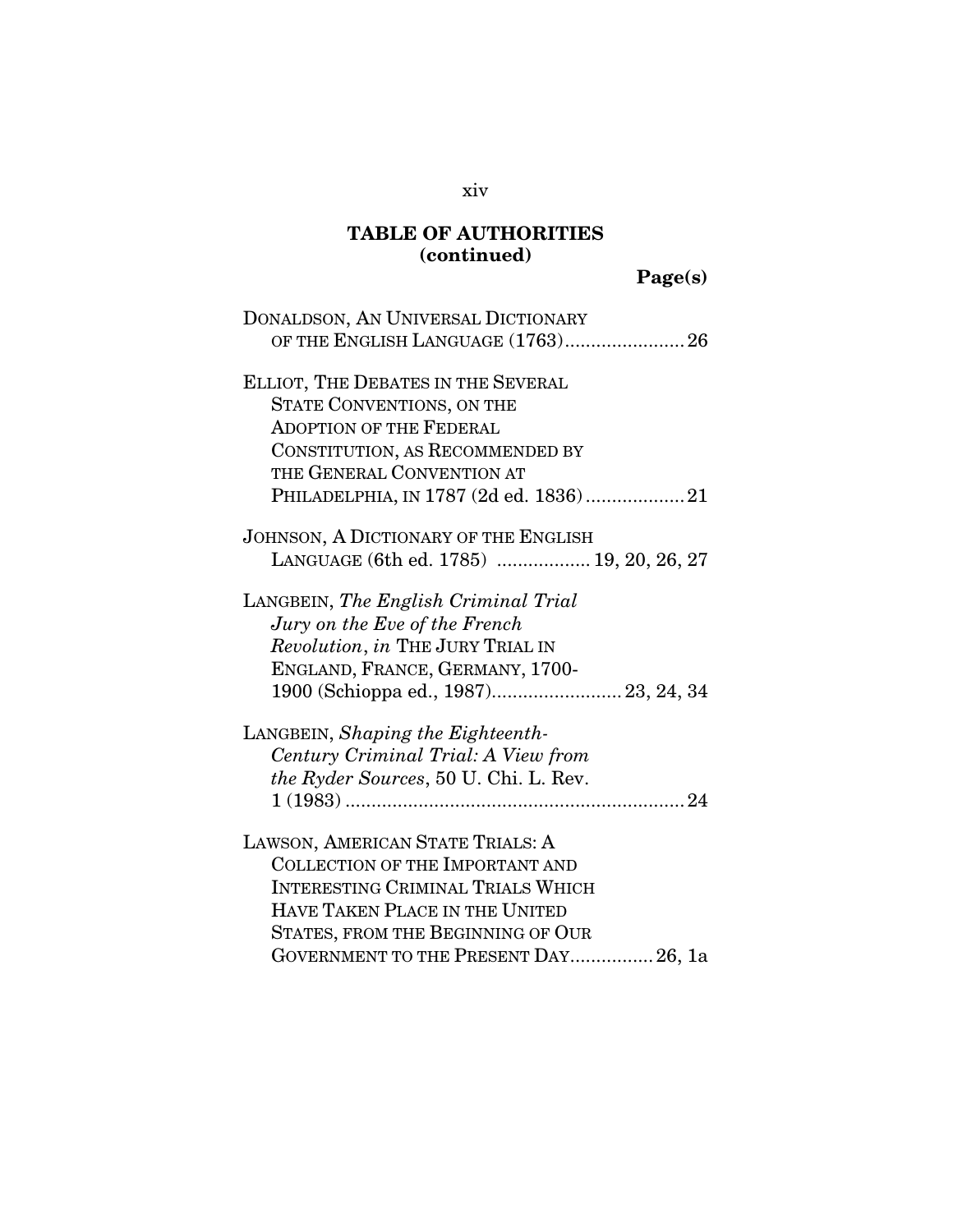# Page(s)

| Lawson, Turning Jails into Prisons-<br>Collateral Damage from Kentucky's                                                                                                                                                        |
|---------------------------------------------------------------------------------------------------------------------------------------------------------------------------------------------------------------------------------|
| "War on Crime", 95 Ky. L.J. 1 (2007)38                                                                                                                                                                                          |
|                                                                                                                                                                                                                                 |
| PENN, CHARTER OF LIBERTIES AND FRAME<br>OF GOVERNMENT OF PENNSYLVANIA,<br>Laws Agreed upon in England, $&C.$                                                                                                                    |
| Ratification of the Constitution, by the<br>Convention of the State of Rhode-<br>Island and Providence Plantations,<br>reprinted in DOCUMENTARY HISTORY<br>OF THE CONSTITUTION OF THE UNITED<br>STATES OF AMERICA 310 (1894) 21 |
| SCALIA, A MATTER OF INTERPRETATION:<br>FEDERAL COURTS AND THE LAW                                                                                                                                                               |
| SHERIDAN, A COMPLETE DICTIONARY OF<br>THE ENGLISH LANGUAGE (2d ed. 1789) 26                                                                                                                                                     |
| STEPHEN, A HISTORY OF THE CRIMINAL<br>LAW OF ENGLAND (London,                                                                                                                                                                   |
| WHEELER, REPORTS OF CRIMINAL LAW<br>CASES WITH NOTES AND REFERENCES                                                                                                                                                             |

#### xv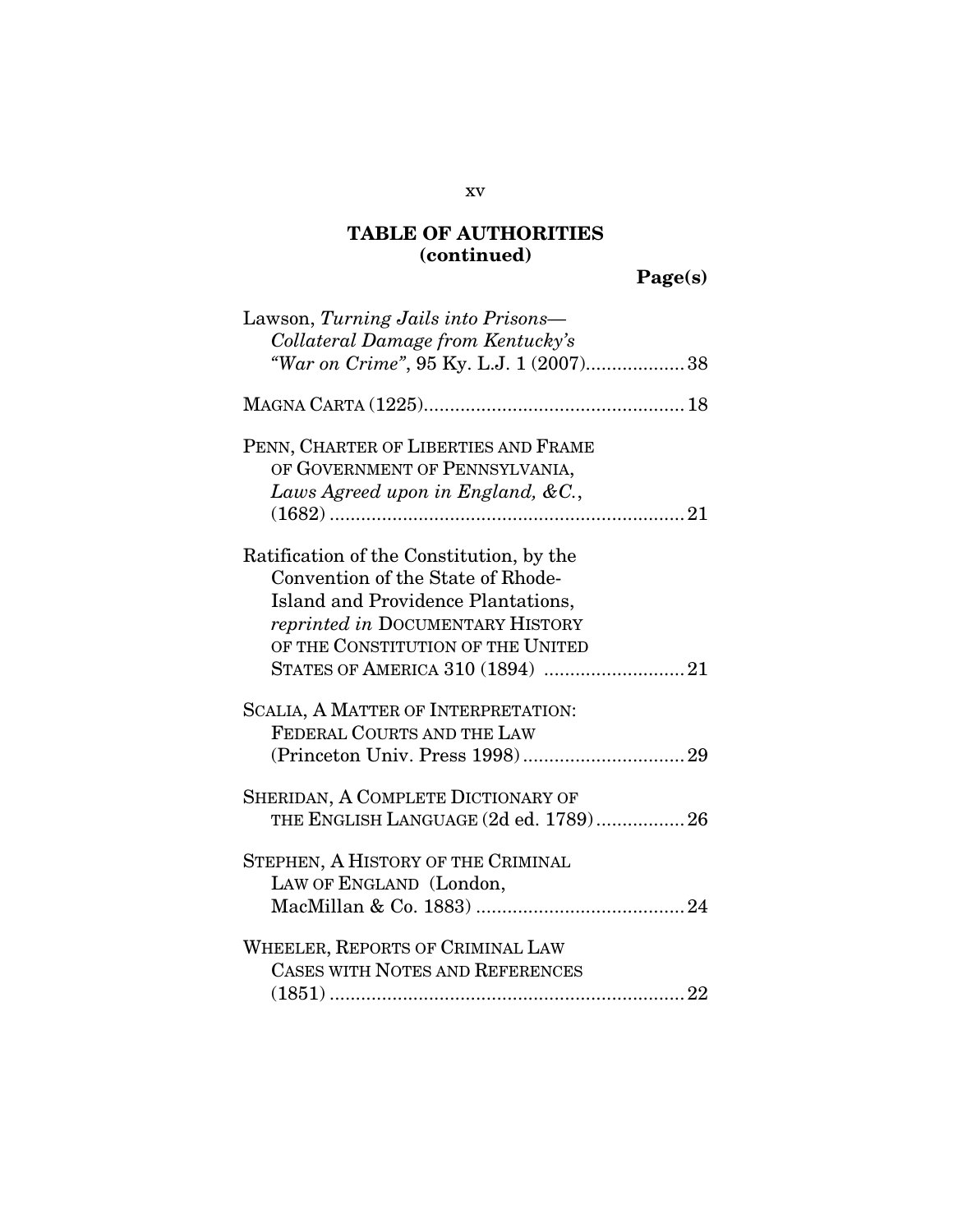Page(s)

| WRIGHT & MILLER, FEDERAL PRACTICE & |  |
|-------------------------------------|--|
|                                     |  |

xvi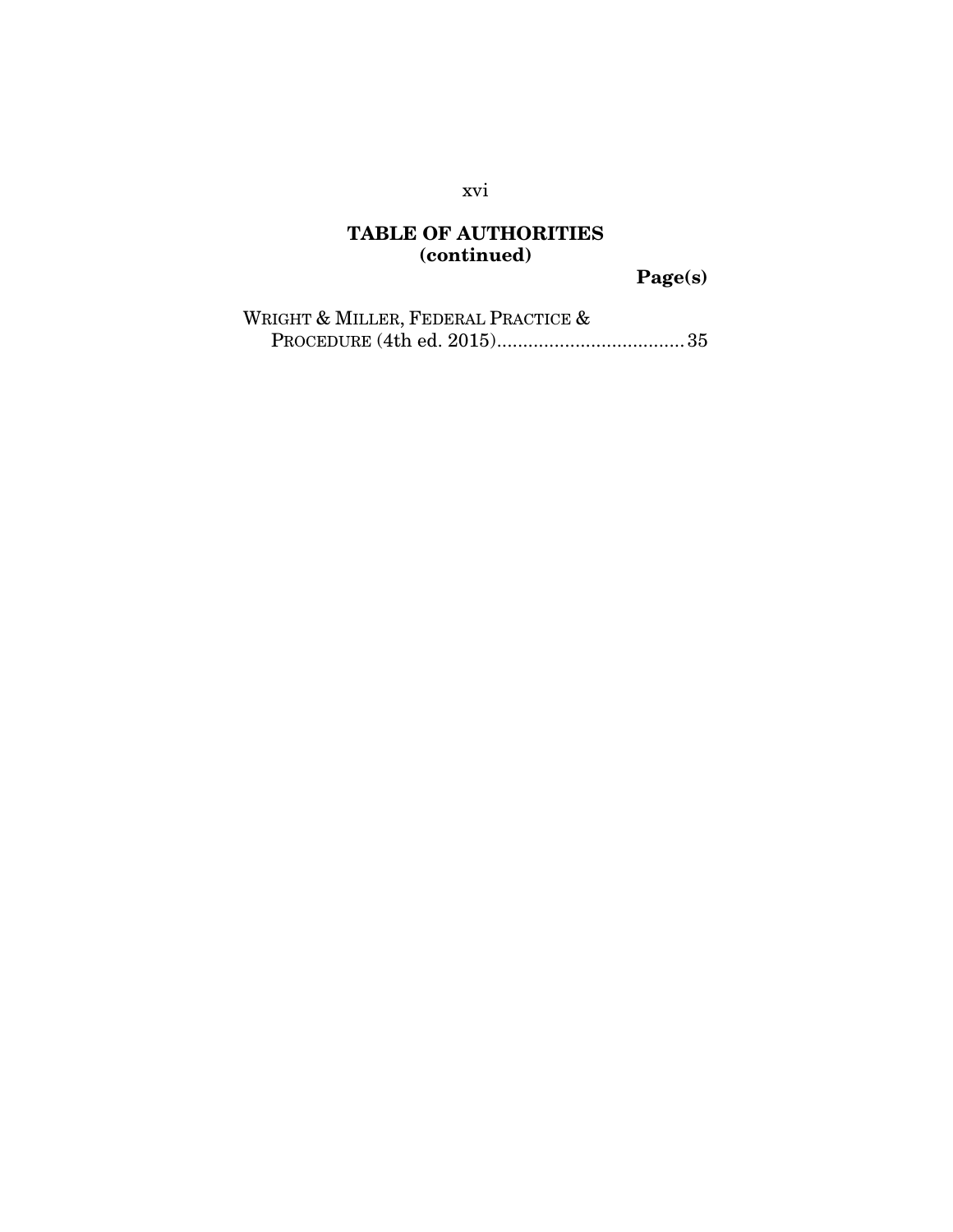#### BRIEF FOR PETITIONER

Petitioner Brandon Betterman respectfully requests that this Court reverse the judgment of the Montana Supreme Court.

#### OPINIONS BELOW

The opinion of the Montana Supreme Court (Pet. App. 1a) is published at 342 P.3d 971. The relevant orders of the trial court are unpublished, but are available at Pet. App. 24a–37a.

#### **JURISDICTION**

The judgment of the Montana Supreme Court was entered on February 10, 2015. Pet. App. 1a. On April 23, 2015, Justice Kennedy extended the time within which to file a petition for a writ of certiorari to and including June 10, 2015. *See* 14A1084. The petition was filed on June 10, 2015, and granted on December 4, 2015. This Court has jurisdiction under 28 U.S.C. § 1257(a).

#### CONSTITUTIONAL PROVISION INVOLVED

The Sixth Amendment of the United States Constitution provides: "In all criminal prosecutions, the accused shall enjoy the right to a speedy and public trial, by an impartial jury of the State and district wherein the crime shall have been committed, which district shall have been previously ascertained by law, and to be informed of the nature and cause of the accusation; to be confronted with the witnesses against him; to have compulsory process for obtaining witnesses in his favor, and to have the Assistance of Counsel for his defence."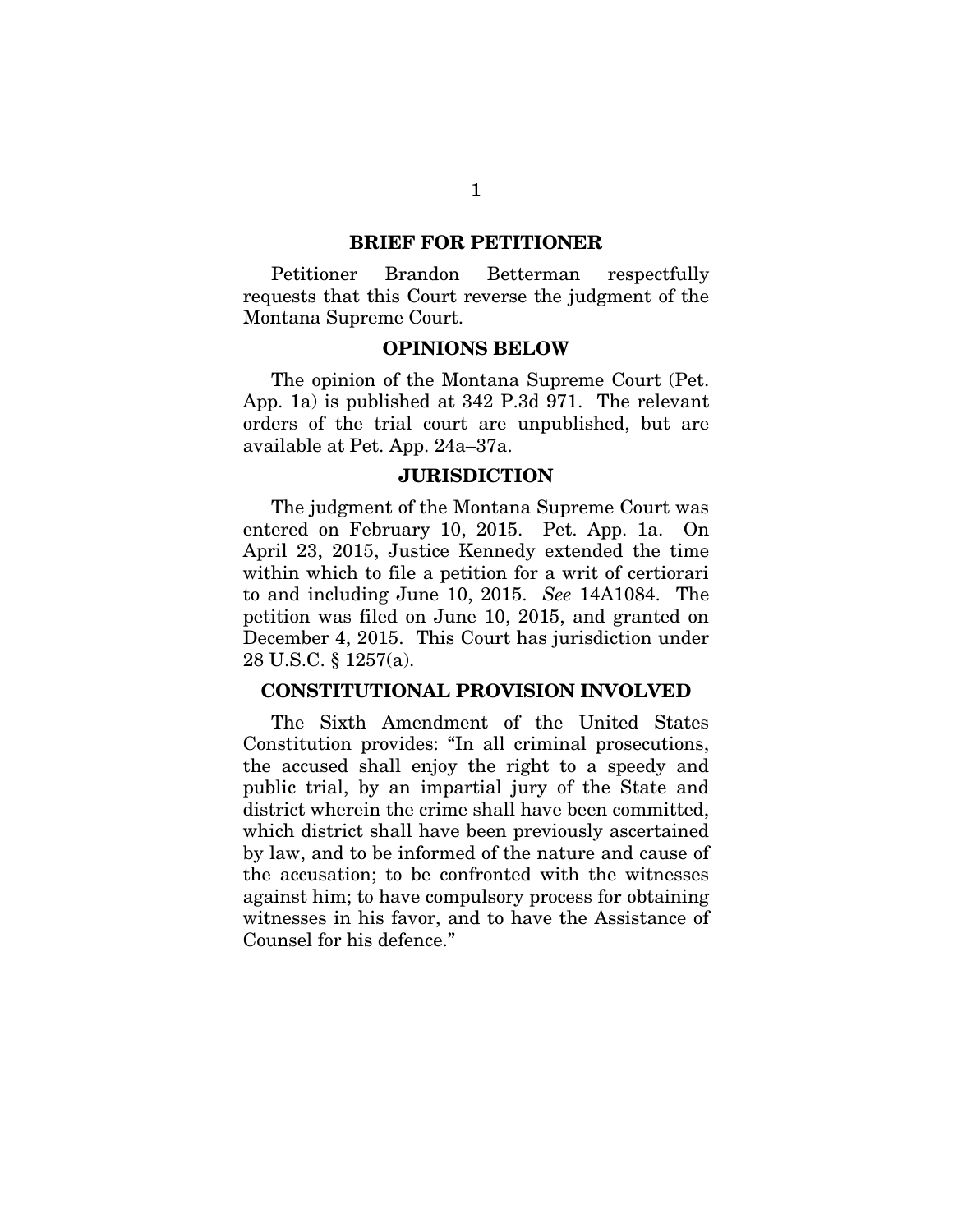#### STATEMENT OF THE CASE

The right to a "speedy and public trial" secured by the Sixth Amendment is "one of the most basic rights preserved by our Constitution." *Klopfer v. North Carolina*, 386 U.S. 213, 226 (1967). This case requires the Court to decide whether the right applies to delays at sentencing, or whether that right "cease[s] to apply" once "the conviction becomes definitive." Pet. App. 15a. This Court has construed the Clause to require "an early and proper disposition of [criminal] charges," *United States v. Marion*, 404 U.S. 307, 313 (1971), applying its protections to bar undue delays throughout pretrial proceedings. This Court also has held that the parallel right to a "public trial" applies at sentencing and non-trial hearings. The reasoning of those precedents shows that the Speedy Trial Clause should apply to bar undue delays between a defendant's conviction and sentencing.

The Clause's text and history confirm that conclusion. From its earliest common law formulations, the speedy trial right has guaranteed "full and speedy justice," requiring the government to bring prosecutions to swift resolution and judgment. As this Court has recognized, the Framers of our Constitution preserved and carried forward that common law understanding in the Speedy Trial Clause. Given that theirs was an era in which the sentence was determined by the jury verdict and imposed immediately thereafter, the Framers' choice of the words "speedy and public trial" entailed and included speedy sentencing. And while indeterminate sentencing has made modern sentencing proceedings more important and complex, those innovations cannot narrow the scope of the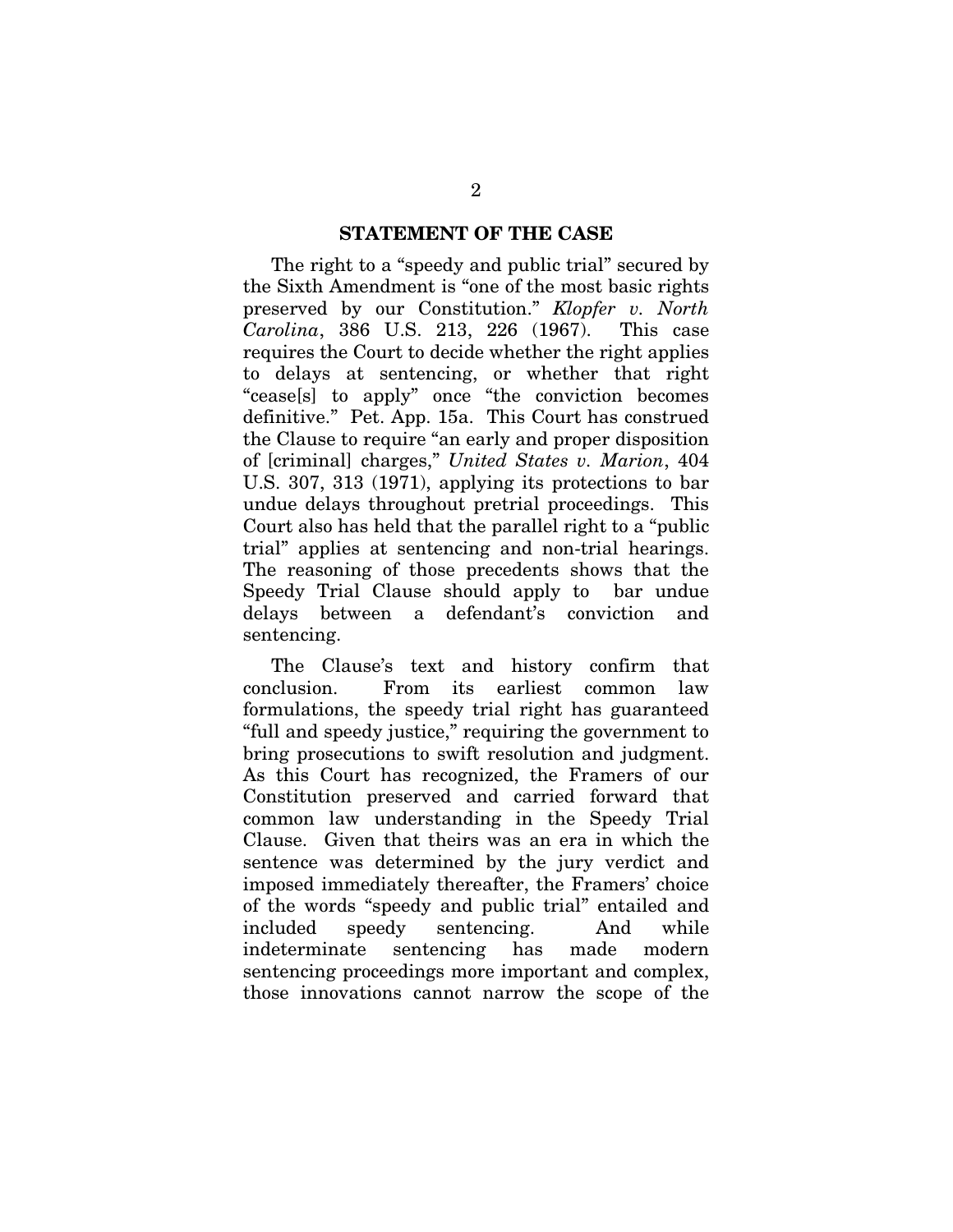centuries-old speedy trial right. *See Blakely v. Washington*, 542 U.S. 296, 308–09 (2004).

The Montana Supreme Court's contrary holding misconstrues this Court's precedents and the historical sources, and fails to respect the Speedy Trial Clause's underlying concerns. With most criminal convictions now entered by guilty plea, sentencing delays present an equal, if not greater, risk of harming defendants as trial delays. Sentencing hearings often resemble minitrials, and may be the only stage of a prosecution where factual issues are disputed and resolved. Lost witnesses or dimmed memories may be as prejudicial to the defense at sentencing as at trial. *Cf. Barker v. Wingo*, 407 U.S. 514, 532 (1972). Criminal defendants often face a wide range of possible sentences, and a protracted delay may exacerbate their "anxiety and concern" over their fate, *ibid*. And if, like Petitioner, the defendant is detained pending sentencing, he may be denied "recreational or rehabilitative" programs critical to parole. *Ibid.*

This Court should reverse.

1. Petitioner Brandon Betterman was charged in Montana state court with bail jumping after failing to appear for sentencing on a domestic assault conviction. Pet. App. 2a; J.A. 11. Betterman missed his sentencing hearing, he later explained, because he did not have the money or means of transportation to travel the 200 miles from his home in Billings to the courthouse in Butte, Montana. *Ibid*. Betterman, a longtime alcoholic, panicked after missing his sentencing and lapsed into drinking. J.A. 11.

Betterman turned himself in to county jail on February 9, 2012, and was sentenced a few weeks later to a term of incarceration on his assault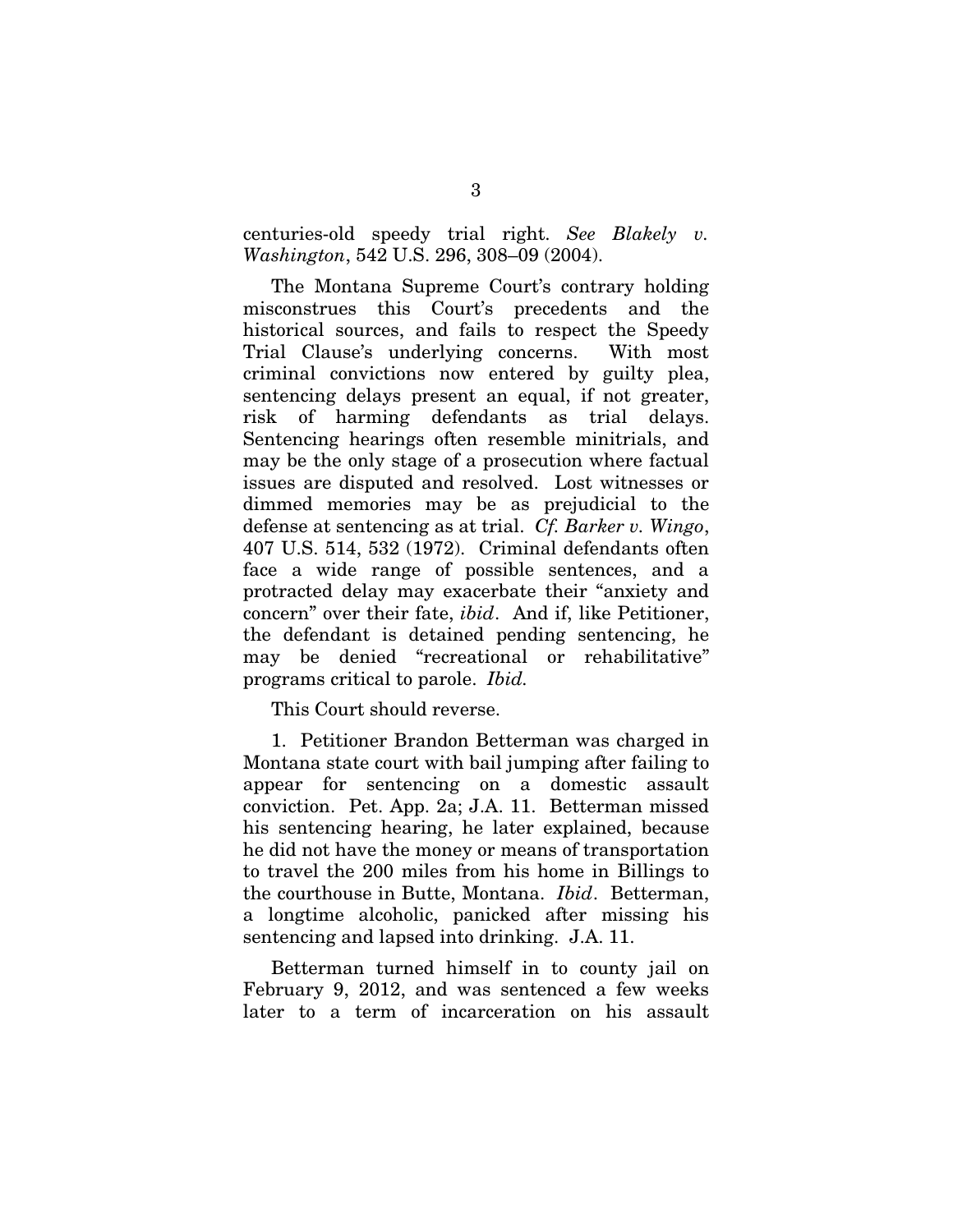conviction. Pet. App. 2a; J.A. 96. Instead of being transported to the Department of Corrections to begin serving that sentence, however, he was committed to the custody of the county sheriff and detained in county jail pending his bail-jumping charge. Pet. App. 2a; J.A. 8–9.

On April 19, 2012, Betterman was arraigned on his bail-jumping charge and pled guilty. Pet. App. 2a–3a; J.A. 20. The trial court ordered the probation office to prepare a presentence investigation report, and Betterman was again "remanded ... to the custody of the sheriff." J.A. 20. Betterman would spend the next 14 months in custody at the county jail awaiting sentencing.

On the day of Betterman's arraignment and plea, the State filed a notice that it intended to designate Betterman a "persistent felony offender"—a designation that triggers enhanced penalties under Montana law. Pet. App. 3a; J.A. 25–27. Betterman filed a written motion to strike the persistent offender notice as untimely and invalid. Pet. App. 3a; J.A. 29–34. The court held a hearing on the persistent offender motion on June 28, 2012, and took the matter under submission. Pet. App. 3a*.* Five months later, on November 27, 2012, the court issued an order denying the motion. *Ibid*.; J.A. 53–60. By that time, Betterman had been detained for seven months awaiting sentencing.

The trial court did not set a sentencing hearing when it denied Betterman's motion. The court had previously indicated it would "set this matter for sentencing" "[u]pon receipt of the pre-sentence investigation" from the probation office. Pet. App. 3a; J.A. 36. That presentence investigation report was completed in October 2012, but the court waited an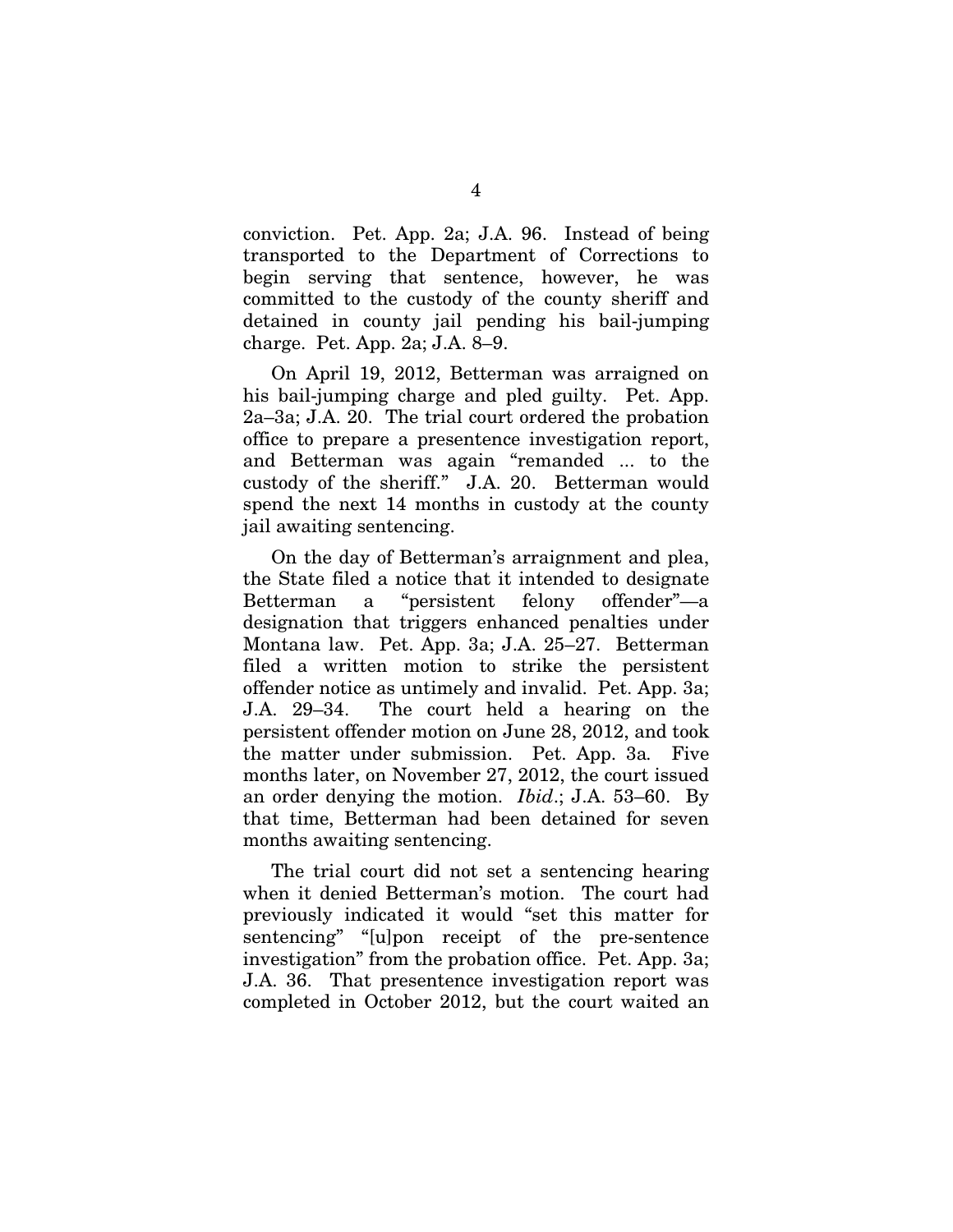additional two months, until December 2012, before setting a sentencing hearing date. Pet. App. 3a; J.A. 61*.* It scheduled Betterman's sentencing for January 17, 2013. J.A. 61.

2. On the day of the sentencing hearing, Betterman filed a written motion to dismiss the bailjumping charge on the ground that the protracted delay in sentencing him violated his speedy trial right. Pet. App. 3a; J.A. 63–64. Betterman noted that his scheduled sentencing hearing was more than 318 days after the State first filed the bail-jumping charge, and 273 days after his guilty plea. J.A. 67– 68. During that period, he stressed, he was unable to complete court-ordered rehabilitation programs because he was detained in county jail and not remanded to Department of Corrections custody. J.A. 66. These requirements included "obtaining a chemical dependency evaluation, a mental health evaluation, and other conditions." *Ibid.* The court continued the sentencing to give the State time to file a written response, but set no sentencing date. Pet. App. 3a; J.A. 71–72.

Two more months passed without the trial court setting sentencing or resolving Betterman's speedy trial motion. Pet. App. 3a–4a. In March 2013, the State and Betterman jointly requested that the court schedule a sentencing hearing. *Ibid.* But the trial judge's judicial assistant responded, by email, that the court would "not be able to 'fast track' Betterman's case" due to "several civil orders that are pending." *Ibid.*; J.A. 90.

The trial court never held a hearing on Betterman's speedy trial motion, but issued a written order several weeks later denying it. Pet. App. 3a– 4a, 26a–27a. In that April 2013 Order, the court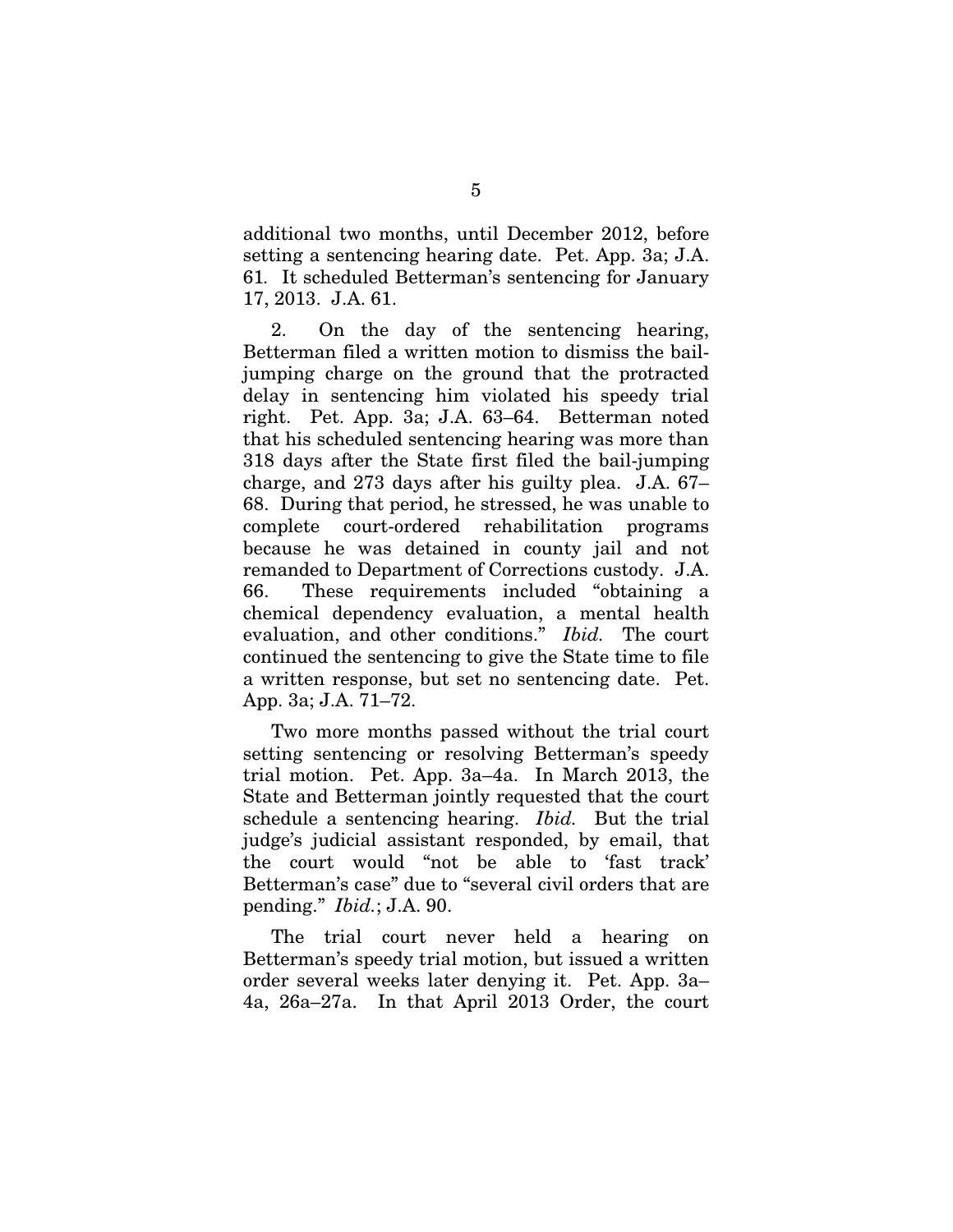found that "the majority of the delay in this matter is attributed to the State," but that it was not the product of bad faith or want of diligence. *Id.* at 33a– 35a. The court concluded that despite his motion to dismiss, Betterman had not shown "a persistent or sincere desire to assert his speedy trial right" or made a showing of prejudice. *Id.* at 34a–35a. The court reasoned that Betterman was not prejudiced by the delay because he "could not avoid pretrial incarceration" due to his domestic assault sentence, and because he purportedly demonstrated no undue anxiety or prejudice to his defenses. *Ibid.*

Betterman moved for reconsideration one week later. In support of that motion, he submitted a sworn affidavit explaining the consequences of his extended stay in county jail awaiting sentencing:

- "I have now spent approximately 442 or more days … on the sentence in DC-11-36 [the domestic assault conviction] in the Butte Jail. In theory, I would be eligible for conditional release … if I were in the Department of Corrections['] actual system."
- "[D]ue to my incarceration in the Butte Jail as I am informed, I have a warrant out in Stillwater County that I cannot attend to for failure to complete portions of my sentence relating to a DUI in that County."
- "In DC-11-36, I have been ordered to complete a chemical dependency evaluation and follow the evaluator's recommendations, obtain a mental health assessment, and complete Cognitive Principles and Restructuring. This cannot be done in the Butte Jail. I have completed Phase I of the Anger Management Group while in jail."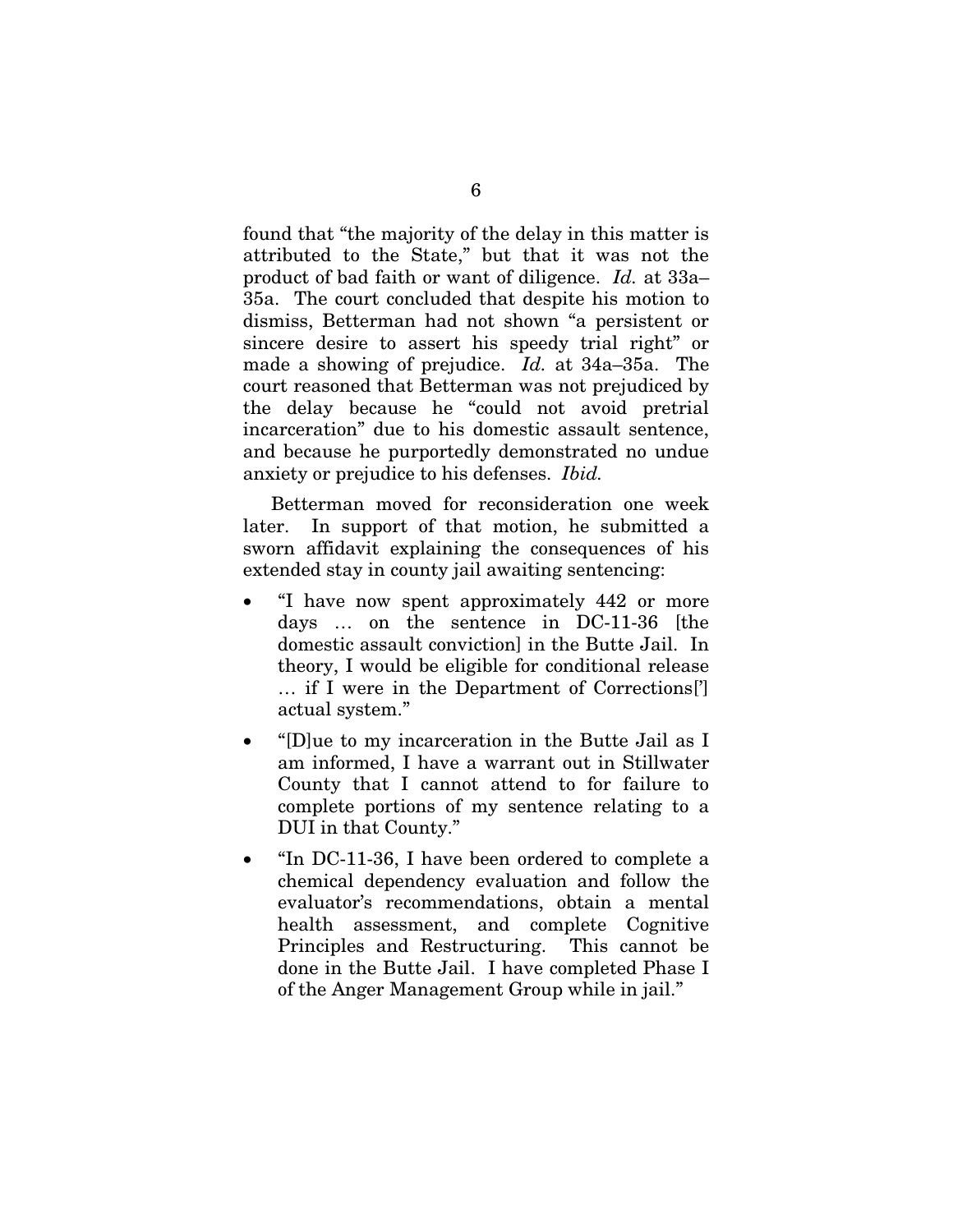• "I have been on [an] emotional roller coaster due to the anxiety and depression caused by the uncertainty and have sought counseling for my mental state with Mr. William Keller."

J.A. 87–88. The affidavit explained further that Betterman was unable to pay child support or to help raise his son, and that the county refused to provide medical attention for his health issues. *Id.* at 88.

The trial court denied Betterman's reconsideration motion on June 24, 2013, and finally held Betterman's sentencing hearing on June 27, 2013. Pet. App. 4a; J.A. 110–11. By then, Betterman had spent 14 months, since pleading guilty, locked up in county jail.

Betterman faced a prison term of up to 10 years under Montana's bail jumping statute, *see* Mont. Code Ann. § 45-7-308(4), or, alternatively, a 5-100 year range if designated a persistent felony offender, *see id.* § 46-18-502(1). The Probation Office recommended a five-year prison term or a seven-year term if the court found Betterman to be a Persistent Felony Offender. J.A. 93–94, 104. Both the probation officer and the prosecutor noted that the recommended terms fell within the statutory range "regardless of whether [Betterman] qualifies as a persistent felony offender." J.A. 102–03.

The court did not designate Betterman as a Persistent Felony Offender, J.A. 114, but sentenced Betterman to a seven-year term, with four years suspended, Pet. App. 4a. Although the court had the discretion to make Betterman's new sentence concurrent to his existing sentence, *see* Mont. Code Ann. § 46-18-401(1), (4), the court ordered that the new sentence run consecutively to his five-year domestic assault sentence, Pet. App. 4a. The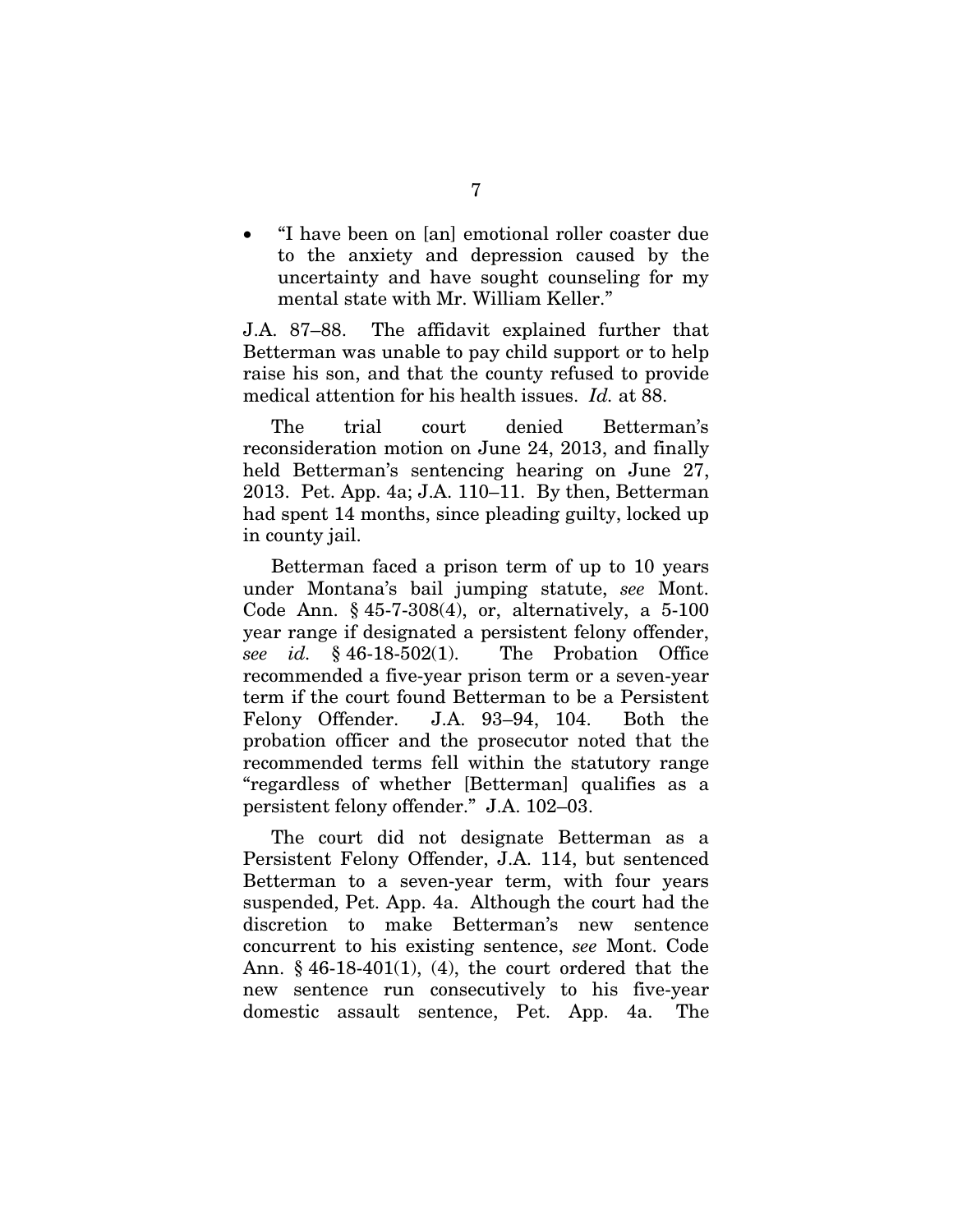judgment specified that "the Defendant shall not receive any credit for time served in the Butte Silver Bow County Jail" because that incarceration related to that prior sentence. J.A. 114.

3. Betterman appealed the denial of his speedy trial motion to the Montana Supreme Court, and that court affirmed.

The Montana Supreme Court overruled its prior holding in *State v. Mooney*, 137 P.3d 532 (Mont. 2006), "that the right to a speedy trial applies through sentencing." Pet. App. 7a. It held that the Sixth Amendment's speedy trial right "cease[s] to apply when conviction becomes definitive," and that any "unreasonable delay in sentencing must find its remedy in an alternative constitutional or statutory provision." *Id.* at 8a, 15a. The holding rested on three grounds:

First, the court found a "distinction between trial, to which a constitutional speedy trial right clearly attaches, and sentencing." Pet. App. 8a. That distinction, the court reasoned, was recognized in precedents applying the jury trial right to facts triggering enhanced penalties (*ibid.* (citing *Apprendi v. New Jersey*, 530 U.S. 466 (2000)), and reflected in Montana statutory law (*id.* at 9a–10a). Based on its understanding of "the historical meaning of the word 'trial,'" the court concluded that the word did not "include[] sentencing." *Id.* at 10a–11a.

Second, the court concluded that "[a] delayed sentencing raises different concerns than [does] a delay in proceeding to trial." Pet. App. 13a. It reasoned that the defendant's "defense cannot be impaired once he has been convicted," and that a convicted defendant does not suffer "the same anxiety and concern" as one awaiting trial. *Id.* at 12a–13a.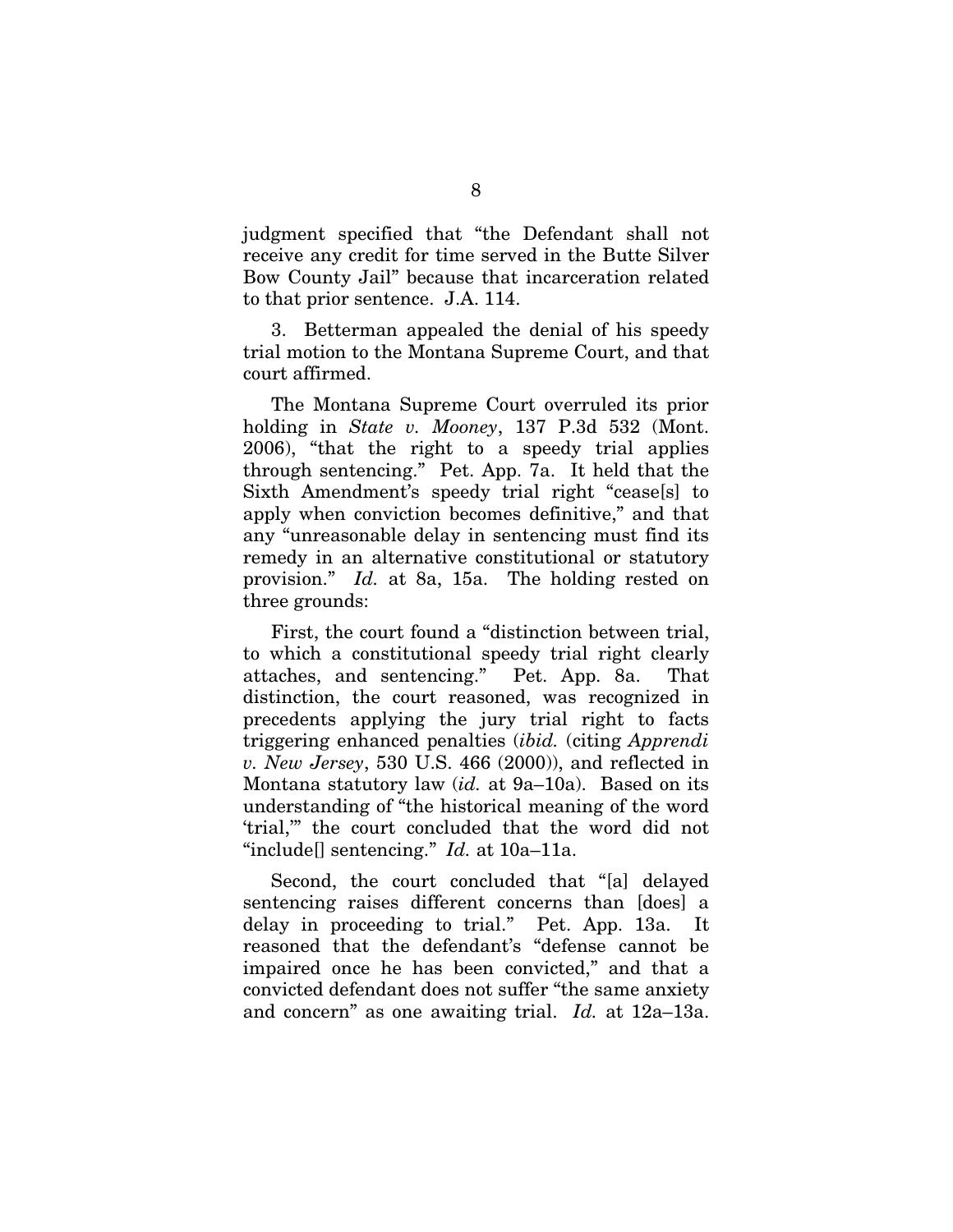The court noted that "[a] delay in sentencing 'may leave the defendant … in limbo concerning the consequences of conviction,'" postpone "the commitment of the defendant to corrections facilities," and "have a detrimental effect on rehabilitation." *Id.* at 13a (citation omitted). But despite recognizing that "these concerns are compelling," the court deemed them "ill-suited for remediation through the constitutional right to speedy trial." *Ibid.*

Third, the court expressed concern that the only remedy available for a Speedy Trial Clause violation is dismissal of the charges. Pet. App. 14a (citing *Strunk v. United States*, 412 U.S. 434, 440 (1973)). Applying the Clause at sentencing, the court concluded, would contravene precedents barring a defendant from "escap[ing] punishment altogether" simply because a "court committed an error in passing sentence." *Ibid.* (quoting *Bozza v. United States*, 330 U.S. 160 (1947)).

The court then reframed Betterman's challenge as a due process claim. It looked to "(1) the reasons for the delay, and (2) the prejudice to the defendant" (Pet. App. 15a–17a (citing *United States v. Lovasco*, 431 U.S. 783, 790 (1977))), placing the burden to make a prejudice "showing" on Betterman (*id.* at 22a). The court found that Betterman's 14-month wait between conviction and sentencing "was unacceptable delay," that the delay "must be attributed to the State," and that the State offered "no legitimate reason" for the delay. *Id.* at 20a–22a. But the court deemed the prejudice to Betterman "neither substantial nor demonstrable," dismissing as "speculative" his "anticipated benefits [from] participating in various DOC programs, anticipated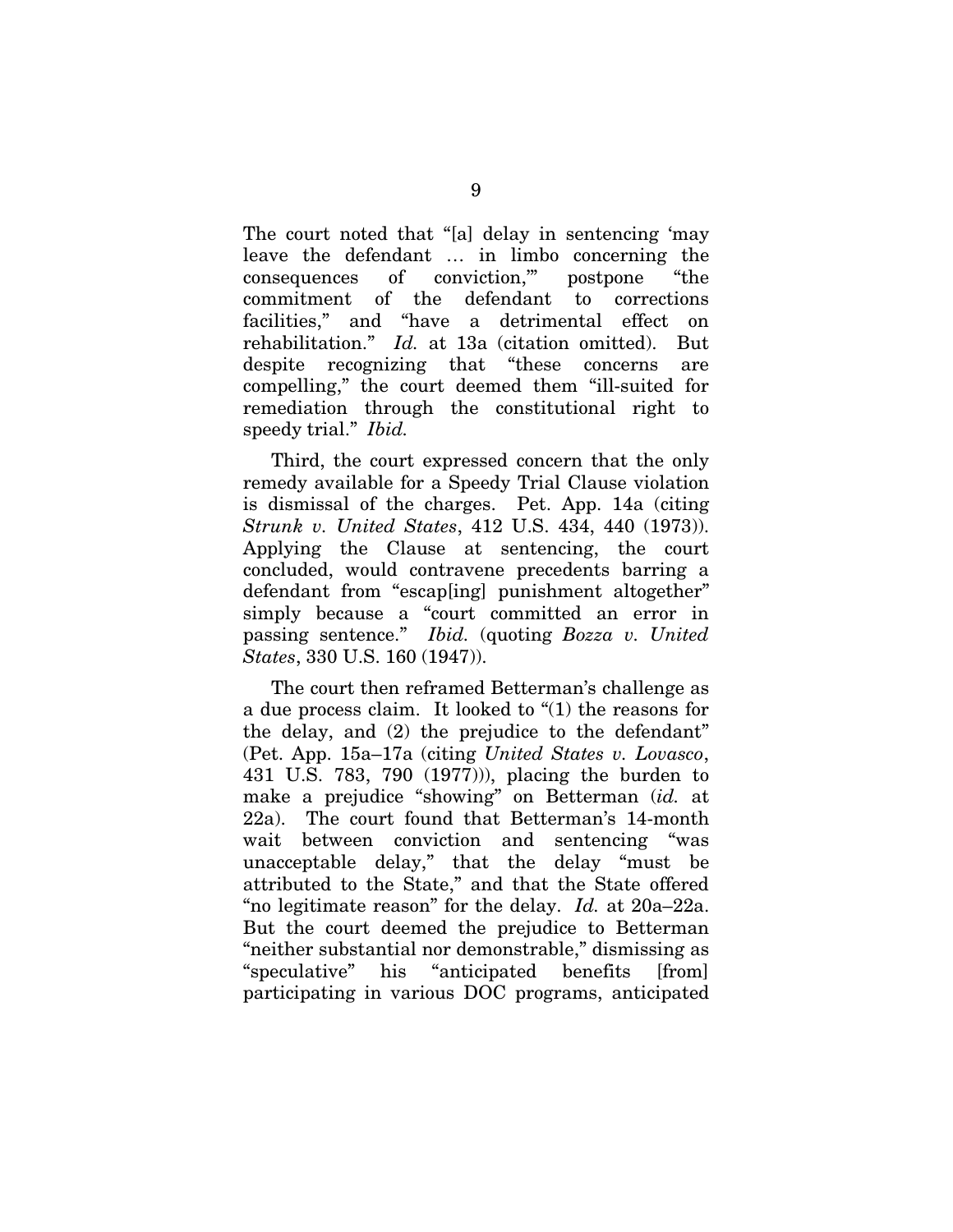dates for conditional discharge, and anticipated enrollment in rehabilitation services." *Ibid.*

#### SUMMARY OF ARGUMENT

I. This Court's precedents, as well as the text and history of the Speedy Trial Clause, support its application through sentencing and judgment.

A. The Speedy Trial Clause guarantees a criminal defendant "an early and proper disposition of the charges against him." *Marion*, 404 U.S. at 313. That right embraces the full course of prosecution proceedings, from charging, through the determination of guilt, and until the pronouncement of sentence and judgment. The Court has consistently applied the Clause to delays in the course of pretrial proceedings, not just in the narrow confines of the petit jury trial. If a defendant is convicted, the criminal proceedings continue and reach fruition only when the court imposes sentence and judgment. Because a "prosecution terminates only when sentence is imposed," *Bradley v. United States*, 410 U.S. 605, 609 (1973), speedy trial protections should apply equally to undue delays between conviction and sentencing. Indeed, this Court has already held that the textually interwoven right to a "*public* trial" applies at sentencing and other non-trial proceedings. *See, e.g.*, *In re Oliver,*  333 U.S. 257, 266–73 (1948).

B. Applying the Speedy Trial Clause through sentencing and judgment accords with "the history of the right to a speedy trial and its reception in this country." *Klopfer*, 386 U.S. at 226. As the Court in *Klopfer* recognized, the Clause's protections are rooted in centuries-old common law principles guaranteeing criminal defendants "full and *speedy justice*," COKE, THE SECOND PART OF THE INSTITUTES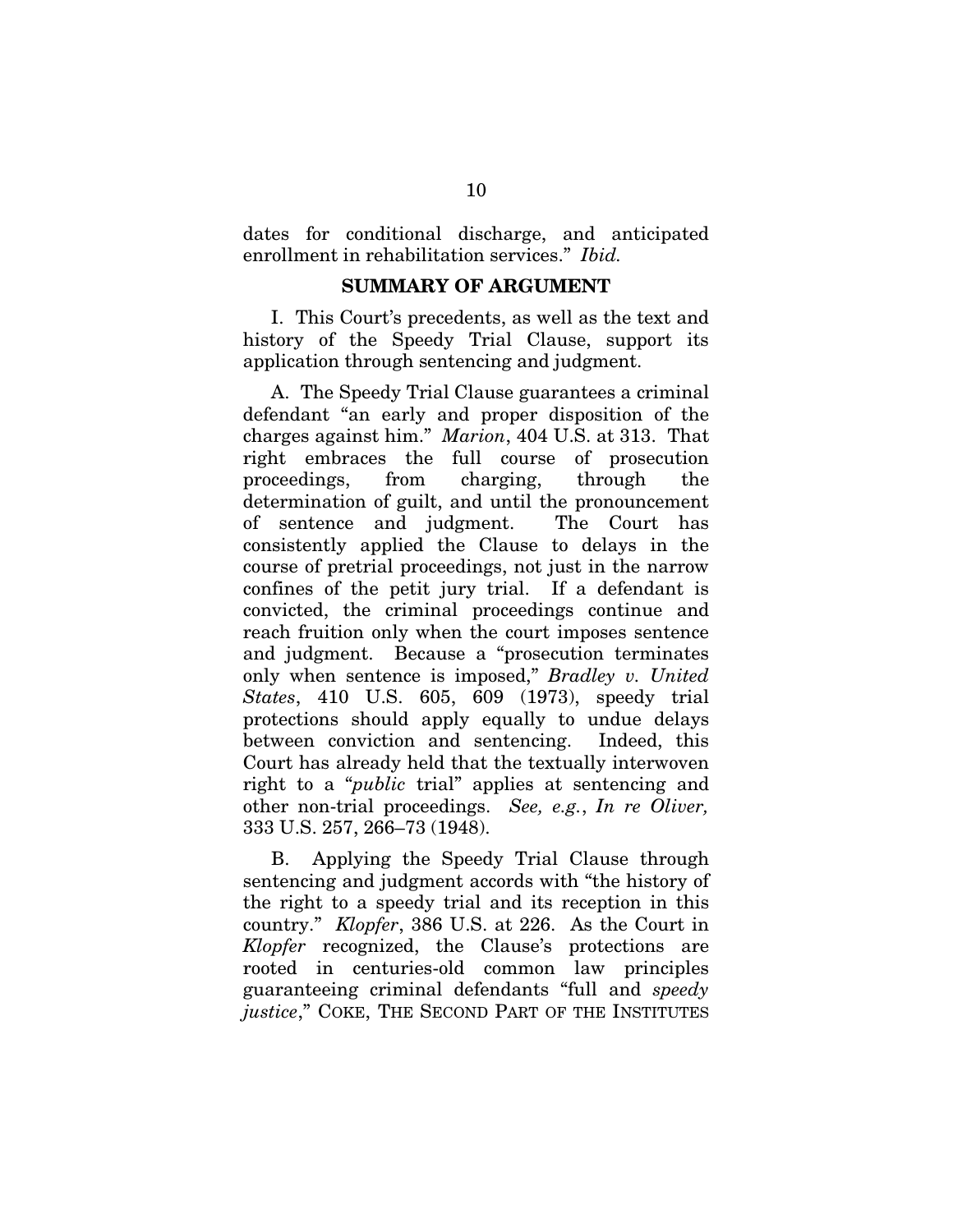OF THE LAWS OF ENGLAND 43 (Rawlins, 6th ed. 1681) (emphasis added), and not merely a swift verdict. That common law right embraced the culmination and result of the prosecution, and was carried forward in this Nation by early state constitutions.

C. At the time the Framers embodied the common law right to swift justice in the Sixth Amendment's guarantee of a "*speedy* and public *trial*," criminal proceedings were unitary, and there was an "intimate connection" between the jury's verdict and the sentence imposed. *Alleyne v. United States*, 133 S. Ct. 2151, 2159 (2013). Fixed penalties meant that the jury's verdict determined the punishment for most felonies, *id.* at 2158–59, and the sentence was announced immediately or soon thereafter, *see, e.g.*, 4 BLACKSTONE, COMMENTARIES ON THE LAWS OF ENGLAND \*368. Unsurprisingly, the word "trial" often connoted a criminal proceeding as a whole, running from arraignment through sentence. By casting the common law right to swift justice as a right to "speedy … trial," the Framers adopted protections encompassing not just the petit jury stage, but also the sentence and judgment that followed.

D. The advent of discretionary sentencing by trial courts, and the resulting expansion of sentencing litigation and procedures, underscore the importance of preserving the original scope of the Speedy Trial Clause. This Court has stressed that legislative innovations in sentencing and procedure cannot alter the scope of core Bill of Rights protections. *See Blakely*, 542 U.S. at 308–09. Because the Framers guaranteed that criminal prosecutions would be brought to swift resolution, today's expanded sentencing proceedings must meet the same stricture.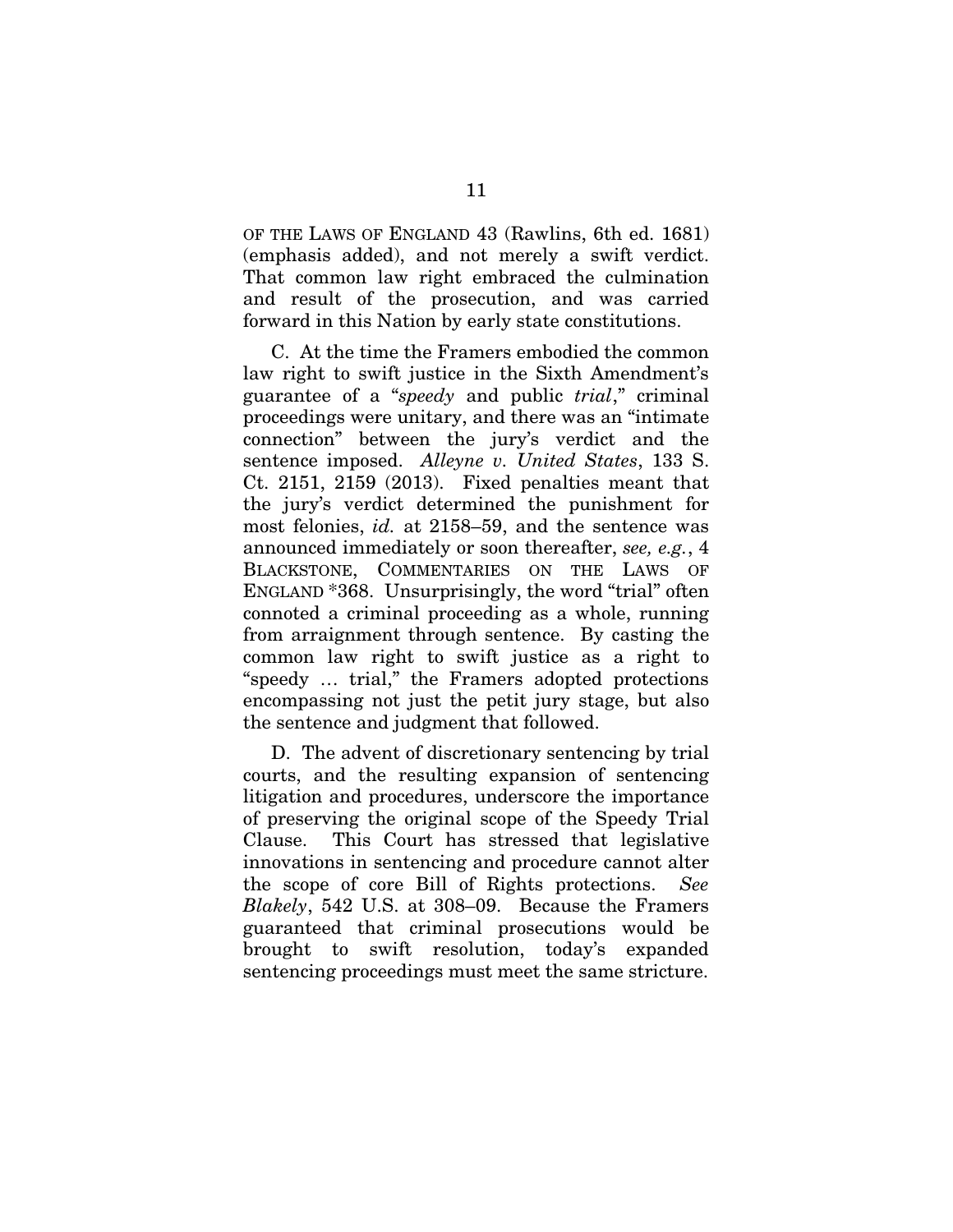II. Applying the Speedy Trial Clause through sentencing and judgment furthers its purposes.

A. The three "interests of defendants which the speedy trial right was designed to protect" all apply at sentencing. *Cf. Barker*, 407 U.S. at 532.

The risk that the defendant will suffer undue oppression during a protracted delay, 407 U.S. at 532, continues even after a defendant has been convicted and is awaiting sentencing. A detained defendant such as Betterman will nearly always be confined in a county jail pending sentencing. *See id.* at 520. Jails are marked by "overcrowd[ed] and generally deplorable" conditions, and typically "offer little or no recreational or rehabilitative programs." *Id.* at 520, 532*.* These conditions may prevent a defendant from participating in counseling or programs that he is required to complete, or that may improve his chances for parole or early release.

The delay in sentencing may "impair the ability of an accused to defend himself" or muster a case for a reduced sentence. *See United States v. Ewell*, 383 U.S. 116, 120 (1966). Sentencing is often the most critical phase of a modern criminal proceeding, and often the only contested phase. Sentencing proceedings require courts to resolve substantial factual and legal matters, and may involve evidentiary hearings and witness testimony, as well as statements from family members, the community, and victims. For this reason, the risk of "dimming memories and loss of exculpatory evidence" is as significant at sentencing as it is at trial. *Cf. Doggett v. United States*, 505 U.S. 647, 654 (1992).

Finally, unreasonable delays at sentencing may cause a defendant to suffer "anxiety and concern" over his fate on par with a defendant awaiting trial,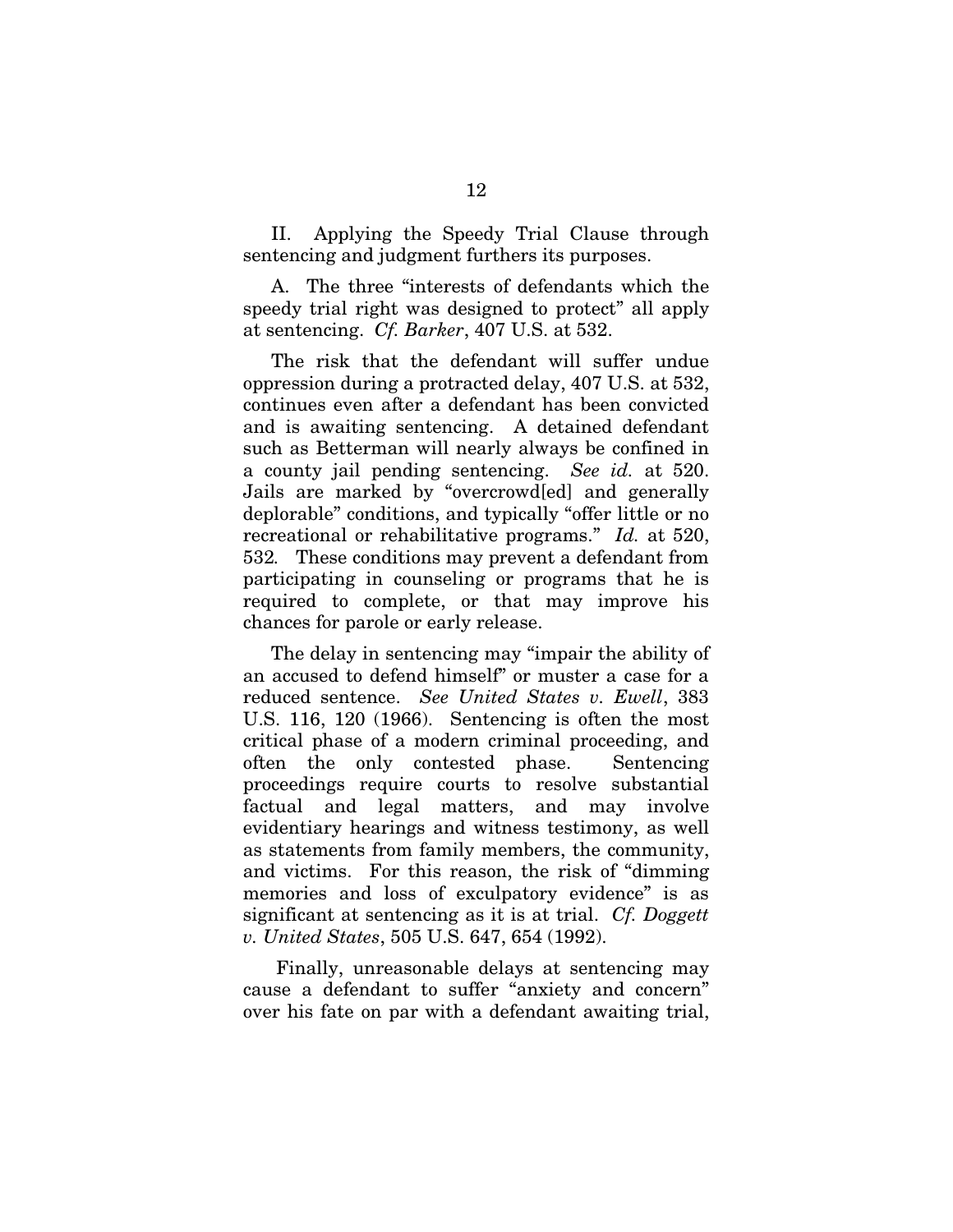*Barker*, 407 U.S. at 532. Indeed, in modern criminal systems dominated by guilty pleas and discretionary sentencing, the typical defendant is more likely to face stress and anxiety over his possible sentence than over the outcome of a trial.

B. The fit between sentencing delays and the core concerns of the Speedy Trial Clause is confirmed by the *Barker* test's "functional analysis," 407 U.S. at 522. For decades, lower courts have analyzed sentencing delays, in straightforward fashion, by considering the four *Barker* factors: length of the delay, reasons for the delay, the defendant's assertion of the right, and prejudice. *Id.* at 530. The application of that test does not mean, as the Montana Supreme Court assumed (Pet. App. 14a), that the Court would be bound to grant the "severe remedy of dismissal," *Barker*, 407 U.S. at 522. This Court's Sixth Amendment cases call for "tailored" remedies, *see United States v. Morrison*, 449 U.S. 361, 364 (1981), and the lower courts have granted lesser remedies (like modifying or vacating the remaining sentence) where appropriate.

III. Applying the *Barker* factors here shows that the more than 14-month delay in Betterman's sentencing proceedings violated his speedy trial right. The Montana Supreme Court attributed the delay to the State, characterizing the delay as "unacceptable," and backed by "[n]o legitimate reason." Pet. App. 20a–21a. Betterman repeatedly asserted his right to a prompt sentencing. And he offered unrebutted evidence that his protracted detention in county jail denied him access to programs that were essential to his rehabilitation and his chances for parole. The Court should hold that Montana violated Betterman's Sixth Amendment right to a speedy trial.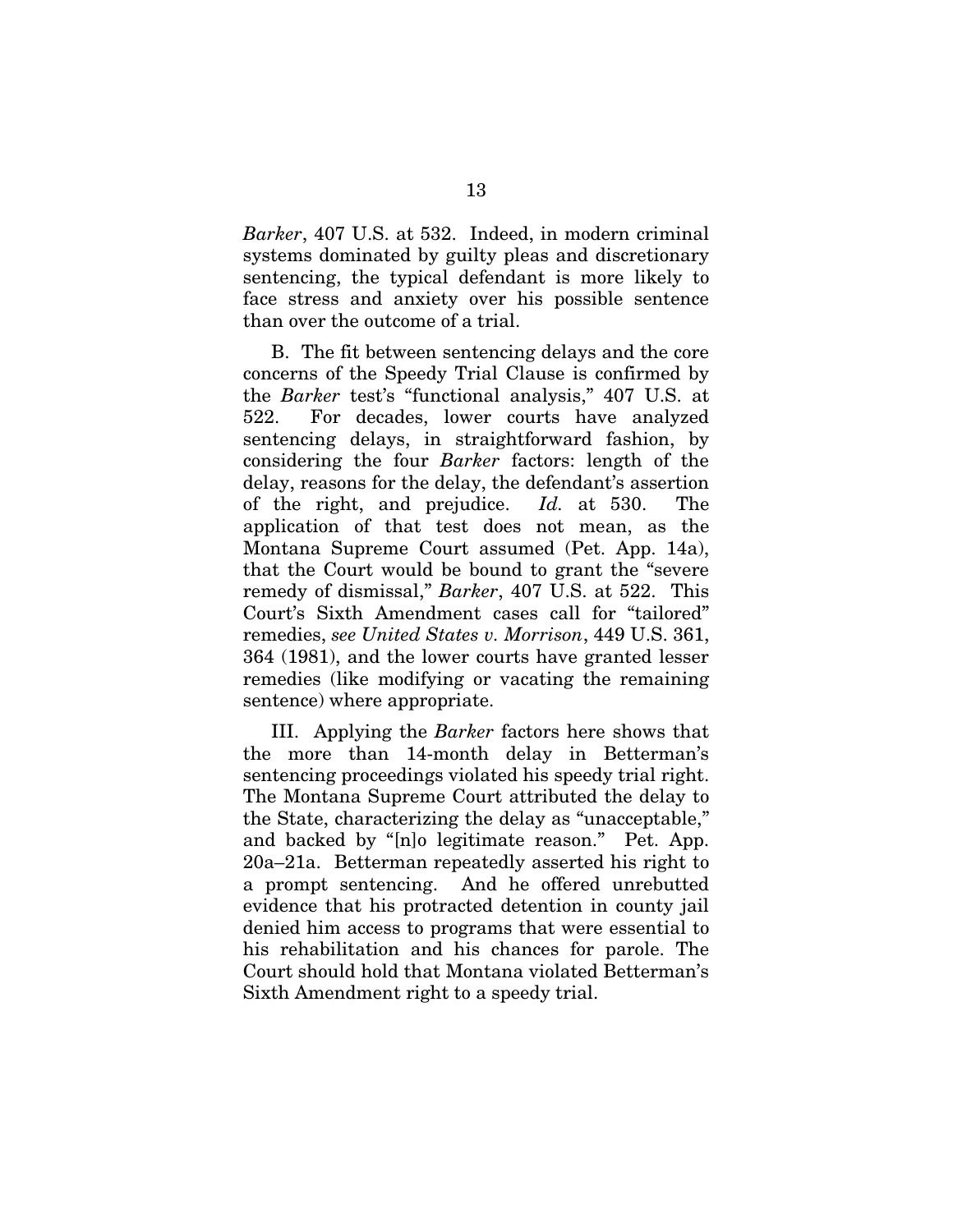#### ARGUMENT

I. THE SPEEDY TRIAL CLAUSE APPLIES IN CRIMINAL PROSECUTIONS THROUGH SENTENCING AND JUDGMENT

#### A. This Court's Precedents Support Application of the Speedy Trial Clause to Sentencing

The Sixth Amendment guarantees that "[i]n all criminal prosecutions, the accused shall enjoy the right to a speedy and public trial." This Court assumed without deciding that the Speedy Trial Clause applies to sentencing in *Pollard v. United States*, 352 U.S. 354, 361 (1957). An examination of the Court's case law construing the constitutional right to a speedy trial and the parallel right to a public trial supports the conclusion that *Pollard*'s assumption was correct.

1. When considering the scope of the Speedy Trial Clause, this Court has recognized that the Clause "would appear to guarantee to a criminal defendant that the Government will move with the dispatch that is appropriate to assure him *an early and proper disposition* of the charges against him." *Marion*, 404 U.S. at 313 (emphasis added). Final disposition or "[f]inal judgment in a criminal case means sentence." *Berman v. United States*, 302 U.S. 211, 212 (1937). "To create finality it [is] necessary that [the] conviction should be followed by sentence," and "[t]he sentence is the judgment" in a criminal case. *Ibid*.; *accord Miller v. Aderhold*, 288 U.S. 206, 210–11 (1933) ("In a criminal case final judgment means sentence."). Because the sentence and judgment are a part of—and indeed, the "culmination of" (*United States v. Alcantara*, 396 F.3d 189, 196 (2d Cir. 2005))—the trial for purposes of the Sixth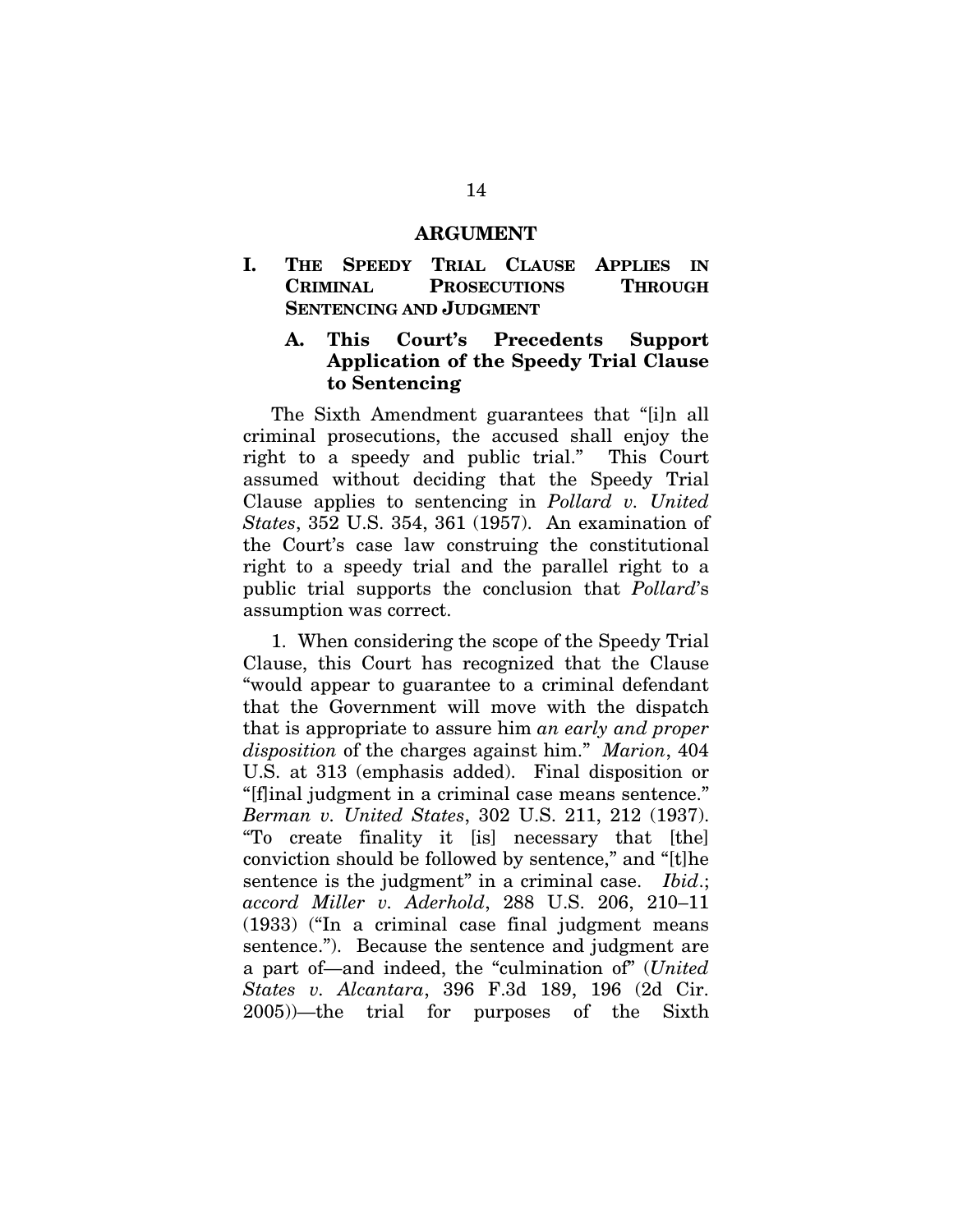Amendment, the Speedy Trial Clause is most naturally understood to apply to sentencing.

2. Consistent with *Marion*'s focus on the need for swift disposition, this Court has recognized that the Speedy Trial Clause requires the government to conduct criminal proceedings, and not just petit jury trials, swiftly. The speedy trial right attaches "when a criminal prosecution has begun," regardless of whether it is initiated by way of "a formal indictment or information" or "actual restraints imposed by arrest and holding to answer a criminal charge." *Marion*, 404 U.S. at 313, 320. The right has been held applicable from that point throughout the course of pretrial proceedings, *see Barker*, 407 U.S. at 533, and has never been limited to a "trial" in the narrow sense of a petit jury proceeding.

The Court's focus on the broader prosecution process is reflected in decisions applying the Speedy Trial Clause to delays in instituting grand jury proceedings, and securing an indictment, following a defendant's arrest. *See United States v. MacDonald*, 456 U.S. 1, 7–10 (1982) ("[T]he period between arrest and indictment must be considered in evaluating a Speedy Trial Clause claim."); *Dillingham v. United States*, 423 U.S. 64, 64–65 (1975) (per curiam). The Clause's protections apply to delays in pretrial proceedings even if the government forgoes prosecution and suspends the charges outright. *See Klopfer*, 386 U.S. at 214, 216. Indeed, a pretrial delay may "trigger the speedy trial enquiry" even if the defendant was not tried *at all*, but entered a plea of guilty. *Doggett*, 505 U.S. at 652, 658 n.3.

Just as the Speedy Trial Clause applies when the prosecution begins, *see Marion*, 404 U.S. at 320, and throughout its pretrial and trial or guilty-plea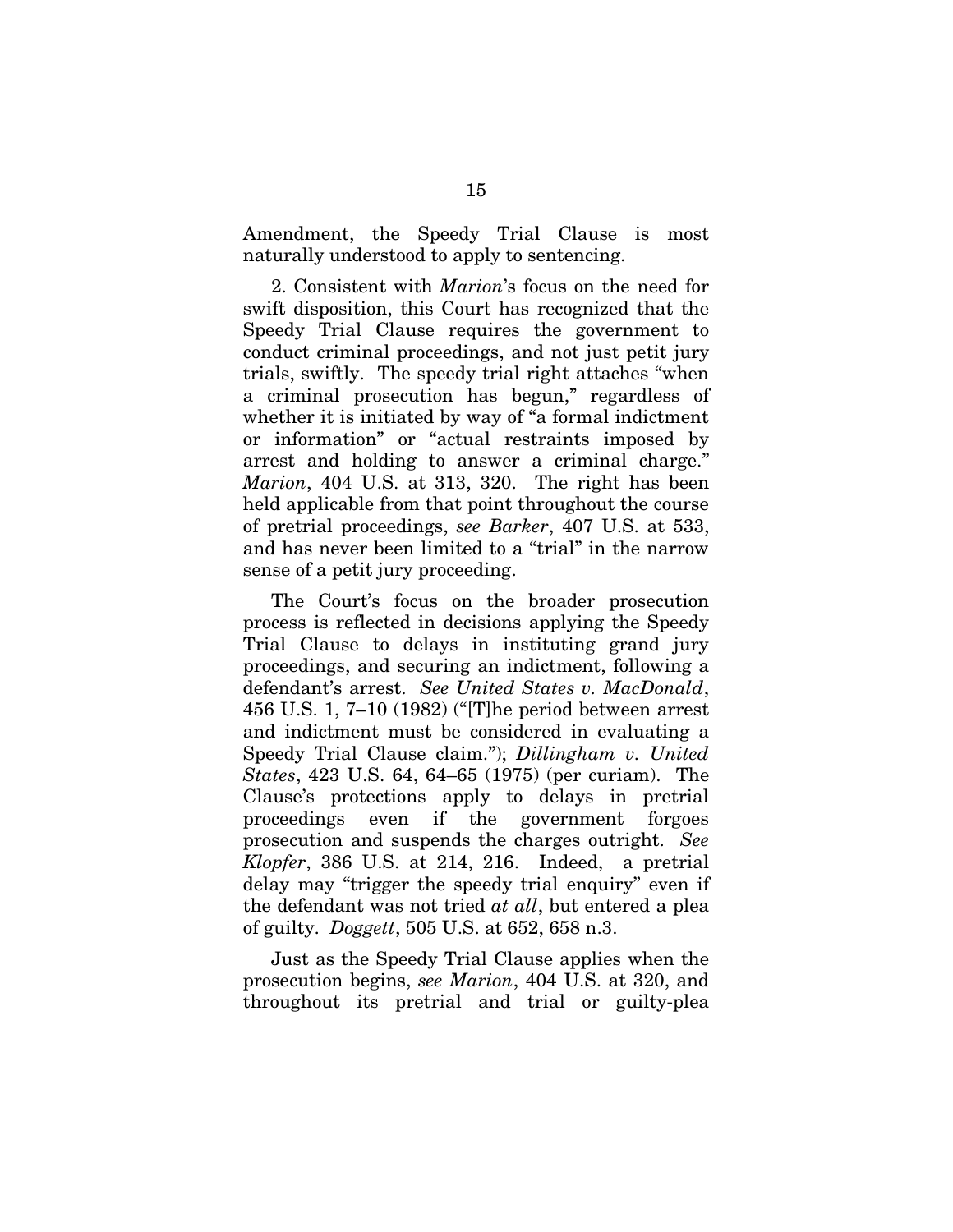proceedings, *Dillingham*, 423 U.S. at 64, so must the right apply through the termination of the prosecution. "In the legal sense, a prosecution terminates only when sentence is imposed." *Bradley*, 410 U.S. at 609. The prosecution does not terminate when the jury returns a verdict, when the defendant pleads guilty, or at any other point in time before judgment. The protections of the Speedy Trial Clause abate only when the criminal prosecution has reached its "disposition," *Marion*, 404 U.S. at 313, with the imposition of sentence and judgment.

3. Third, this Court's public trial jurisprudence compels the conclusion that the Speedy Trial Clause applies to sentencing. The text of the Sixth Amendment—guaranteeing a "speedy and public trial"—makes the two rights parallel. The Court has held that the public trial right is not limited to petit jury trials, but applies to other non-jury stages of criminal proceedings. *See Waller v. Georgia*, 467 U.S. 39, 43 (1984) (applying Public Trial Clause to suppression hearings); *Presley v. Georgia*, 558 U.S. 209, 213 (2010) (per curiam) ("extend[ing]" the public trial right "to the *voir dire* of prospective jurors").

More critically, the Court has held that the right to a public trial prohibits the accused from being sentenced in secret. *See Oliver*, 333 U.S. at 266–73. In *Oliver*, a judge conducting a single-judge grand jury proceeding secretly "tried, convicted, and sent [a witness] to jail" for criminal contempt. *Id.* at 258, 271. The Court grounded its analysis in the "traditional Anglo-American distrust for secret trials" as reflected in the Sixth Amendment and its antecedents. *Id.* at 268–70. Noting that "[t]he requirement of a public trial is for the benefit of the accused; that the public may see he is fairly dealt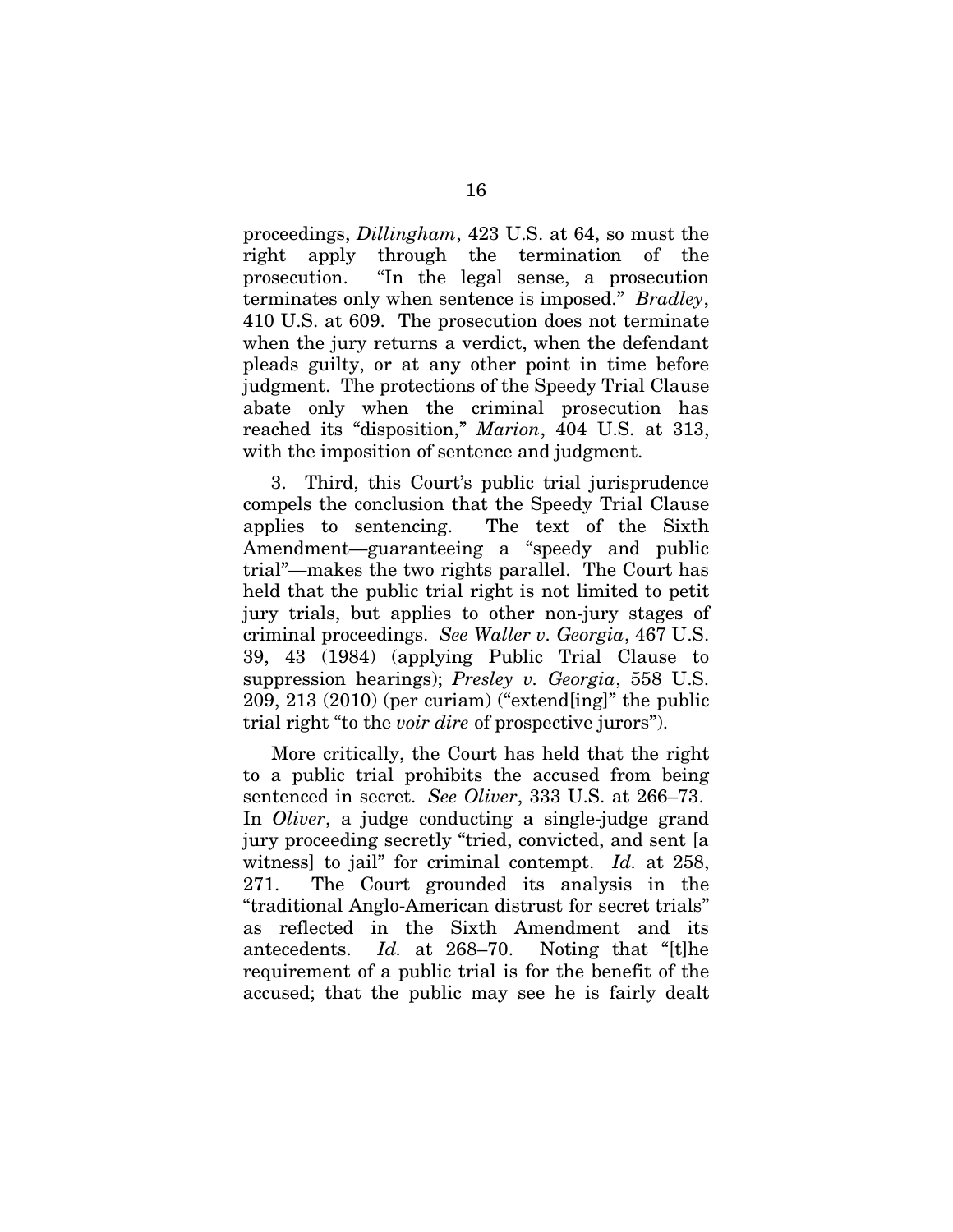with and not unjustly condemned," *id.* at 270 n.25, the Court held that the Constitution "means at least that an accused "cannot be thus sentenced to prison," *id.* at 273.

Because the secret trial and sentencing in *Oliver* were part of a contempt proceeding, the procedural protections arose under the Fourteenth Amendment. *See Levine v. United States*, 362 U.S. 610, 616–17 (1960) ("Criminal contempt proceedings are not within 'all criminal prosecutions' to which [the Sixth] Amendment applies."). But the Court's analysis of the public trial right, its recognition that the right is guaranteed for criminal prosecutions by the Sixth Amendment, and its application of the right to both the trial and the sentencing, compel the conclusion that the Sixth Amendment public trial right protects defendants at sentencing. *See Oliver*, 333 U.S. at 266–73. And just as the public trial right dictates that sentencing be public, so does the speedy trial right require that sentencing be speedy. The two rights are paired together in the Sixth Amendment and should be interpreted to have the same scope. The fact that the public trial right applies to sentencing means the speedy trial right must as well.

B. The Speedy Trial Right's Antecedents Guaranteed Prompt Resolution of Criminal Charges, Including Pronouncement of Sentence and Judgment

The guarantee of "an early and proper disposition of the charges against [a defendant]," embodied by the Speedy Trial Clause, *Marion*, 404 U.S. at 313, has its roots in the speedy trial right developed at common law and carried forward in colonial America. *See Klopfer*, 386 U.S. at 223–26. Because "[t]he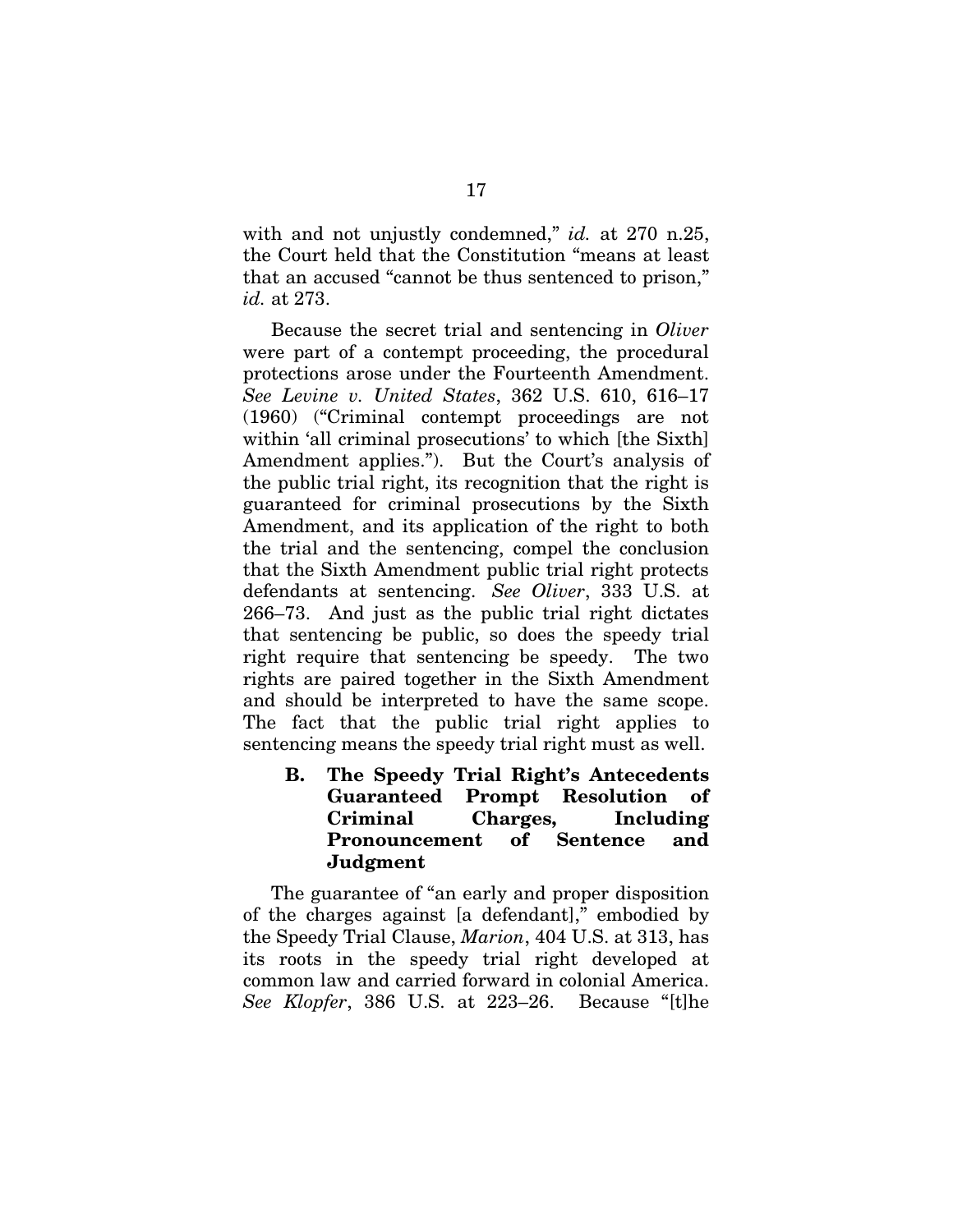Framers seem clearly to have understood and valued the [speedy trial] right in the context of its commonlaw antecedents," *Dickey v. Florida*, 398 U.S. 30, 41 n.2 (1970) (Brennan, J., concurring), this Court has looked to these sources in interpreting the text, and articulating the contours, of the Speedy Trial Clause. The Clause's English and American antecedents both reflect a concern with bringing criminal prosecutions to a prompt resolution, not just a prompt determination of guilt. The same concern is reflected in colonial state charters, bills of rights, and ratification debates.

1. As discussed in *Klopfer*, the Speedy Trial Clause can be traced as far back as the Assize of Clarendon in 1166, which established procedures for bringing an arrested criminal promptly before "justices" riding circuit unless the justices were themselves able "to come speedily enough into the country" where the accused criminal was being held. 386 U.S. at 223 & n.9 (quoting 2 ENGLISH HISTORICAL DOCUMENTS 408 (1953)); *see also* Criminal Proceedings in Colonial Virginia, *in* 10 AMERICAN LEGAL RECORDS xxxvii (Hoffer ed., 1984) ("In England, the notion of speedy trial can be traced back to the requirement that assize justices tour the shires at least twice each year to empty the gaols.").

A few decades later, Magna Carta announced a principle that sought to guarantee the prompt administration of justice—a principle that the Framers eventually would adopt in the Speedy Trial Clause: "We will sell to no man, we will not deny *or defer* to any man either justice or right." Magna Carta c. 29 (1225) (emphasis added); *see also Klopfer*, 386 U.S. at 223–26. A subsequent English statute made clear that the requirement of a speedy trial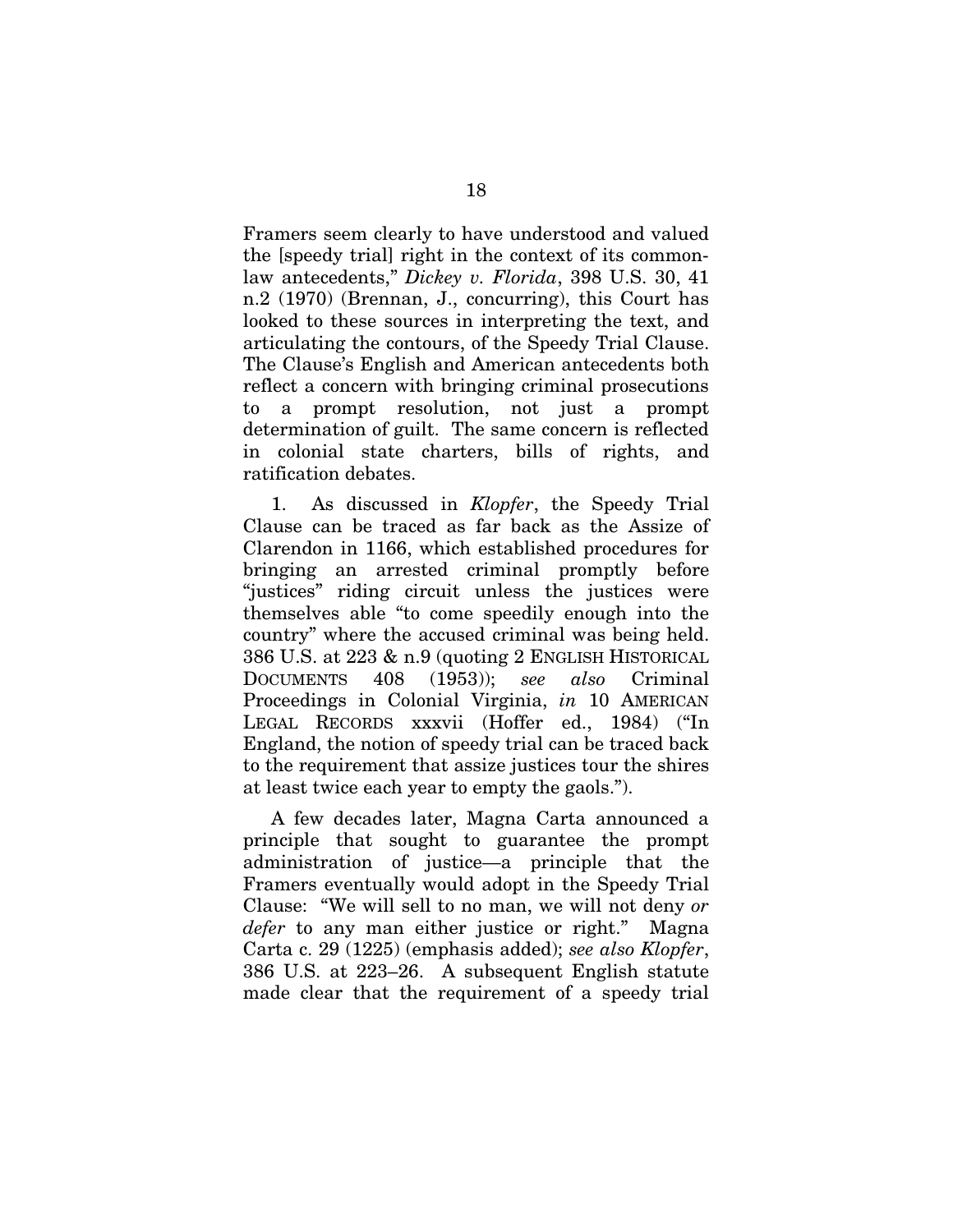entailed speedy judgment—including speedy *punishment. See* East India Company Act 1784, 24 Geo. 3 c. 25 ("An Act … for establishing a Court of Judicature for the more *speedy and effectual Trial of Persons* accused of offenses committed in the East Indies"—whose stated purpose was "for the prosecuting and bringing to *speedy and condign punishment* persons guilty") (emphases added).

2. In the period leading up to the ratification of the Bill of Rights, the common law guaranteed to a criminal defendant the right to a speedy disposition of the accusations against him. That common-law right included the pronouncement of sentence or judgment.

Sir Edward Coke's Institutes of the Laws of England, which "were read in the American Colonies by virtually every student of the law," *Klopfer*, 386 U.S. at 225, explained that at common law, the justices "have not suffered the prisoner to be long detained, but at their next coming have given the prisoner *full and speedy justice*, *by due trial*, without detaining him long in prison." COKE, THE SECOND PART OF THE INSTITUTES OF THE LAWS OF ENGLAND 43 (Rawlins, 6th ed. 1681) (emphasis added). In describing the right in terms of the judge's duty to "give[] the prisoner full and speedy justice, by due trial," *ibid.*, Coke made clear that the right contemplated resolving the accused's criminal case entirely: "We shall not sell, deny, or delay justice and right. *Justitiam vel rectum*, neither the *end, which is justice*, nor the mean, whereby we may attain to the end, and that is the law." *Id.* at 56 (emphasis added). The term "justice" was well understood to encompass a sentence or judgment, which constituted the *end* of the criminal proceedings. *See* 1 JOHNSON, A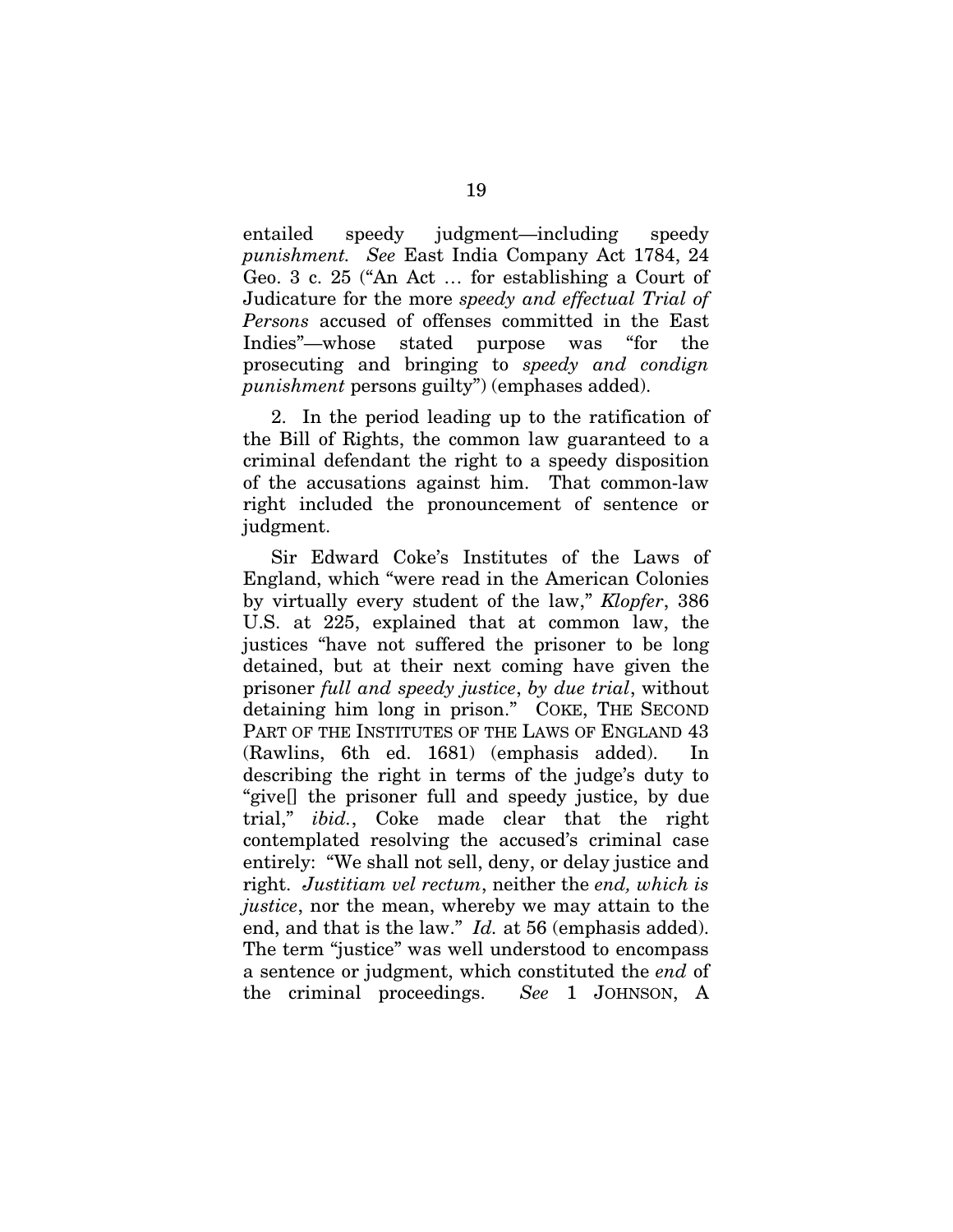DICTIONARY OF THE ENGLISH LANGUAGE (6th ed. 1785) (defining "justice" to mean, among other senses, "punishment" or "[t]he virtue by which we give to every man, what is his due"); *Dawson v. Winslow*, Wythe 114, 120 (Va. High Ct. Ch. 1791) ("[T]he office of a judge … ought to give the *sentence* which the praecepts of *justice* dictate.") (emphasis added).

As explained in *Klopfer*, Coke's formulation of swift justice served as a foundational source of the Speedy Trial Clause. 386 U.S. at 225. When George Mason drafted the Virginia Declaration of Rights of 1776, he "us[ed] phraseology similar to that of Coke's explication" of the speedy trial right. *Ibid.* In turn, the Sixth Amendment uses language that tracks the language in the Virginia Declaration. *See ibid.*

The common law protection against delayed justice is reflected in other colonial-era charters and constitutions, which are instructive in understanding the Bill of Rights, *see Marshall v. Barlow's Inc.*, 436 U.S. 307, 311 (1978). In *Klopfer*, this Court noted that the fundamental importance of the speedy trial right in the early period of our Nation's "history is evidenced by its guarantee in the constitutions of several of the States of the new nation." 386 U.S. at 225. On this point, the Court quoted specifically from the Massachusetts Constitution of 1780, Part I, Art. XI, which provided that "[e]very subject of the commonwealth ought to find a certain remedy, by having recourse to the laws … . He ought to obtain *right and justice freely … ; promptly, and without delay*." *Id.* at 225 & n. 21 (emphasis added). In doing so, the Court acknowledged that the speedy trial guarantee is a guarantee of speedy *justice*.

Similar to the Massachusetts Constitution, Pennsylvania's charter guaranteed "[t]hat all courts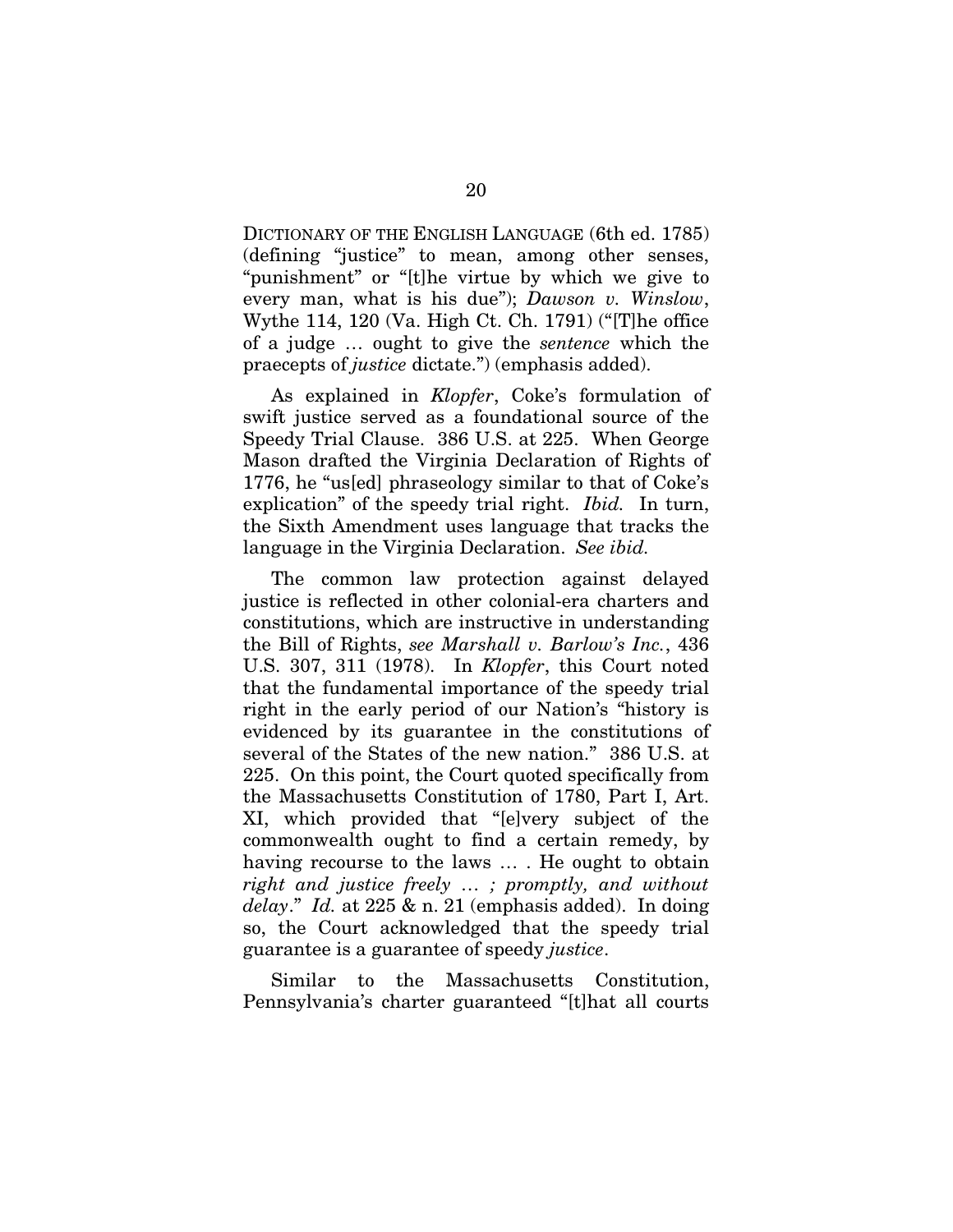shall be open, and justice shall neither be sold, denied nor delayed," and that "all … processes … in courts, shall be short, and … justice speedily administered." PENN, CHARTER OF LIBERTIES AND FRAME OF GOVERNMENT OF PENNSYLVANIA, *Laws Agreed upon in England, &C.*, arts. V, VII (1682); *see also* PA. CONST. of 1776, ch. 2, § 26 ("All courts shall be open, and justice shall be impartially administered without corruption or unnecessary delay."); N.H. CONST. of 1784, pt. I, art. XIV; MD. CONST. of 1776, art. XVII; N.C. CONST. of 1776, art. XIII.

The debates during the state ratification conventions likewise emphasized the importance of ensuring a speedy resolution for the criminally accused. For instance, at Virginia's convention in 1788, the delegates approved a declaration of a bill of rights asserting, among other things, "[t]hat every freeman … ought to obtain right and justice freely, without sale, completely and without denial, *promptly and without delay*." 3 ELLIOT, THE DEBATES IN THE SEVERAL STATE CONVENTIONS, ON THE ADOPTION OF THE FEDERAL CONSTITUTION, AS RECOMMENDED BY THE GENERAL CONVENTION AT PHILADELPHIA, IN 1787, at 657–58 (2d ed. 1836) (emphasis added). Others characterized the jury trial as an "expeditious manner of *distributing justice*." 2 ELLIOT, DEBATES IN THE SEVERAL STATE CONVENTIONS 515–16 (Pennsylvania Convention) (emphasis added); *see also* Ratification of the Constitution, by the Convention of the State of Rhode-Island and Providence Plantations, *reprinted in* 2 DOCUMENTARY HISTORY OF THE CONSTITUTION OF THE UNITED STATES OF AMERICA 310, 313 (1894) (declaration by delegates "[t]hat every freeman ought to obtain right and justice, freely and without sale, completely and without denial, promptly and without delay"). There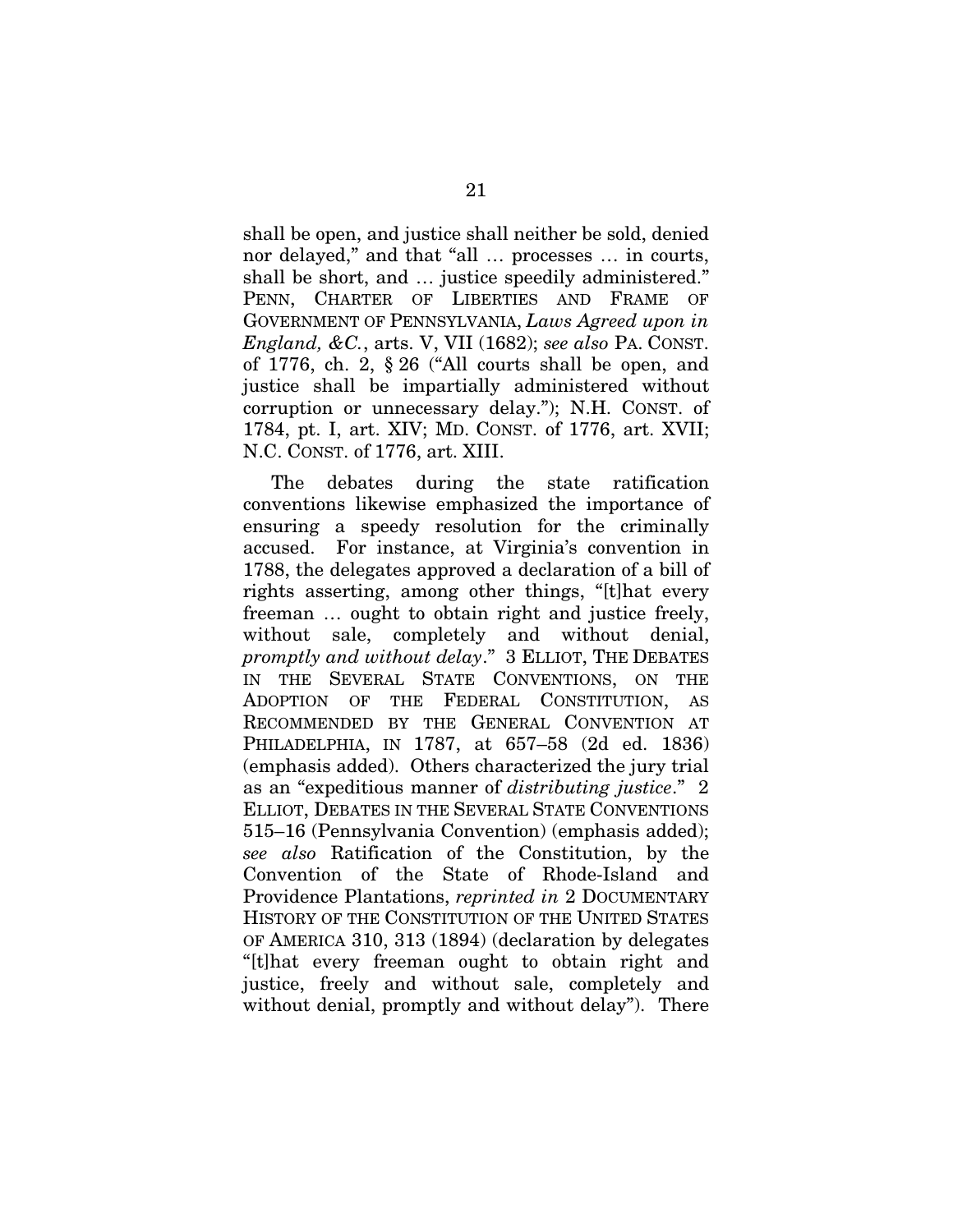is no way to read these early sources without concluding that the founding generation was concerned with the swift resolution and outcome of criminal proceedings.<sup>1</sup>

# C. Criminal Law Usage and Practice During the Founding Era Confirm that the Speedy Trial Right Applies Through the Resolution of Criminal Charges and Imposition of Sentences

The criminal law usage and practice familiar to the Framers show that the phrase "speedy and public trial" embodies the common law right to swift progress of criminal proceedings through their resolution and judgment. Sentencing was closely bound up with the jury's verdict, and the word "trial" was often used to refer to criminal proceedings in general. It would have been unnecessary and nonsensical for the Framers to address sentencing or judgment separately in the Amendment's text.

<sup>&</sup>lt;sup>1</sup> The leading treatises of the era further confirm this understanding. Criminologist Cesare Beccaria, whose works were relied upon by the founding generation*, e.g.*, *Ullmann v. United States*, 350 U.S. 422, 451-52 (1956) (Douglas, J., dissenting), insisted that it was "of the greatest importance that the punishment should succeed the crime as immediately as possible." BECCARIA, AN ESSAY ON CRIMES & PUNISHMENTS 76 (Ingraham trans., 2d ed. 1819); *accord* 2 WHEELER, REPORTS OF CRIMINAL LAW CASES WITH NOTES AND REFERENCES xiv (1851) ("All writers on criminal law agree that a crime should immediately be followed by trial and punishment, because the smaller the interval of time between the punishment and the crime, the stronger and more lasting will be the association of the two ideas of *crime* and *punishment* … .").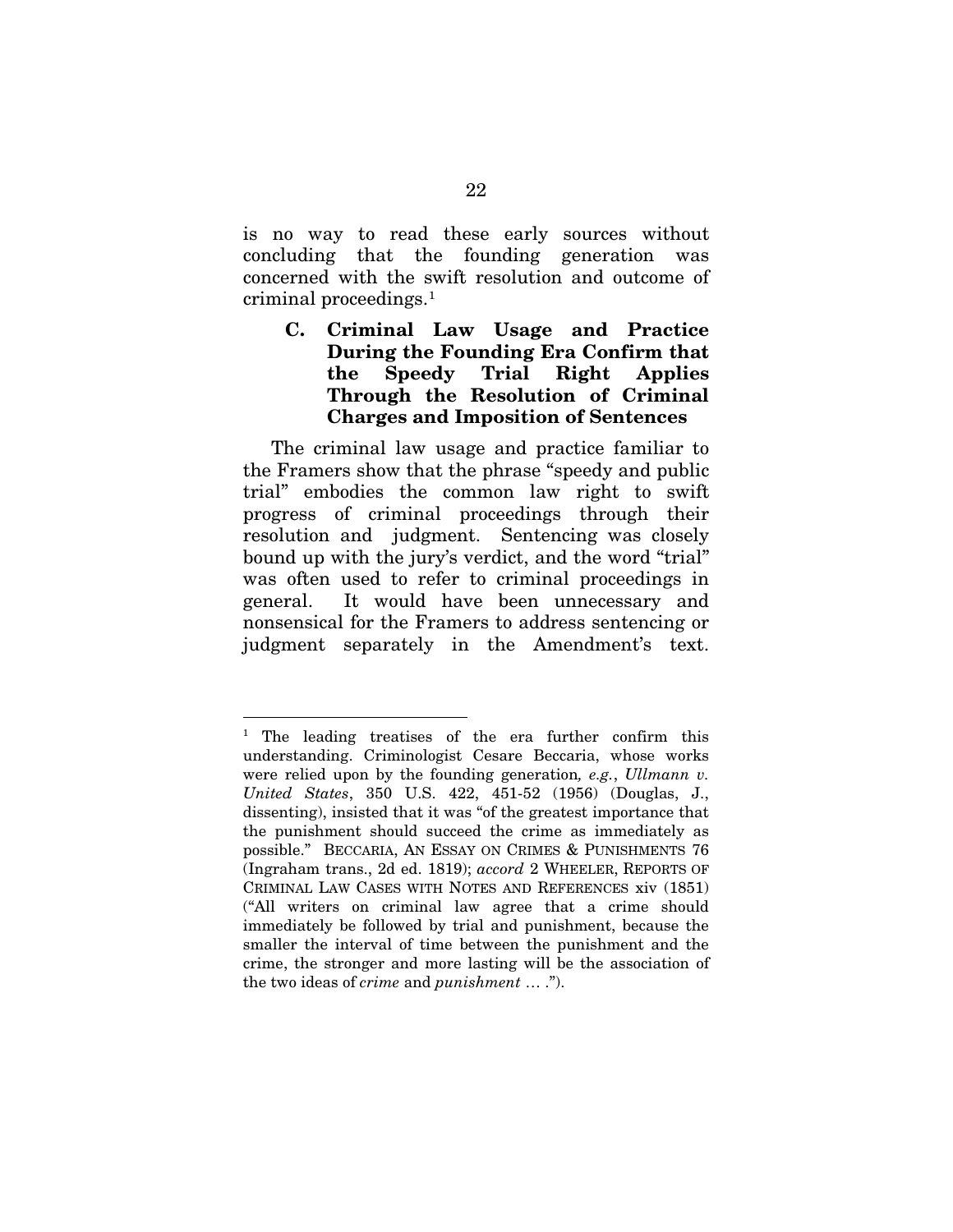#### 1. Criminal Practice at Common Law

The Court has long adhered to the principle that "[t]he Constitution was written to be understood by the voters; its words and phrases were used in their normal and ordinary as distinguished from technical meaning." *United States v. Sprague*, 282 U.S. 716, 731 (1931). The term "trial" was sensibly and commonly used in the colonial era to include sentencing because sentencing in American and English criminal cases then was legally and procedurally bound to a jury verdict. In felony cases, the jury's verdict typically dictated the sentence, which was imposed "immediately" upon the verdict or "at a convenient time soon thereafter." 4 BLACKSTONE, at \*368. The Framers and their contemporaries would therefore have understood that the government's "affirmative constitutional obligation to bring [a defendant] promptly to trial," *Braden v. 30th Judicial Circuit Court of Ky.*, 410 U.S. 484, 490 (1973), necessarily meant a duty to bring a defendant promptly to sentencing and judgment.

a. At English common law, "[t]he substantive criminal law tended to be sanction-specific; it prescribed a particular sentence for each offense." Langbein, *The English Criminal Trial Jury on the Eve of the French Revolution*, *in* THE JURY TRIAL IN ENGLAND, FRANCE, GERMANY, 1700-1900, at 36 (Schioppa ed., 1987). Courts "pronounce d the judgment, which the law hath annexed to the crime." 4 BLACKSTONE, at \*369. Many felonies carried a sentence of death, *see id.* at \*98; *Tennessee v. Garner*, 471 U.S. 1, 13 & n. 11 (1985), including "crimes which would be regarded as quite minor today," *Payne v. Tennessee*, 501 U.S. 808, 819–20 (1991). For this reason, punishment generally was "not left in the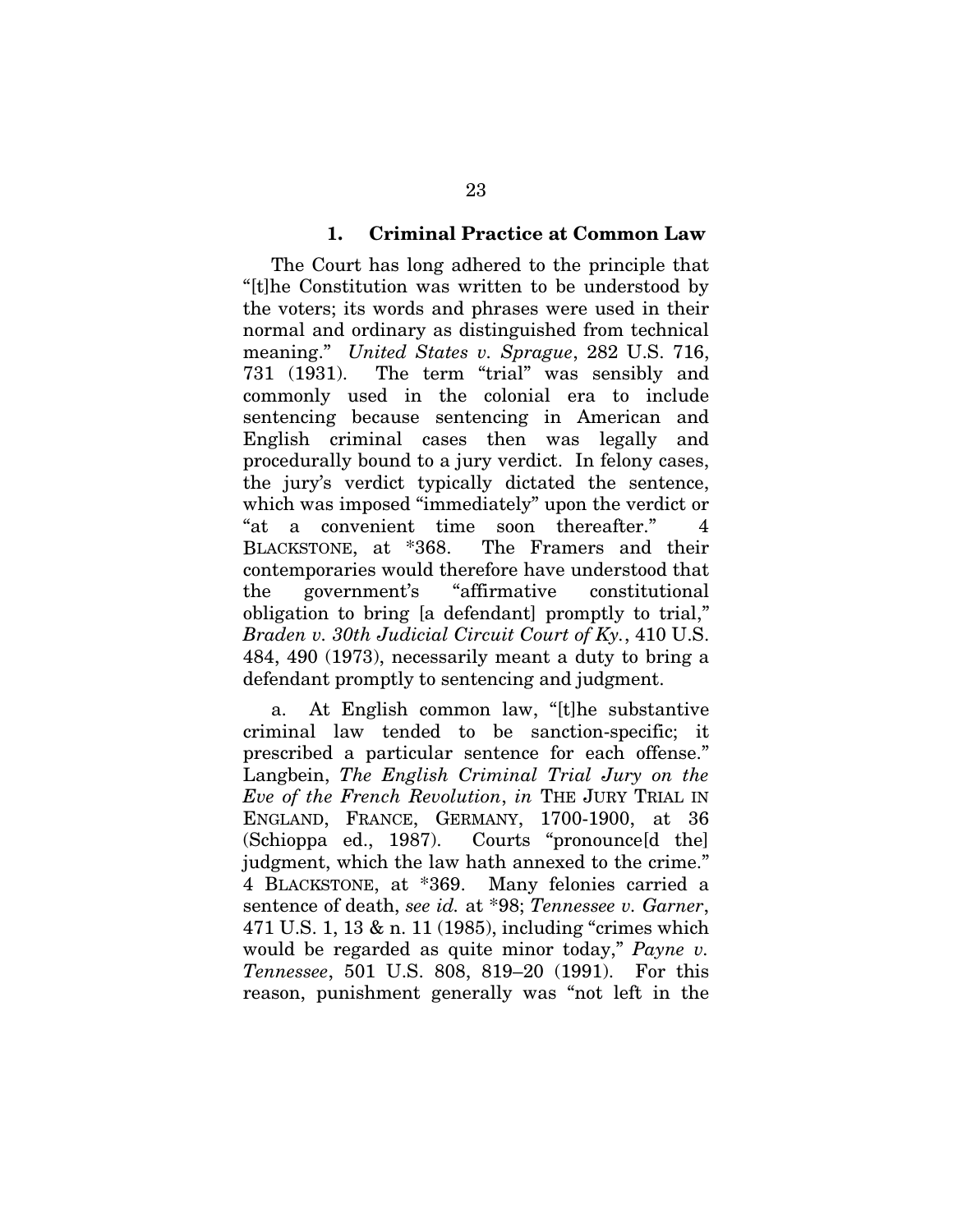breast of any judge." 4 BLACKSTONE, at \*371. "The judge was meant simply to impose that [statutorilyprescribed] sentence," Langbein, *The English Criminal Trial Jury*, at 36–37, and the court's discretion was limited "to temporarily suspend[ing]" the sentence so "that pardon might be procured, or that a violation of law in other respects might be prevented," *Ex Parte United States*, 242 U.S. 27, 43– 44 (1916); *accord Apprendi*, 530 U.S. at 478–79 (citing 4 BLACKSTONE, at \*369–70).

Because statutes fixed a determinate sentence, the English practice of the era was for the judge to pronounce the sentence immediately or shortly after the verdict. "If the prisoner is convicted," a leading historian explained, "he is sentenced usually at once." 1 STEPHEN, A HISTORY OF THE CRIMINAL LAW OF ENGLAND 457 (London, MacMillan & Co. 1883); *see also* Langbein, *Shaping the Eighteenth-Century Criminal Trial: A View from the Ryder Sources*, 50 U. Chi. L. Rev. 1, 4, 19 (1983) (noting that "in convictions for murder, … sentence was passed immediately upon the return of the verdict," and in other cases the sentence was imposed "at the end of the sessions," each of which lasted "three or four days").

b. In colonial America, as in England, the sentence for a felony offense was generally fixed by the crime of conviction. "In the early days of the Republic," "[e]ach crime had its defined punishment." *United States v. Grayson*, 438 U.S. 41, 45 (1978), *superseded by statute on other grounds*, *as recognized in Barber v. Thomas*, 560 U.S. 474, 482 (2010). While the death penalty and corporal punishment had begun to give way to terms of imprisonment, "the period of incarceration was generally prescribed with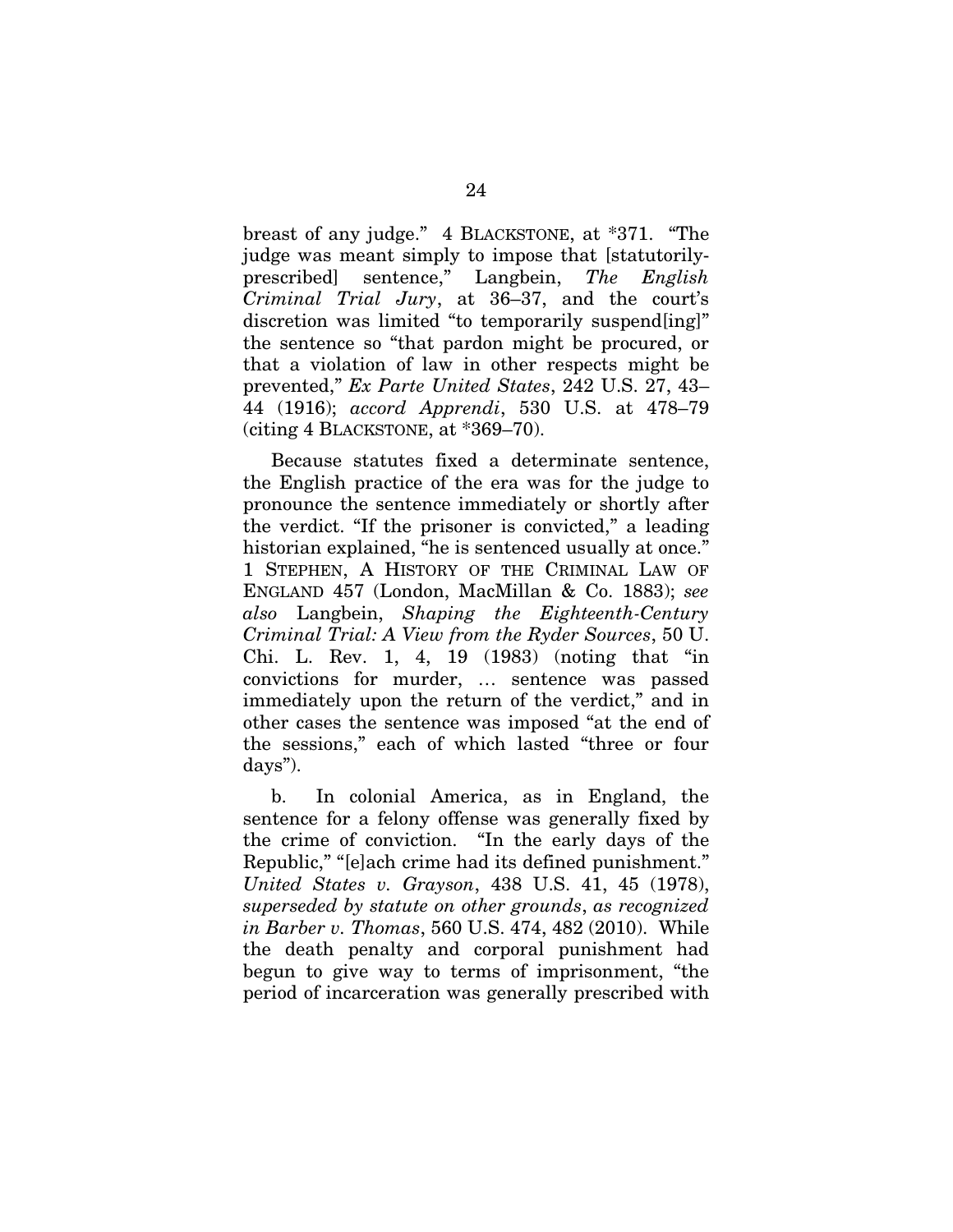specificity by the legislature." *Ibid.* The upshot was that the courts of early America had little sentencing discretion in felony cases. "At common law, the relationship between crime and punishment was clear": there was an "intimate connection between" the two, which "left judges with little sentencing discretion<sup>[]</sup> once the facts of the offense were determined by the jury." *Alleyne*, 133 S. Ct. at 2158– 59; *see also United States v. Pinto*, 875 F.2d 143, 145 (7th Cir. 1989) (Easterbrook, J.) ("Judicial discretion in sentencing comes late to our history.").

The American colonies likewise followed English common law in closely sequencing the jury verdict and sentencing. "[A] few particularly salient examples illustrate the point." *Alleyne*, 133 S. Ct. at 2159. One prominent example of which the Framers would have been aware was the 1770 trial of the British soldiers (represented by John Adams) who participated in the Boston Massacre. Accounts of the trial dramatically illustrate that sentencing was both speedy and public following a jury verdict:

The jury withdrew for about two hours and a half, and then returned into court, with a verdict of not guilty as to all the prisoners except Killroy and Montgomery, who were found ... guilty of manslaughter. They prayed the benefit of clergy, which was allowed them, and thereupon they were each of them burned in the hand, in open court, and were discharged.

1 CHANDLER, AMERICAN CRIMINAL TRIALS 301, 377, 414 (Boston, Little & Brown 1841) (footnote omitted); *see generally id.* at 301–418. Additional examples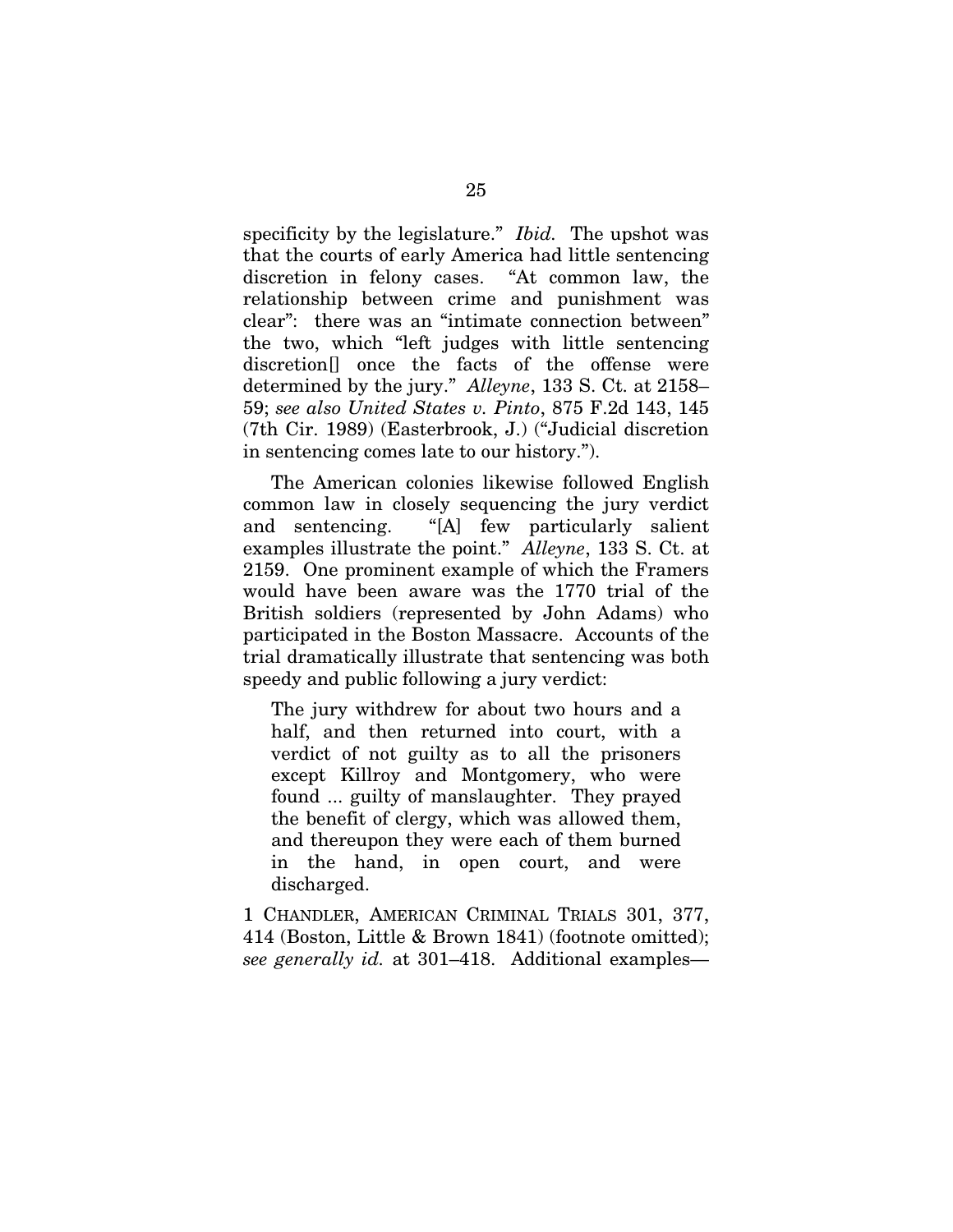illustrating the early American adherence to prompt sentencing—abound.<sup>2</sup>

### 2. The Use of "Trial" at Common Law

a. Consistent with the determinate sentencing system that prevailed at common law and in the colonies, the term "trial" was understood to connote a "judicial examination." 2 JOHNSON, A DICTIONARY OF THE ENGLISH LANGUAGE (6th ed. 1785); SHERIDAN, A COMPLETE DICTIONARY OF THE ENGLISH LANGUAGE (2d ed. 1789); 2 BARLOW, THE COMPLETE ENGLISH DICTIONARY (1772); DONALDSON, AN UNIVERSAL DICTIONARY OF THE ENGLISH LANGUAGE (1763). To be sure, the word "trial" was at times used narrowly to refer to a proceeding taking place in front of a petit jury. *E.g.*, 4 BLACKSTONE, at \*301. But the colonialera sources clearly indicate that the word was

 <sup>2</sup> *See* Appendix (Table of Cases from John D. Lawson's multivolume AMERICAN STATE TRIALS: A COLLECTION OF THE IMPORTANT AND INTERESTING CRIMINAL TRIALS WHICH HAVE TAKEN PLACE IN THE UNITED STATES, FROM THE BEGINNING OF OUR GOVERNMENT TO THE PRESENT DAY). The Appendix lists chronicled cases from 1704–1855 where the number of days between the verdict and sentence could readily be determined, and an appeal did not delay sentencing. Those cases show that the average time between verdict and sentence was less than two days. *See* Appendix; *see also, e.g.*, 6 Lawson 687, 690, 694 (1916) (Matthew Lyon, convicted of seditious libel in Vermont in 1798, and sentenced the next morning to four months' imprisonment, costs of prosecution, and fine of one thousand dollars); 8 Lawson 1, 6–7 (1917) (Josiah Burnham convicted of murder in New Hampshire in 1806, and sentenced the next day); 6 Lawson 597, 624, 664–67 (1916) (Stephen Merrill Clark convicted of arson in Massachusetts in 1821, and sentenced the next day); 4 Lawson 649, 651 (1915) (James Williamson convicted of assault and battery in New York in 1819, and sentenced the same day).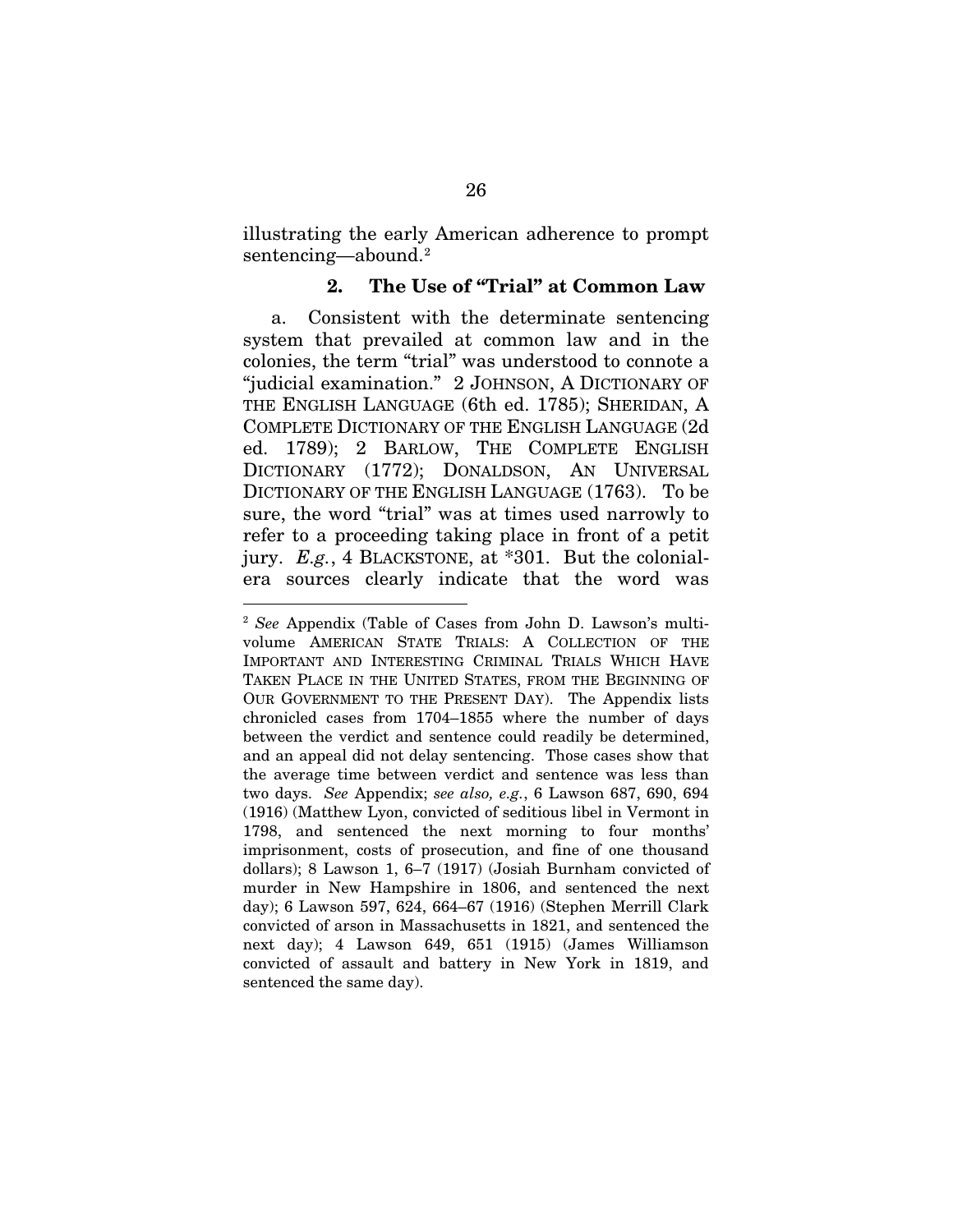generally understood also to have a broader sense encompassing "the examination of all causes, civil or criminal, according to the laws of our realm." 2 JOHNSON (describing "Judicial examination" in terms of how "*Trial* is used in law").

Understood as a "judicial examination," a trial in a criminal prosecution does not end, and the Speedy Trial Clause does not cease to apply, until the examination is over. And the judicial examination or trial is not over until the trial court pronounces the sentence in accordance with law and enters judgment. *See, e.g.*, *Century Indemnity Co. v. Nelson*, 303 U.S. 213, 216 (1938) ("[I]t appears plain enough that all parties understood the cause was 'in progress of trial' until entry of the final judgment.").

That is why early American courts and court clerks routinely used "trial" as shorthand for criminal proceedings, running from arraignment through sentencing and judgment. The Pennsylvania Supreme Court observed, for example, that in "every *trial* for felony at the common law," the defendant "is arraigned at the bar; he pleads in person at the bar; and if he is convicted, he is asked at the bar what he has to say why judgment shall not be pronounced against him." *Prine v. Commonwealth*, 18 Pa. 103, 104 (1851) (emphasis added). In another case, the same court considered a docket entry stating that the defendant "was present in court during *every stage of the trial*, from the time of his arraignment up to the time when the sentence was passed by the … president judge of the court, on him." *Hamilton v. Commonwealth*, 16 Pa. 129, 133 (1851) (emphasis added); *see also Ball v. United States*, 140 U.S. 118, 130 (1891) (quoting *Hamilton*). Other early decisions similarly reflect the understanding that a "trial"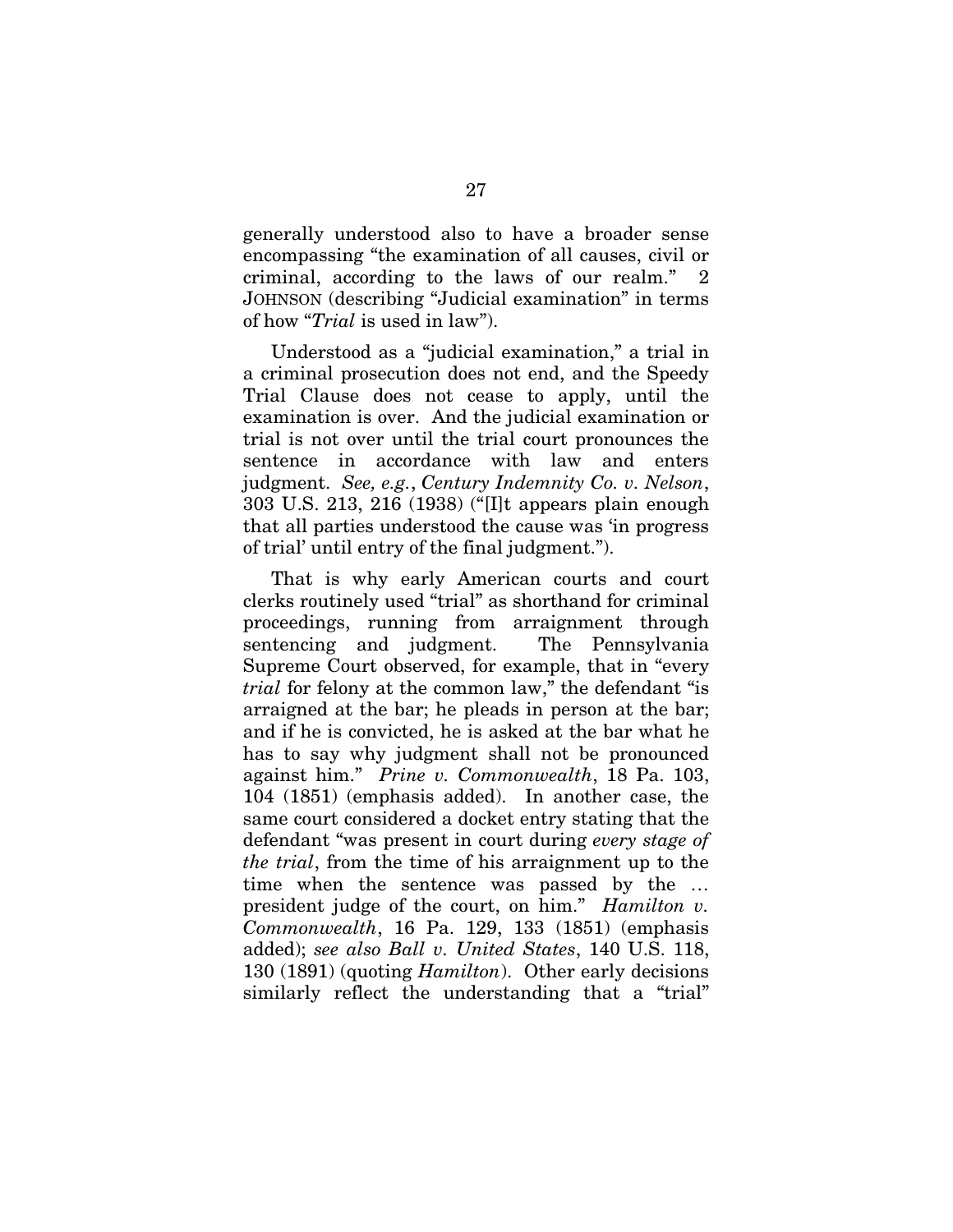includes "arraignment and sentence." *State v. Outs*, 30 La. Ann. 1155, 1156 (1878) (examining if defendant was present at "every stage of the trial"); *Rolls v. State*, 52 Miss. 391, 397 (1876) ("[T]he trial closed with the judgment and sentence …. That was the closing, final act of the trial."); *see also Andrews v. State*, 34 Tenn. 550, 552 (1855).

b. Because "trial" was commonly understood to encompass sentencing in this context, at least one early state court decision construed the speedy trial guarantee to ensure speedy disposition, including punishment if the defendant were convicted:

It is frequently a matter of consequence, not only to the innocent, *but to the guilty, that they should have a speedy trial*—to the former that they may be acquitted—*to the latter that the dreaded punishment be not long suspended*; the more especially where the accused is compelled to submit to imprisonment, either before or after conviction.

*State v. Kreps*, 8 Ala. 951, 955 (1846) (emphases added). Recognizing that "the end and design" of criminal prosecutions "is the *punishment* of the accused," *Ely v. Thompson*, 10 Ky. 70, 74 (1820) (emphasis added), early courts stressed "the great advantages resulting to the community from the speedy infliction of punishment, after the clear conviction of guilt," *Laverty v. Duplessis*, 3 Mart. (o.s.) 42, 47–48 (La. 1813).

c. The Montana Supreme Court drew a sharp distinction between "trial" and "sentencing," Pet. App. 8a, but provided no historical evidence showing that the word "trial" was understood to remove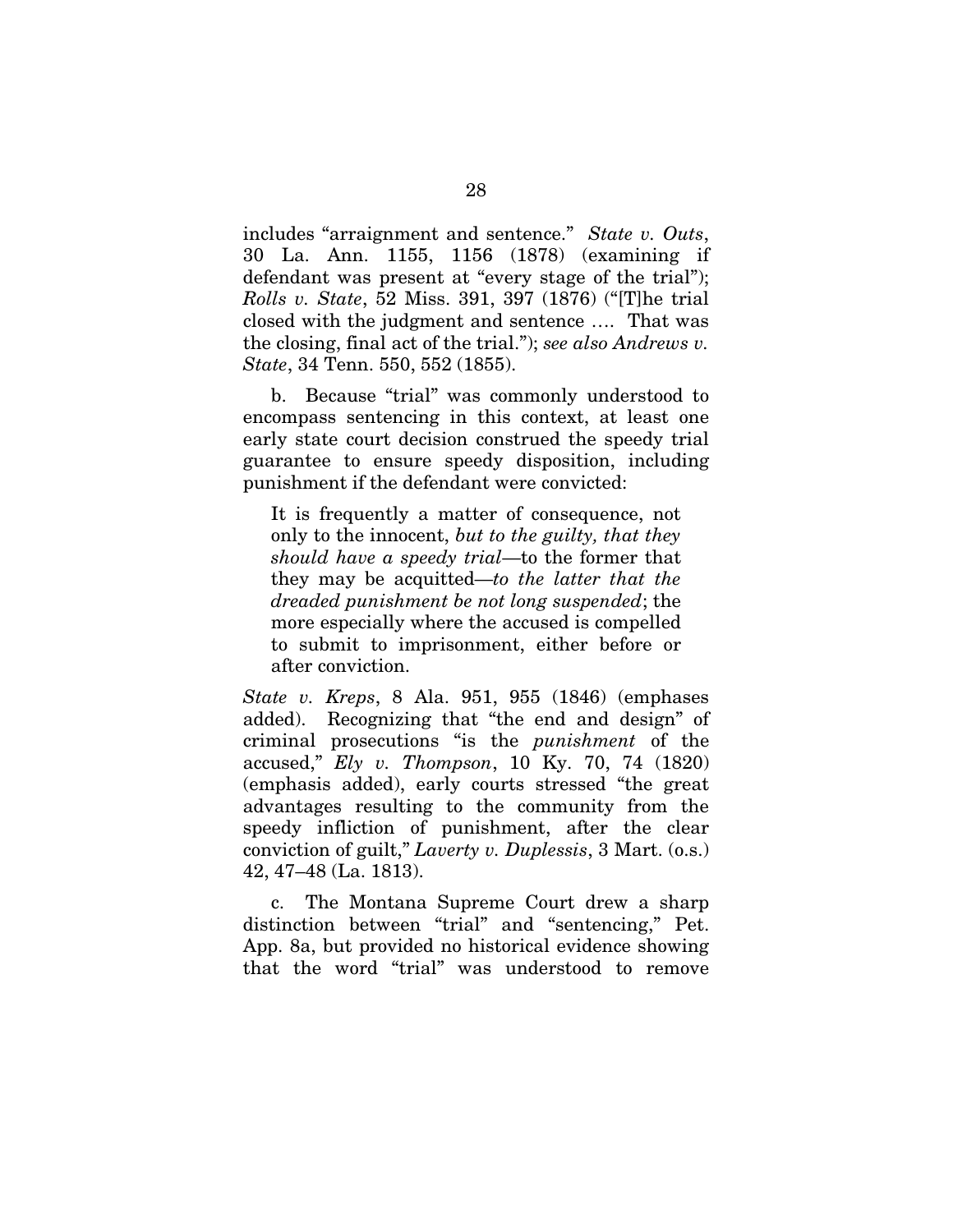"speedy and public" protections once the jury has rendered a verdict.<sup>3</sup> The Bill of Rights regularly uses particular words as a shorthand for a more general concept that would have been familiar to the audiences of the period. For example, the phrase "life or limb" in the Double Jeopardy Clause functions as a shorthand for all types of criminal punishment. *See Ex parte Lange*, 85 U.S. (18 Wall.) 163, 173 (1873) (holding that the Double Jeopardy Clause applies to all criminal prosecutions, not merely those involving potential capital or corporal punishment).

"In textual interpretation, context is everything, and the context of the Constitution tells us not to expect nit-picking detail, and to give words and phrases an expansive rather than narrow interpretation… ." SCALIA, A MATTER OF INTERPRETATION: FEDERAL COURTS AND THE LAW 37 (Princeton Univ. Press 1998). Just as the terms "speech" and "press" in the First Amendment stand as a synecdoche for the whole (*see id.* at 37–38), the right to a "speedy and public trial," properly viewed in historical context, protects the accused through sentencing and judgment.

 <sup>3</sup> The Second Circuit in *United States v. Ray* emphasized that Blackstone's Commentaries has a separate chapter titled "Of Judgment and Its Consequences" that follows the chapter titled "Of Trial and Conviction." 578 F.3d 184, 195 (2d Cir. 2009). But that mode of argument would shrink the Speedy Trial Clause beyond recognition. Blackstone also has separate chapters on arrests, commitment and bail, indictment, arraignment, and plea. *See generally* 4 BLACKSTONE. That Blackstone treated the steps of the criminal process through judgment in multiple chapters hardly shows that the Framers would have understood the speedy trial right to terminate upon conviction and permit unduly delayed pronouncement of sentence.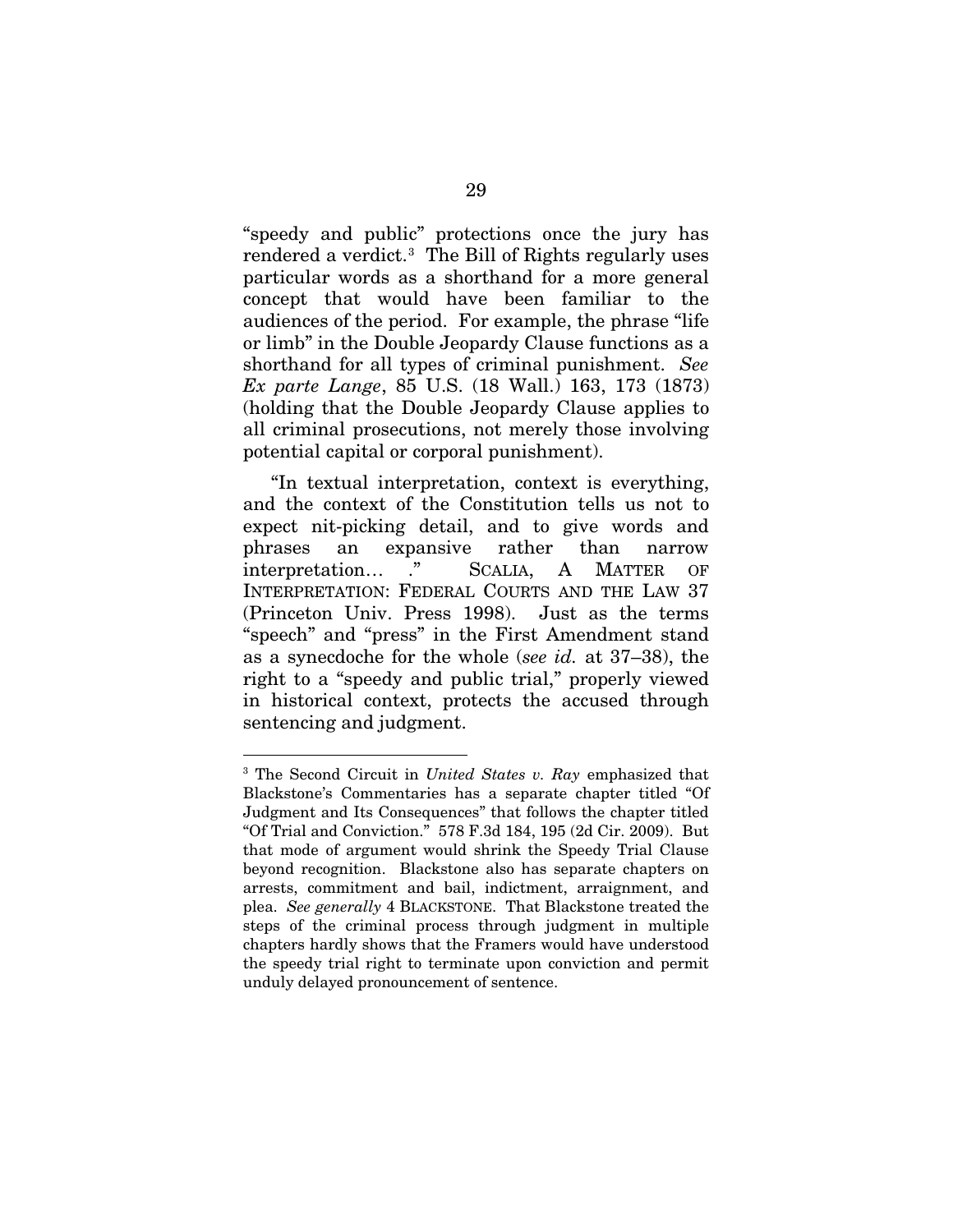# 3. This Court's Historical Understanding of the Jury Trial Right

*Apprendi* and its progeny specifically recognize the "historic link" between verdict and sentence. *See Apprendi*, 530 U.S. at 479–82 (explaining that "[t]he substantive criminal law … prescribed a particular sentence for each offense," and "[t]he judge was meant simply to impose that sentence"); *see also Alleyne*, 133 S. Ct. at 2158–59. Indeed, the holding of those decisions was that the right to a "trial by jury" may extend to determinations that the legislature had assigned to *sentencing proceedings*. *See, e.g.*, *Blakely*, 542 U.S. at 308–09.

On this score, the Montana Supreme Court missed the point, and misread *Apprendi*, when it stressed that facts increasing punishment were tried by the jury and sentences were imposed by the court. *See*  Pet. App. 9a–10a. The allocation of responsibility between judge and jury is not what matters to the inquiry here. Rather, it is the indissoluble connection between verdict and sentence—a connection recognized in common law principle and practice that requires sentencing be treated as part of the "trial" for purposes of the Speedy Trial Clause.

The "invariable linkage of punishment with crime" that the Court recognized in *Apprendi*, 530 U.S. at 478, refutes the Montana Supreme Court's attempt to narrow the "speedy and public trial" right to "the trial establishing guilt" (Pet. App. 9a). It confirms that the right applies to the sentencing that legally, and immediately, follows any verdict. *Cf. Alcantara*, 396 F.3d at 196 (holding that public trial right applies to sentencing and noting that "[s]entencing can occur before the termination of the trial proceeding, and,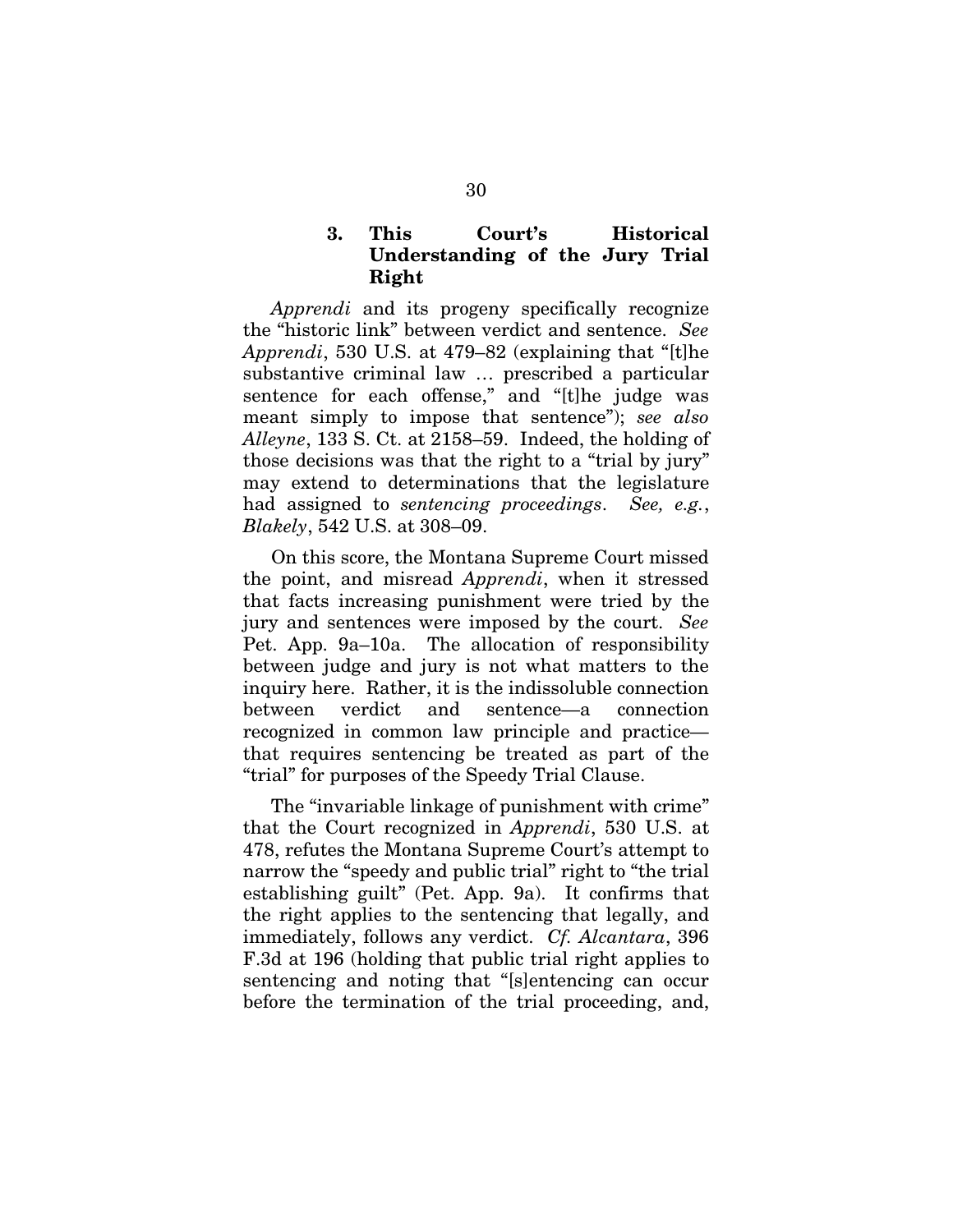even if it occurs in a separate hearing, it clearly amounts to the culmination of the trial") (quoting *In re Washington Post Co.*, 807 F.2d 383, 389 (4th Cir. 1986)). Evidence of a uniform historical practice, buttressed by support for that practice in the leading expositions of the period, is highly probative of the meaning of Bill of Rights provisions. "We are bound to interpret the constitution in the light of the law as it existed at the time it was adopted, not as reaching out for new guaranties of the rights of the citizen, but as securing to every individual such as he already possessed as a British subject,—such as his ancestors had inherited and defended since the days of Magna Charta." *Mattox v. United States*, 156 U.S. 237, 243 (1895); *see also District of Columbia v. Heller*, 554 U.S. 570, 605 (2008).

The Sixth Amendment right at issue in these cases—the right to "an impartial jury"—coheres fully with the right to a "speedy and public trial," and does not cut off that right at the petit jury stage. *Cf.* Pet. App. 10a. As a matter of text and history, the right to an impartial jury necessarily is specific only to stages of the criminal process involving the "jury." *E.g.*, *Taylor v. Louisiana*, 419 U.S. 522, 526–29 (1975) (petit jury). That interpretation does not carry over to limit the speedy and public trial right to only proceedings involving the petit jury. That is why this Court has never read the Impartial Jury Clause to limit the Speedy Trial Clause to the petit jury trial itself. Nor has it treated the Impartial Jury Clause as an obstacle to applying the "public trial" right to non-jury proceedings. *See Oliver*, 333 U.S. at 272–73; *Waller*, 467 U.S. at 46; *Presley*, 558 U.S. at 209–10. Those public trial precedents would make no sense if the right to an impartial jury limited the Sixth Amendment's guarantee of a "speedy and public trial"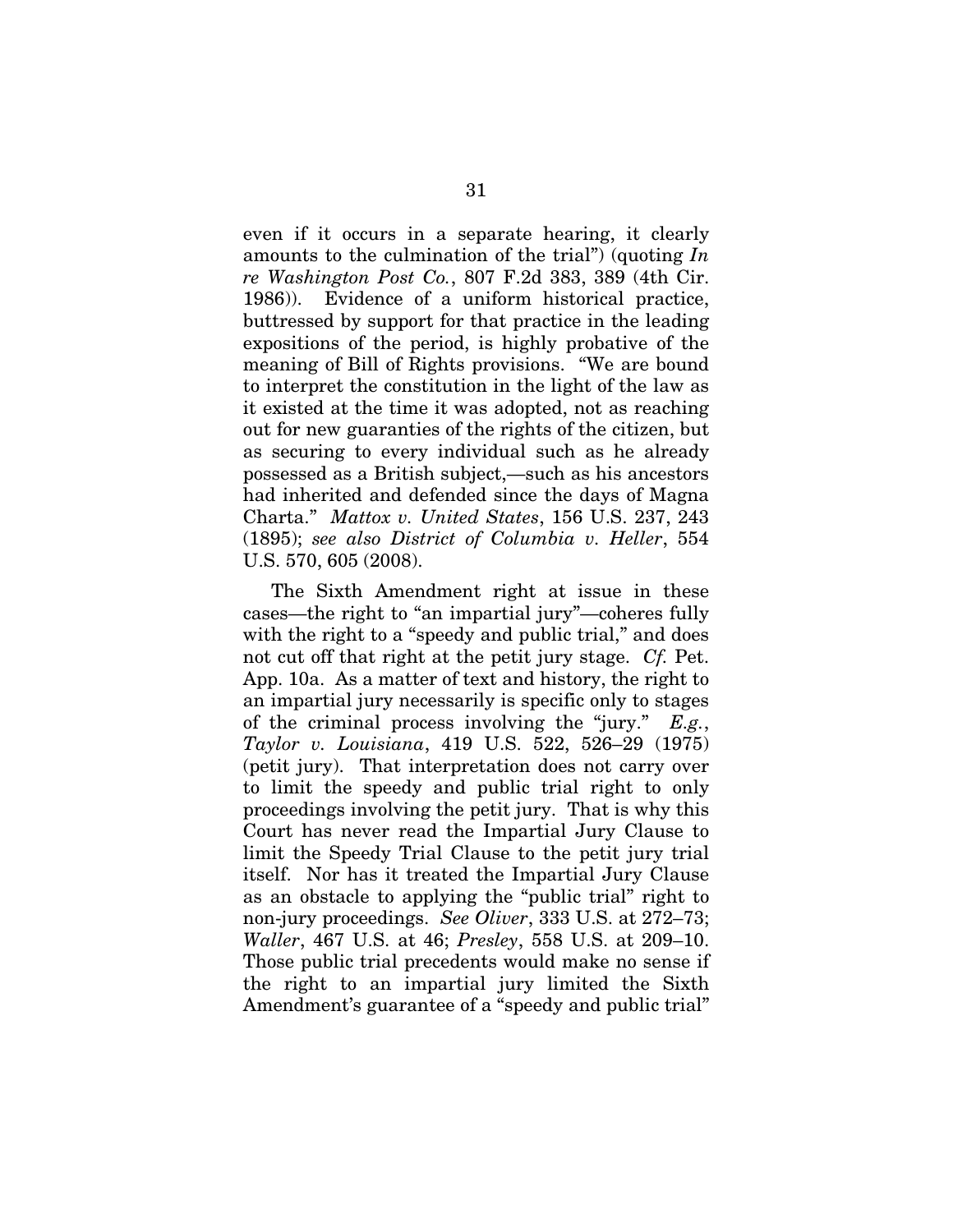to the petit jury stage of the proceeding. For the same reasons, the Constitution's Article III guarantee that a "Trial of all Crimes  $\ldots$  shall be by Jury" (§ 2, cl. 3) does not limit the speedy and public trial right to only petit jury proceedings.4

### D. The Expansion of Sentencing Proceedings Demands Faithful Adherence to the Original Scope of the Speedy Trial Right

The changes in American criminal procedure over the last 200 years make it critical to preserve the scope of the Speedy Trial Clause as originally understood. As this Court has noted, the nineteenth century saw a "shift in this country from statutes providing fixed-term sentences to those providing judges discretion within a permissible range." *Apprendi*, 530 U.S. at 481. With the movement

 <sup>4</sup> Nor does Article I's provision that a "Party convicted [of impeachment by the Senate] shall … be liable and subject to Indictment, Trial, Judgment and Punishment, according to Law"  $(\S$  3, cl. 7) undermine the speedy and public trial right's application to sentencing. Interpreting the Impeachment Clause as restricting the Speedy Trial Clause to only petit jury proceedings would conflict with this Court's precedents holding that the speedy trial right applies at the time of indictment and that the public trial right applies to sentencing, *see supra* Part I.A. Moreover, such an interpretation would run contrary to the Speedy Trial Clause's history, which makes clear that the Clause applies to sentencing, *see supra* Part I.B–I.C. This Court has long held that "the peculiar sense in which [a word] is used in any sentence is to be determined by the context." *Cherokee Nation v. Georgia*, 30 U.S. (5 Pet.) 1, 19 (1831) (Marshall, C.J.). The Impeachment Clause and the Speedy Trial Clause were ratified at different times, address different concerns, and derive from different historical origins.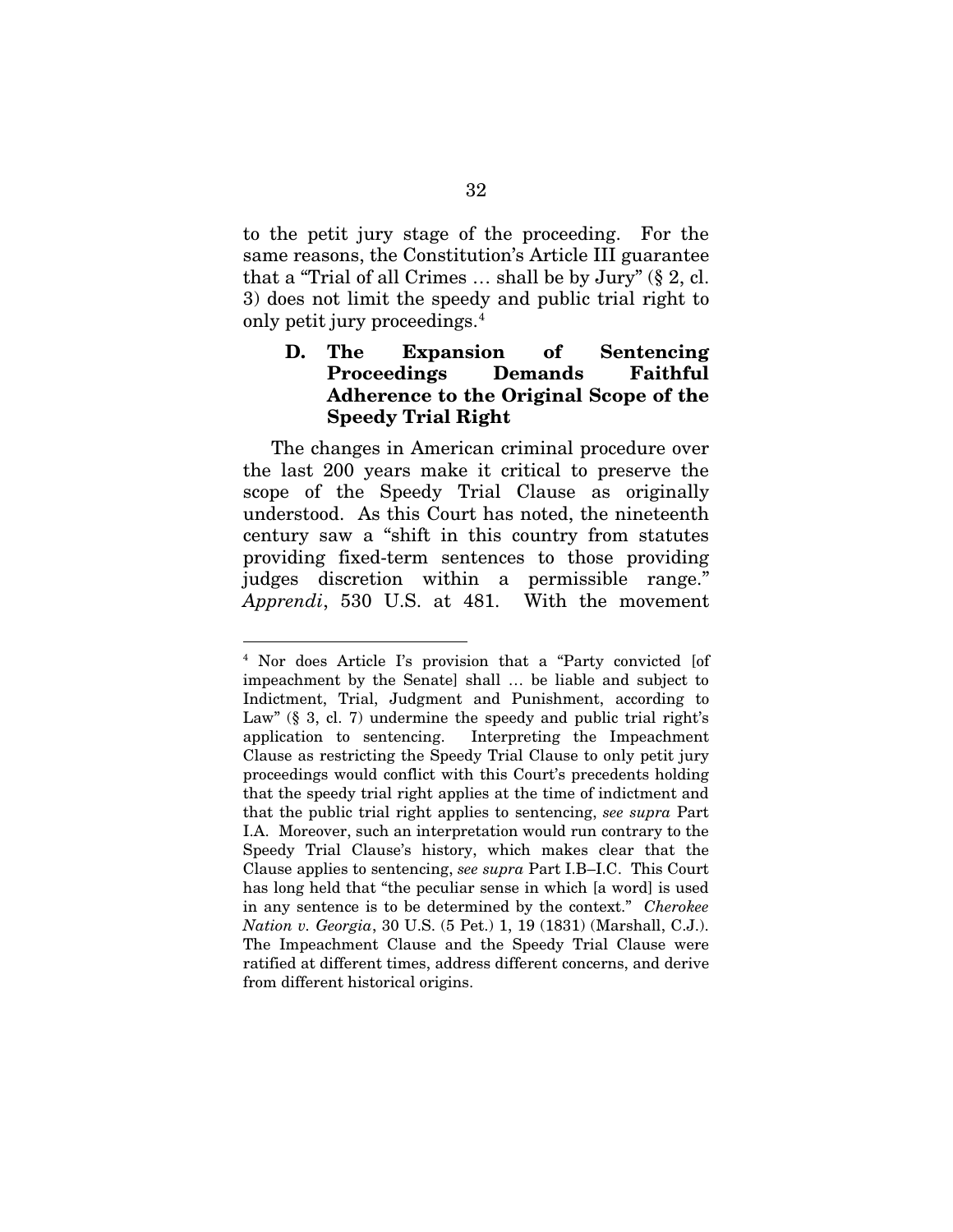toward indeterminate sentencing, jury trials have given way to guilty pleas, and plea bargains have become "central to the administration of the criminal justice system." *Missouri v. Frye*, 132 S. Ct. 1399, 1407 (2012). Today, guilty pleas account for "[n]inety-seven percent of federal convictions and ninety-four percent of state convictions," *ibid.*, making sentencing the primary battleground for most criminal defenses. In modern sentencing regimes, the prosecution and defense litigate, and the court must resolve, a wide range of factors relating to the offense and "the defendant's life and characteristics." *Williams v. New York*, 337 U.S. 241, 247 (1949).

The Sixth Amendment speedy trial right applies with the same, and perhaps greater, force to these modern sentencing proceedings. The objective of ensuring a prompt "trial," as that term was understood, encompassed the imposition of sentence. That the proceedings governing sentencing are now structurally separate means only that the criminal "trial" proceedings are potentially subject to greater delays. The separation cannot deprive a defendant of his right, as it was originally understood, to swift resolution of his criminal prosecution.

The speedy trial right, rooted in our fundamental criminal traditions, follows the branch of sentencing even as it grows from its guilt-stage limb. While today one might speak of the "trial" and "sentencing" as separate "phases" of a criminal proceeding, members of the founding generation and their English ancestors would have seen these as tied together such that the right to a speedy trial included the right to a prompt sentencing upon verdict. Indeed, historians have concluded that "one way to understand the English criminal jury trial of the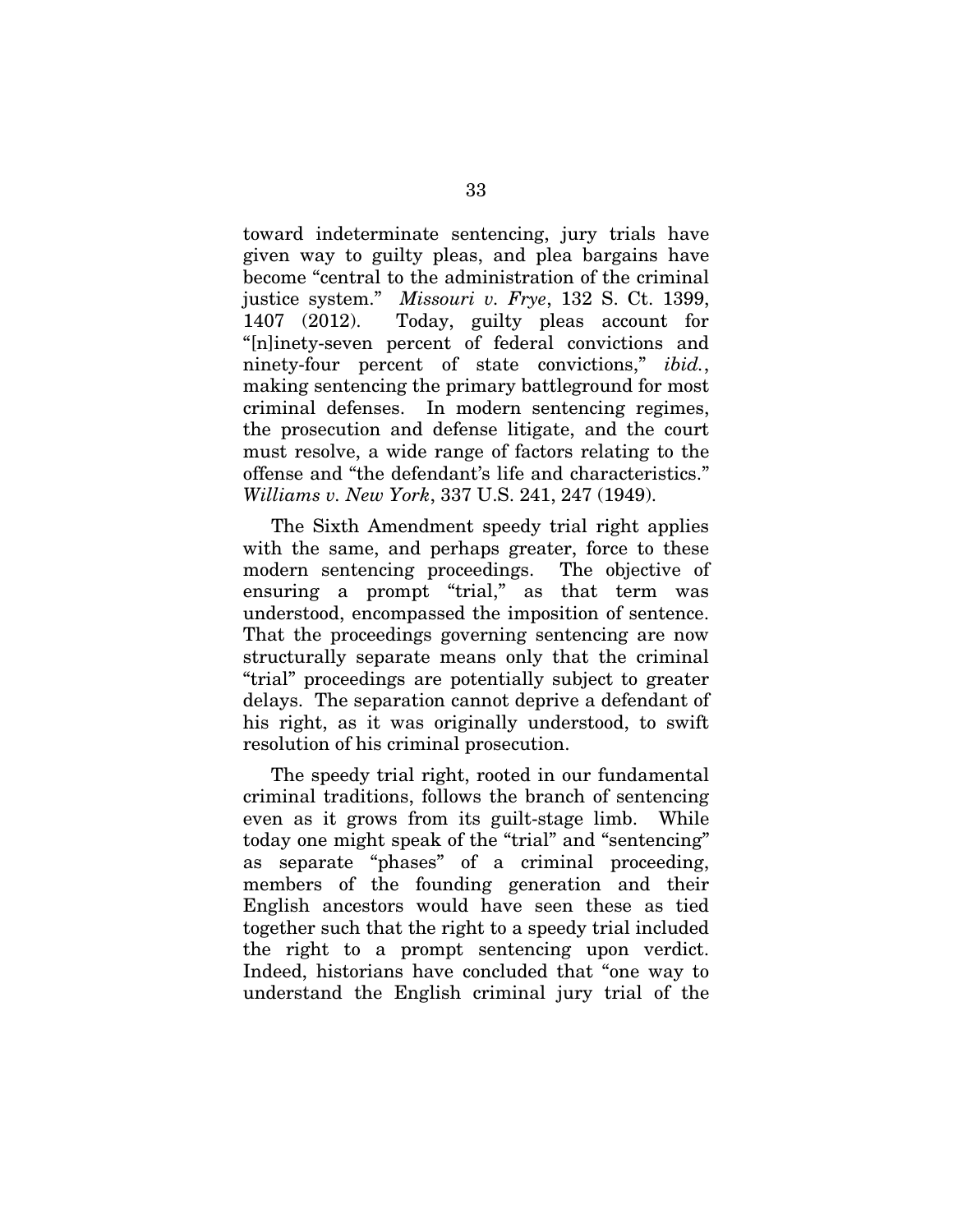later eighteenth century is to say that it was primarily a sentencing proceeding." Langbein, *The English Criminal Trial Jury*, at 37.

This Court has repeatedly stressed that it must "assur[e] preservation of that degree [of protection]" guaranteed by the Bill of Rights at the time it was adopted. *Cf. United States v. Jones*, 132 S. Ct. 945, 947 (2012) (applying the Fourth Amendment). The advent of the plea-bargaining system cannot override the right to the effective assistance of counsel. *Frye*, 132 S. Ct. at 1407. Nor can the advent of "sentencing factors" narrow the scope of the jury trial right. *See Blakely*, 542 U.S. at 306. Likewise, the advent of distinct and procedurally complex sentencing proceedings cannot alter the constitutional imperative to conclude them quickly.

## II. APPLYING THE SPEEDY TRIAL CLAUSE THROUGH SENTENCING AND JUDGMENT VINDICATES THE PURPOSES OF THE CLAUSE

This Court has consistently examined the Speedy Trial Clause's "purposes" in determining whether a stage in the criminal process implicates the "major evils" the Clause guards against. *Marion*, 404 U.S. at 320 (holding the Clause inapplicable before arrest or charging); *see also Klopfer*, 386 U.S. at 221–22. This Court has identified three such purposes: (1) to prevent "oppressive pretrial incarceration" or "restraints on … liberty"; (2) "to limit the possibility that the defense will be impaired"; and (3) "to minimize anxiety and concern of the accused." *Barker*, 407 U.S. at 532–33.

Sentencing delay implicates each of these purposes. Sentencing is often "as important as the trial itself." *Waller*, 467 U.S. at 46. In most cases, it is the only proceeding where factual and legal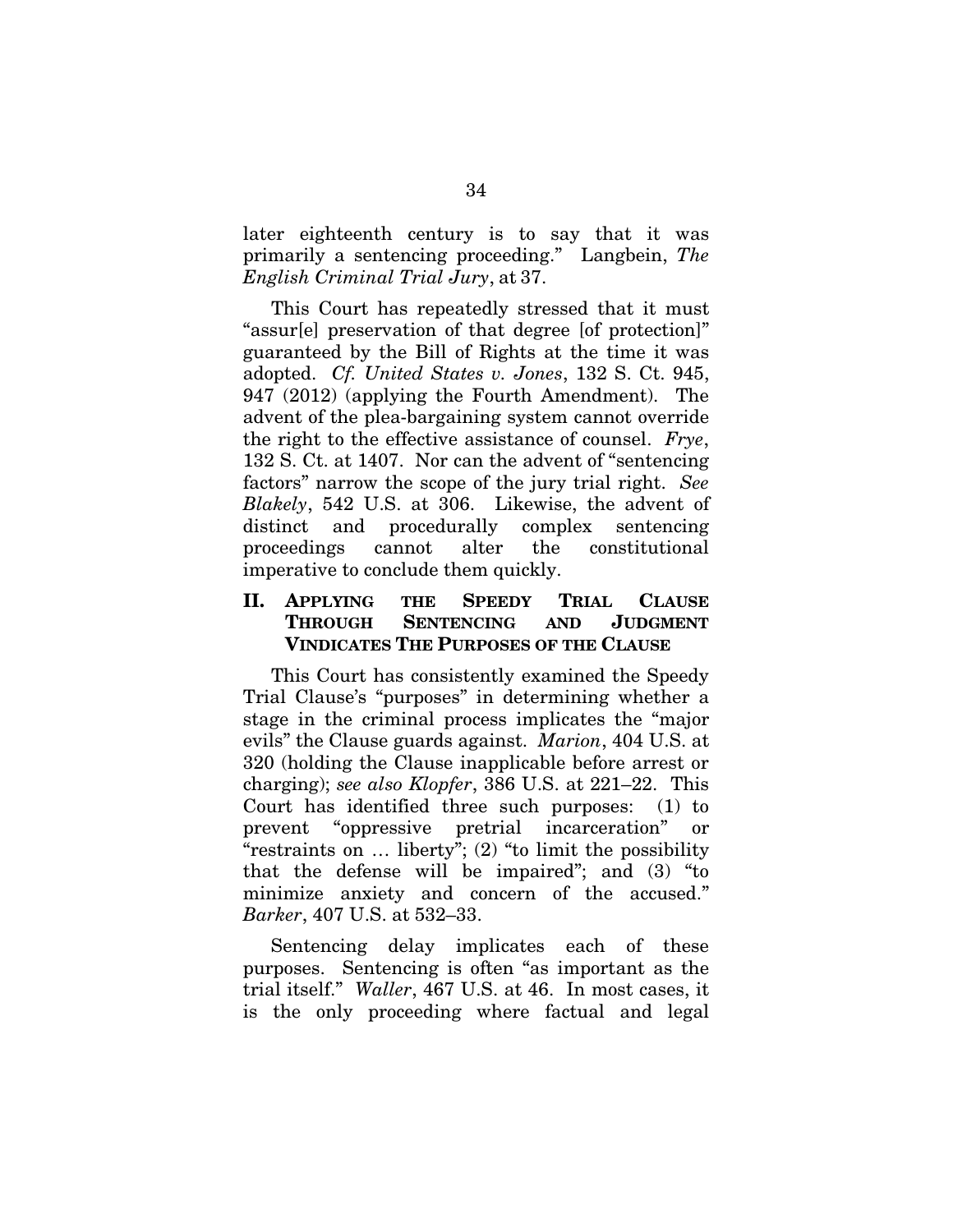determinations are made, and it may be the only hearing where "witnesses are sworn and testify" and "counsel argue their positions." *Cf. id.* at 47.The need to guard against undue delay therefore remains strong at sentencing, even if the particular "evils protected against" arise from oppressive jail conditions awaiting sentence (rather than awaiting trial), from prejudice to the defendant's case for a lesser sentence (rather than to his trial defense), and from anxiety about the court's sentence (rather than a jury verdict). *Cf. Marion*, 404 U.S. at 320.

### A. The Speedy Trial Concerns Identified by This Court All Apply to Sentencing Delays

*Undue Oppression*: The Montana Supreme Court concluded that "there is no risk of oppressive pretrial incarceration once a defendant is convicted of an offense" because he no longer enjoys "the presumption of innocence." Pet. App. 13a. In analyzing this factor, however, this Court has repeatedly focused on the potential of pretrial detention to undercut "the prospect of rehabilitation," *Strunk*, 412 U.S. at 439. That concern persists when a convicted defendant is forced to endure a long sentencing delay.

1. Defendants awaiting sentence, like pretrial defendants, are typically held in local jails rather than long-term correctional facilities. *See* 3 WRIGHT & MILLER, FEDERAL PRACTICE & PROCEDURE § 524 (4th ed. 2015); Dolovich, *Strategic Segregation in the Modern Prison*, 48 Am. Crim. L. Rev. 1, 4 n.14 (2011). This Court has recognized the oppressive nature of extended detention in local jails, which often suffer from "overcrowding and [a] generally deplorable state." *Barker*, 407 U.S. at 520. "Lengthy exposure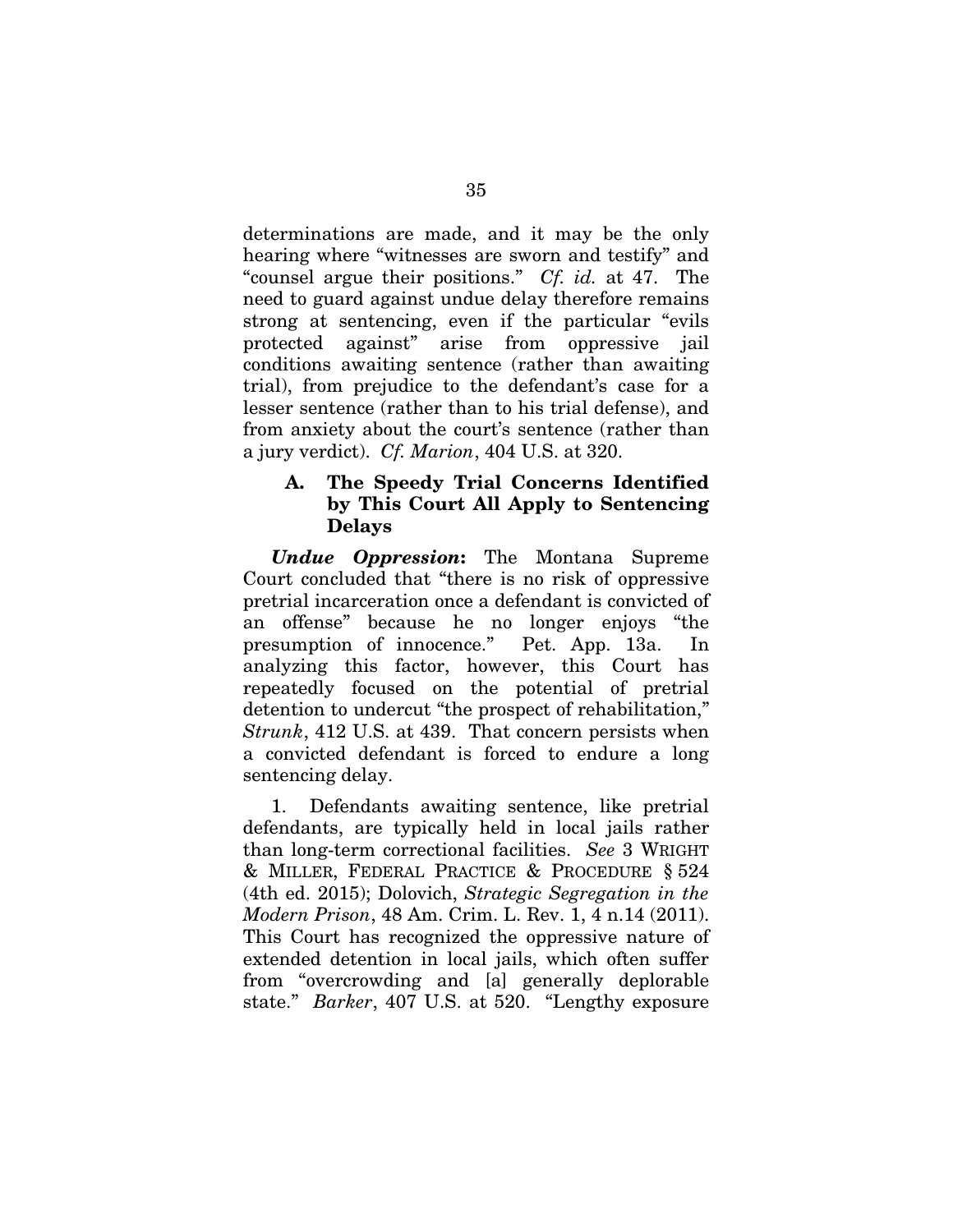to these conditions has a destructive effect on human character and makes the rehabilitation of the individual offender much more difficult." *Ibid.* This is in large part because "[m]ost jails offer little or no recreational or rehabilitative programs," such that "[t]he time spent in jail is simply dead time." *Id.* at 532–33.

The Montana Supreme Court acknowledged that these were "compelling" concerns (Pet. App. 13a), and that "[a] delay in sentencing or in the execution of a sentence interrupts the defendant's reintegration into the community and thus frustrates effective rehabilitation" (*id.* at 21a). Even considering that the defendant is no longer presumed innocent, a delay in sentencing while he remains in jail "may cause undue and oppressive incarceration." *Gonzales v. State*, 582 P.2d 630, 633 (Alaska 1978). Conditions of confinement in local jails set the defendant at a real disadvantage compared to the conditions at federal and state penitentiaries, which generally have "serious rehabilitative program[s]," *McGinnis v. Royster*, 410 U.S. 263, 271 (1973).

The lack of rehabilitation programs at county jail may affect the defendant's ability to satisfy requirements for early release, to bolster his parole case, or to successfully complete a probationary term. Defendants sentenced to prison must often satisfy rehabilitation requirements in order to earn release. For example, under federal law, inmates lacking a high school diploma or its equivalent generally must enroll in an adult literacy program for a minimum of 240 hours, on pain of losing good conduct credits. *See* 18 U.S.C. § 3624(b)(1); 28 C.F.R. § 544.70. Montana law mandates that certain offenders complete rehabilitation programs before becoming eligible for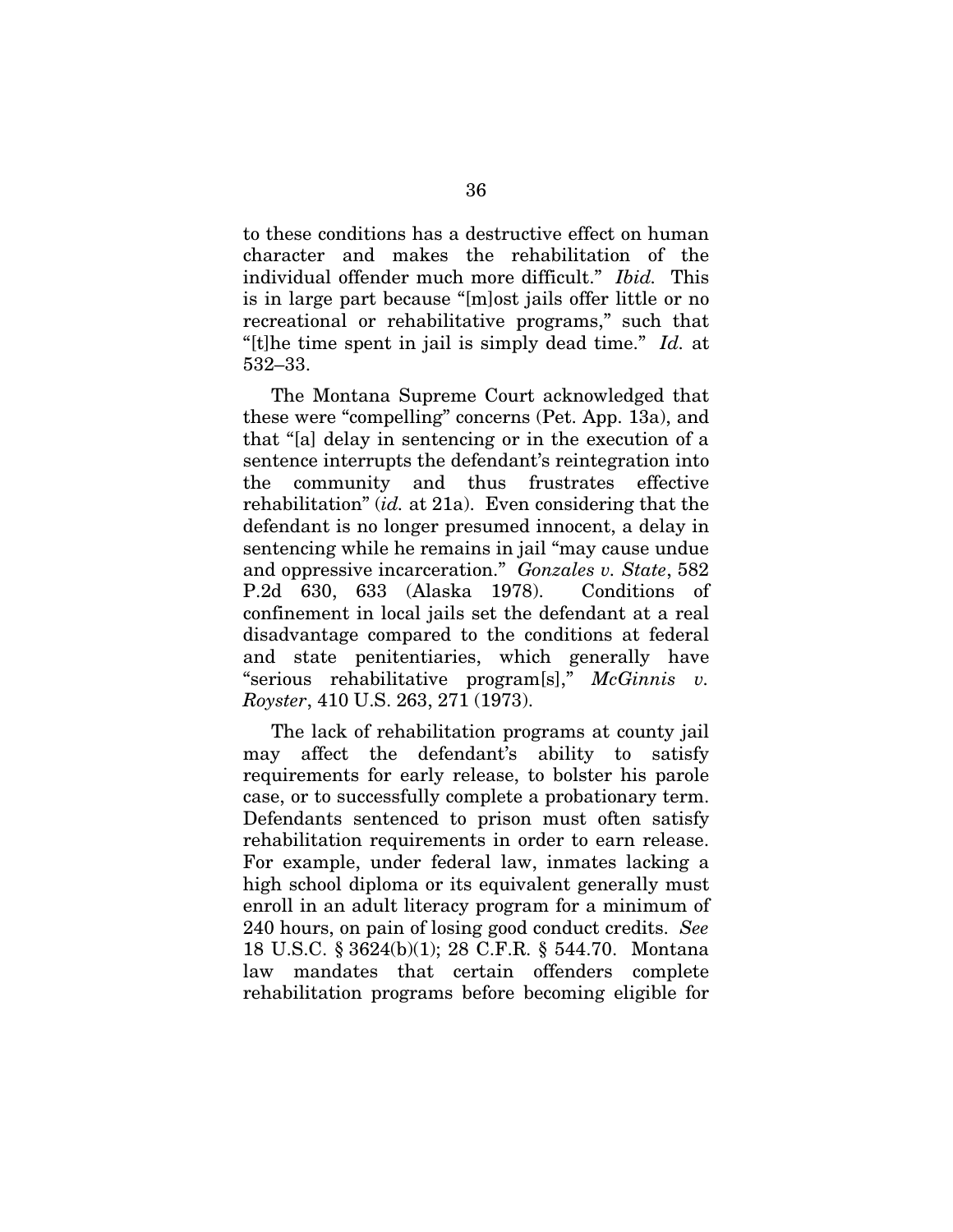parole. *E.g.*, Mont. Code Ann. § 46-18-207(2), (3) (requiring certain sexual offenders to complete treatment programs for parole eligibility). Other states also condition early release or good-time credit on participation in prison programs. *E.g.*, Ky. Rev. Stat. Ann. § 197.045(1)(a) (educational or drug treatment programs); W. Va. Code § 62-12- 13(b)(1)(B)(iv) (rehabilitation treatment program).

Courts or prison agencies often impose rehabilitation requirements that the defendant must complete as part of his sentence, or that may affect his case for parole or a successful probationary term. *See State v. VanWinkle*, 186 P.3d 1258, 1263 (Mont. 2008) (Rice, J., dissenting) ("On a daily basis, sentencing courts impose conditions which require defendants to participate in such programs as anger management counseling, sex offender treatment, mental health or chemical dependency evaluations, parenting classes … ."); Mont. Code Ann. § 46-18-  $202(1)(g)$  (allowing the judge to impose, as a condition of sentence, "any other limitation reasonably related to the objectives of rehabilitation and the protection of the victim and society"). In imposing the sentence in this case, for example, the trial court ordered Betterman to undergo chemical dependency evaluation and treatment, expressing the "hop[e] that [he] will avail himself of such programming at Montana State Prison." J.A. 116, 118.

Defendants held in local jails awaiting sentencing all too frequently lack access to these rehabilitation programs. *See, e.g.*, Cullen & Jonson, *Rehabilitation and Treatment Programs*, *in* CRIME AND PUBLIC POLICY 293, 308 (Wilson & Petersilia eds., 2011) (noting that "56 percent of state prisons, 94 percent of federal prisons, 44 percent of private prisons, and *7*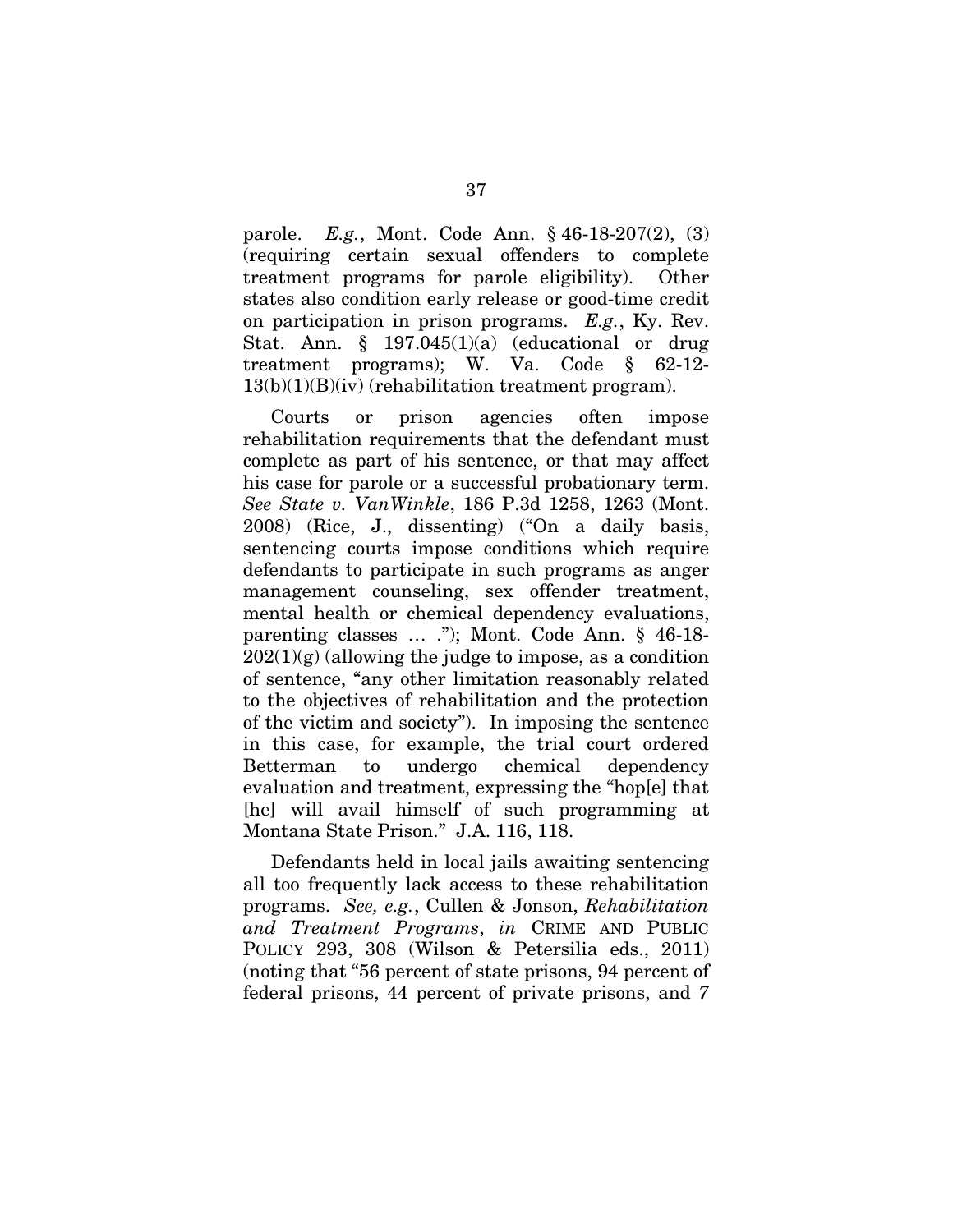*percent of local jails* offer vocational training to their inmates") (emphasis added). The difference between the availability of programs in jail and prison may directly affect an inmate's prospects for early release. Lawson, *Turning Jails into Prisons—Collateral Damage from Kentucky's "War on Crime"*, 95 Ky. L.J. 1, 42 (2007) (observing that "a state inmate in jail is three to four times more likely to get a serve-out order than is a state inmate in prison"). Accordingly, if a defendant is detained in local jail pending sentencing, the "dead time" spent in jail custody may effectively slow his rehabilitation and progress toward release. *See Burkett v. Fulcomer*, 951 F.2d 1431, 1443 (3d Cir. 1991) (hereinafter "*Burkett II*") (finding prejudice from presentence delay because the defendant "was unable to avail himself of institutional programs, critical to his rehabilitation, available through the state but not the county penal system"). That risk exists apart from whether the defendant receives credit for presentencing custody.

2. The inability of a defendant awaiting sentencing to access rehabilitation programs may cause even greater harm where, as here, the defendant already is serving a sentence on a prior conviction. In that event, the defendant is prevented from satisfying any rehabilitation conditions on his existing sentence or completing programs that may bolster his parole case.

This Court addressed a similar concern in *Smith v. Hooey*, 393 U.S. 374 (1969), which centered on the "nature and extent" of a defendant's speedy trial right "when the person under the state criminal charge is serving a prison sentence imposed by another jurisdiction." *Id.* at 375. This Court observed that, "[a]t first blush it might appear that a man already in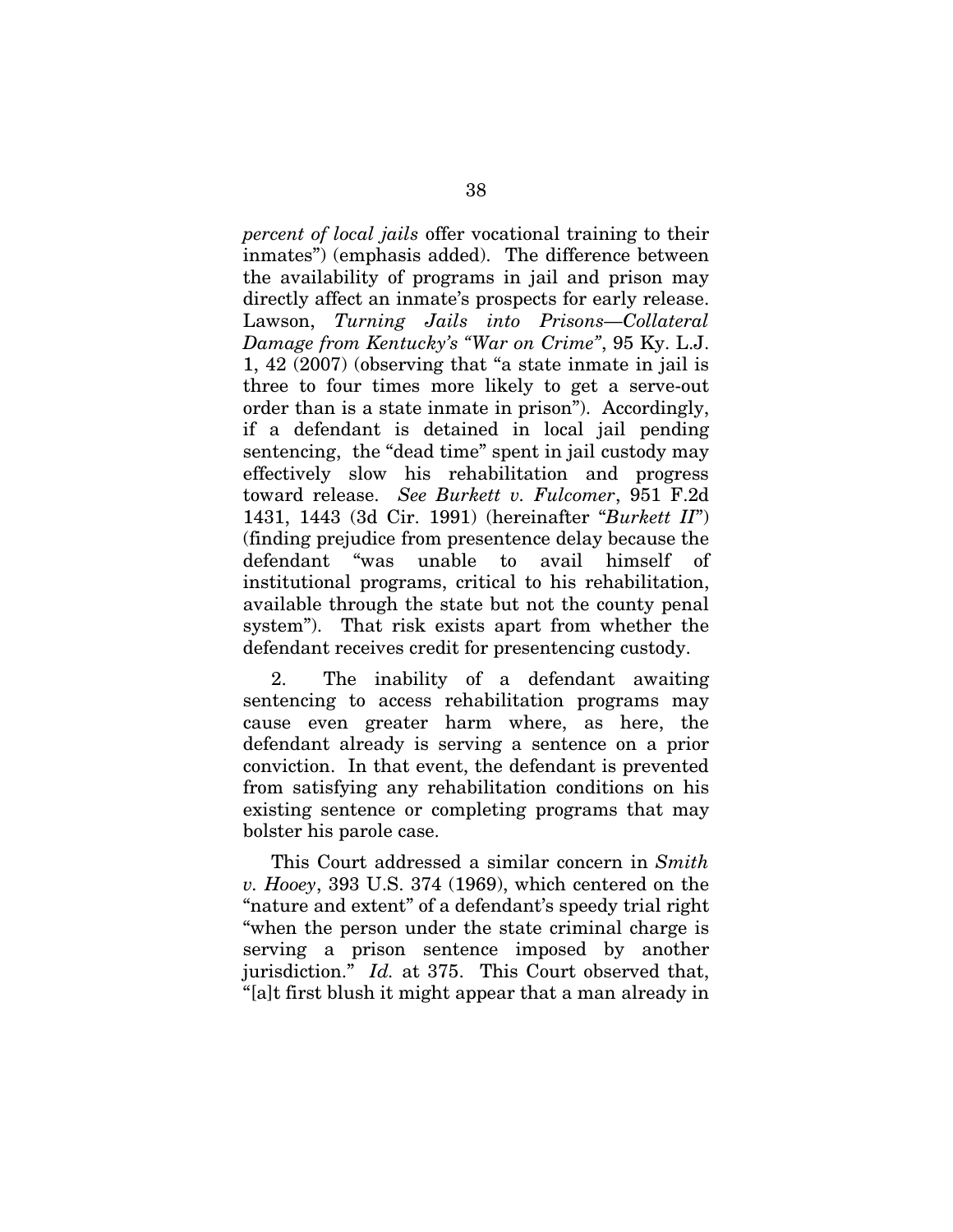prison under a lawful sentence is hardly in a position to suffer from 'undue and oppressive incarceration prior to trial.'" *Id.* at 378. "But," the Court went on, "the fact is that delay in bringing such a person to trial on a pending charge may ultimately result in *as much oppression as is suffered by one who is jailed without bail upon an untried charge*." *Ibid.* (emphasis added).

As an example of such oppressive incarceration, the Court cited *Evans v. Mitchell*, 436 P.2d 408 (Kan. 1968), where "the pendency of [a] Kansas charge prevented any possibility of clemency or conditional pardon in Washington and made it impossible for the prisoner to take part in certain rehabilitation programs or to become a trusty [one entitled to certain privileges for good conduct] in the Washington prison." 393 U.S. at 378 & n.8.

Betterman's delayed detention similarly "made it impossible" for him to take part in important rehabilitation programs. While Betterman waited more than a year to be sentenced on his bail-jumping conviction, he languished in a local jail. J.A. 87. As Petitioner explained to the sentencing court: "In DC-11-36 [the underlying domestic assault case], I have been ordered to complete a chemical dependency evaluation …, obtain a mental health assessment, and complete Cognitive Principles and Restructuring. This cannot be done in the Butte jail." *Ibid*. These conditions were imposed on the suspended portion of Betterman's sentence for the assault conviction, and bore directly on his case for early release or parole. *See* Mont. Admin. R. 20.25.505(*l*) (identifying, as a factor for parole, "the offender's conduct in the institution, including particularly whether the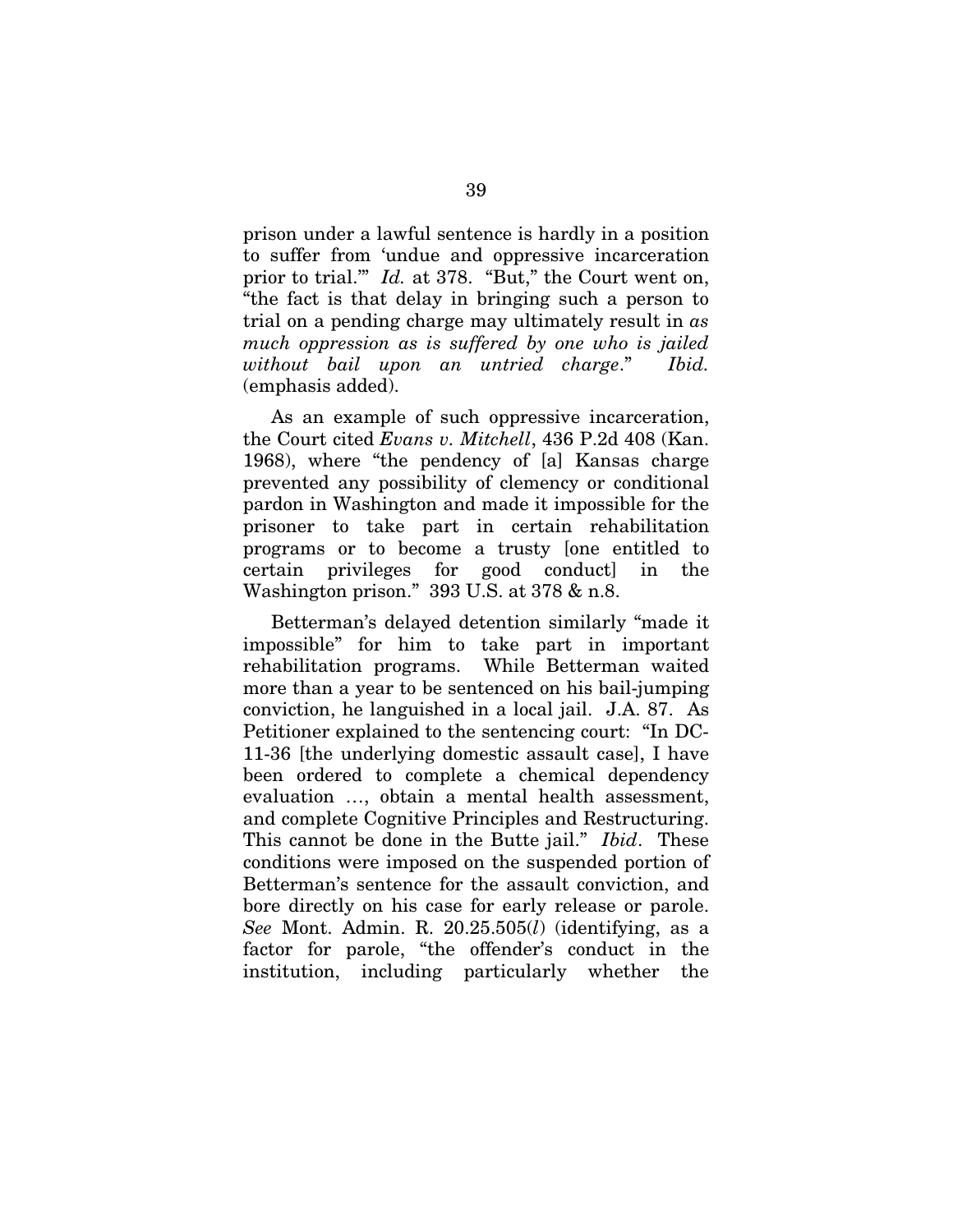offender has taken advantage of opportunities for treatment").

In short, as in *Evans*, "the conditions under which" Betterman was forced to "serve his sentence" were "greatly worsened by the pendency of another criminal charge outstanding against him," *Smith*, 393 U.S. at 378. *Smith*, *Evans*, and now this case show why this Court's admonition against "overlook[ing] the possible impact pending charges might have on [the] prospects for parole and meaningful rehabilitation" applies to sentencing delays. *Cf. Moore*, 414 U.S. at 27 (citing *Strunk*, 412 U.S. at 439).

The *Smith* Court further observed that "if trial of the pending charge is postponed," the chance that a "defendant already in prison might receive a sentence at least partially concurrent with the one he is serving may be forever lost." 393 U.S. at 378. While the sentencing court here ultimately imposed a consecutive sentence on Betterman for his bailjumping offense, the risk that delayed sentencing proceedings could deny a similarly situated defendant the chance to serve concurrent sentences is very real. *See Burkett v. Fulcomer,* 826 F.2d 1208, 1223–24 (3d Cir. 1987) (hereinafter "*Burkett I*").

3. Even apart from the conditions of confinement, there is an inherent risk that, in an extreme case, "indefinite incarceration could exceed the length of a fair sentence." *State ex rel. McLellan v. Cavanaugh*, 498 A.2d 735, 739 (N.H. 1985) (Souter, J.). Indeed, if the defendant faces the possibility of a short sentence, any extended sentencing delay risks lengthening a detained defendant's overall time behind bars.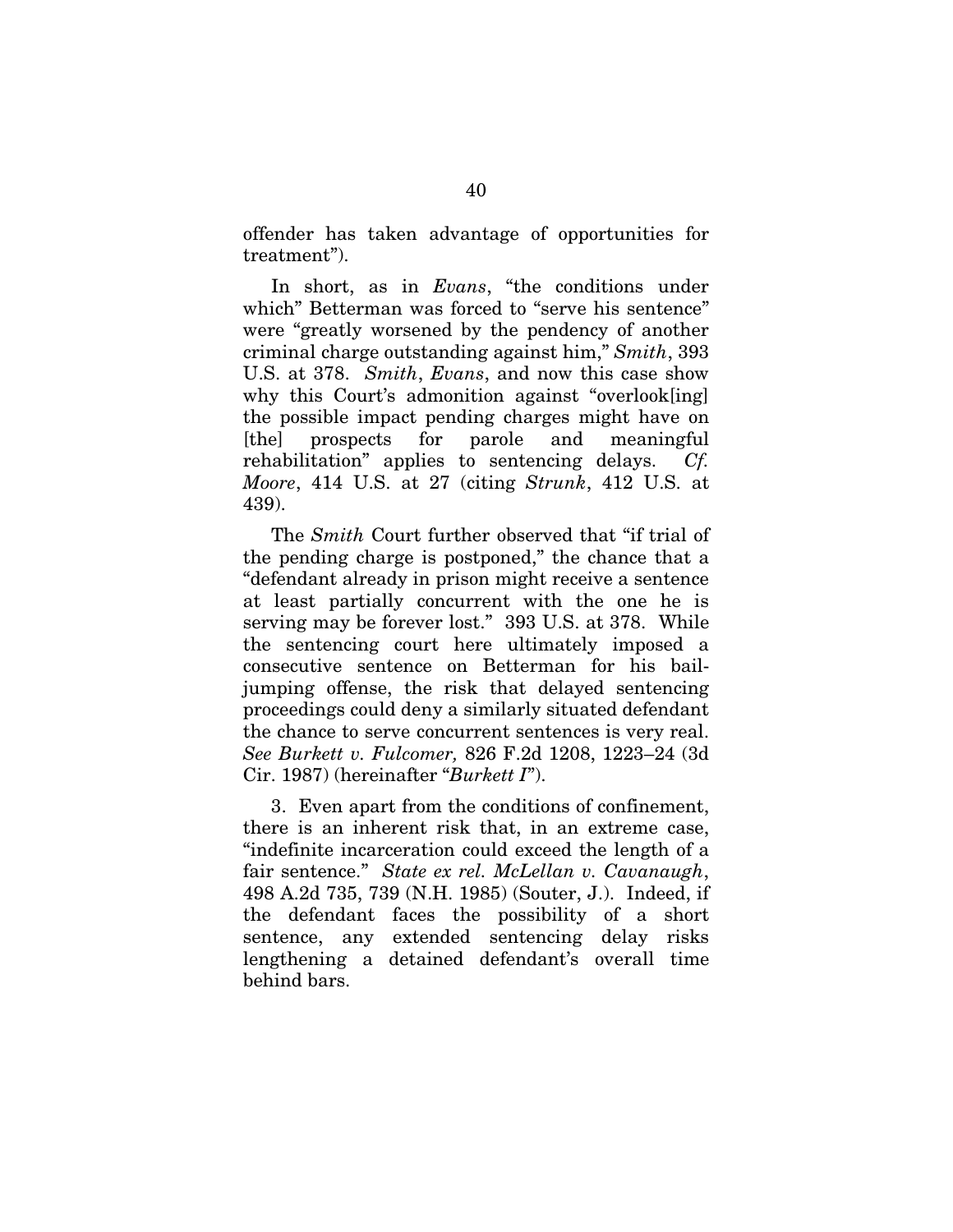*Impairment of Defense*: The critical importance of sentencing in modern criminal cases creates the risk that "long delay will impair the ability of the accused to defend himself" at sentencing. *Cf. Ewell*, 383 U.S. at 1120.

1. Because the overwhelming number of criminal convictions result from guilty pleas, *Frye*, 132 S. Ct. at 1407, "the sentence imposed on a defendant is the most critical stage of criminal proceedings, and is, in effect, the 'bottom-line' for the defendant, particularly where the defendant has pled guilty." Fed. R. Crim. P. 32, advisory committee's note to 1993 amendments (quoting *United States v. Rosa*, 891 F.2d 1074, 1079 (3d Cir. 1989)).

Sentencing proceedings have grown in both complexity and importance. Sentencing courts must now consider "aggravating and mitigating circumstances surrounding an offense," together with facts about "the defendant's 'character and propensities.'" *Grayson*, 438 U.S. at 46, 48 (citation omitted). Courts wield "broad discretion … within a statutory range" in how they resolve sentencing factors and fix the appropriate sentence. *See United States v. Booker*, 543 U.S. 220, 233 (2005); *see also, e.g.*, *State v. Herd*, 87 P.3d 1017, 1020 (Mont. 2004) ("District Courts are afforded broad discretion in criminal sentencing."). To aid the courts in exercising discretion, virtually all jurisdictions have established probation offices that prepare detailed reports about the defendant and the facts and circumstances of his offense. *See Grayson*, 438 U.S. at 48.

In Montana, for example, sentencing courts consider a range of statutory factors relating to the facts and circumstances of the offense and the offender. *See, e.g.*, Mont. Code Ann. § 46-18-225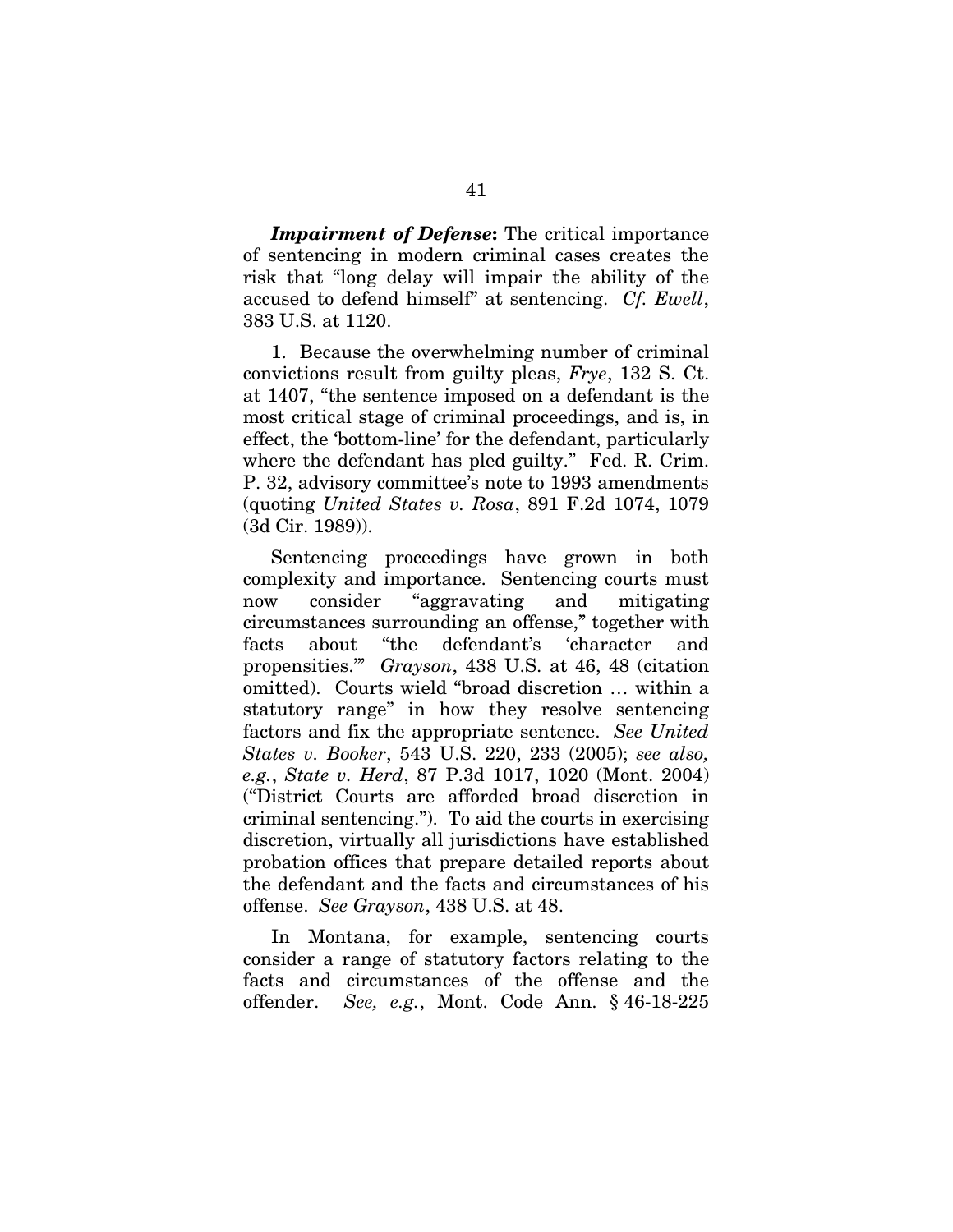(sentencing for non-violent felonies); *id.* § 46-18-222 (exceptions from mandatory minimums). Under certain circumstances, they may suspend a defendant's sentence and impose "reasonable restrictions or conditions" on his release. *Id.* § 46-18- 201. And they have the discretion to determine whether sentences are consecutive or concurrent. *See id.* § 46-18-401(1), (4).

Defendants in the federal system face similar judicial discretion and fact-finding in sentencing. Under the post-*Booker* sentencing regime, a court must take account of the Sentencing Guidelines, which require the court to make numerous fact findings specific to the offense and offender. *See Booker*, 543 U.S. at 264. The court must also consider the broader sentencing considerations set forth in 18 U.S.C.  $\S$  3553(a), which include "the nature and circumstances of the offense and characteristics of the defendant," *id.* (a)(1), the need to "avoid unwarranted sentencing disparity," *id.*  $(a)(6)$ , and the need for "just punishment," deterrence, and rehabilitation, *id.*(a)(2)(A), (D). *See Booker*, 543 U.S. at 264.

2. The nature of modern sentencing means undue delay risks impairing a defendant's ability to mount an effective sentencing defense.

A long presentencing delay may give rise to "dimming memories and loss of exculpatory evidence," *Doggett*, 505 U.S. at 654. This Court has recognized that "the defendant must be given an opportunity to speak and present mitigation testimony." *Irizarry v. United States*, 553 U.S. 708, 716 n.2 (2008) (citing Fed. R. Crim. P. 32(i)(4)(A)(ii)). Defendants may call witnesses to offer mitigating testimony about the crime of conviction or other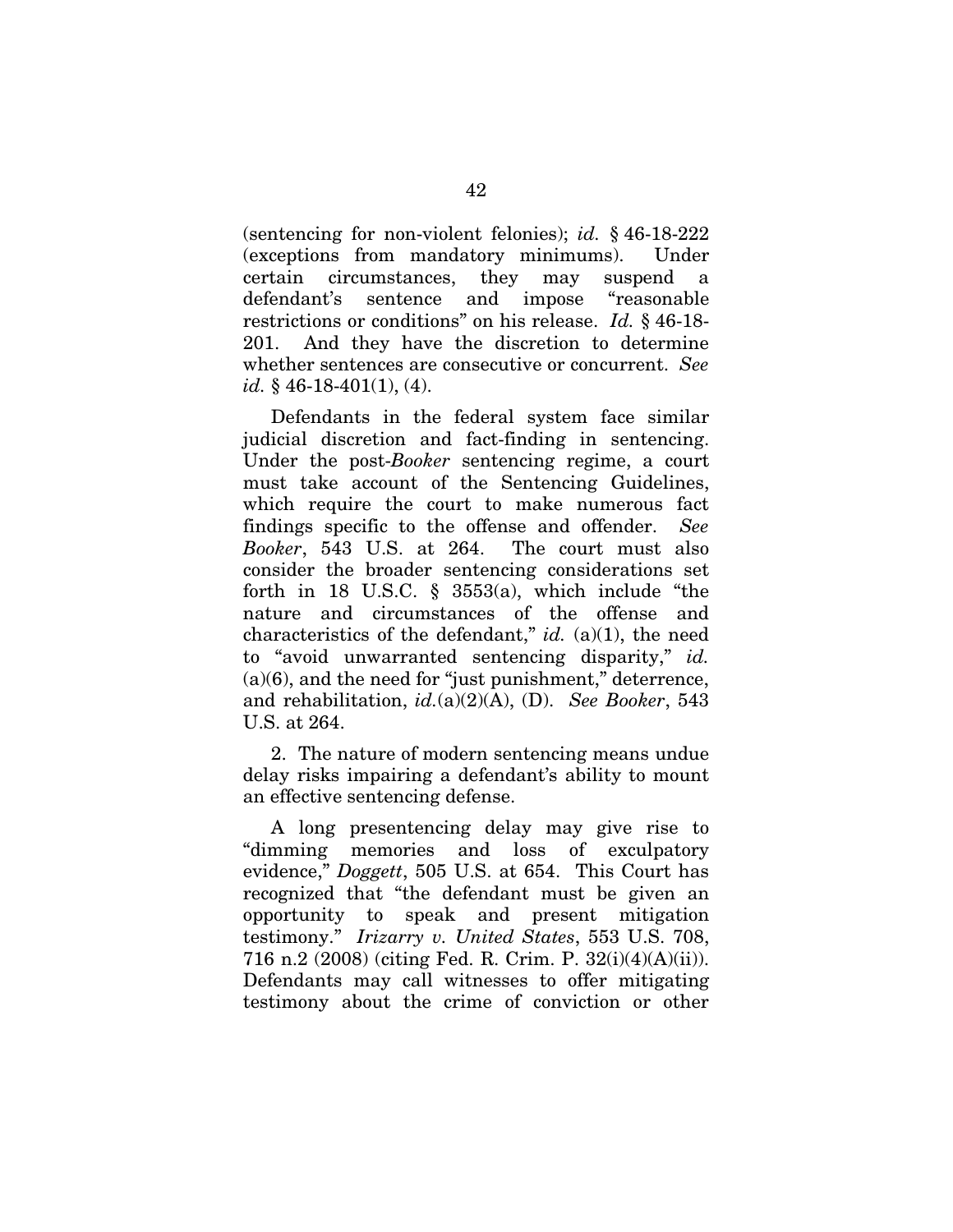sentencing factors. *See, e.g.*, *United States v. Smith*, 387 F.3d 826, 835 (9th Cir. 2004) (reversing for consideration of testimony, offered at sentencing, that the victim had "escalated" the incident leading to defendant's crime); *State v. Herrmann*, 867 N.W.2d 772, 783–85 (Wis. 2015) (discussing defendant's "lengthy sentencing hearing" in which twenty individuals testified). Indeed, because nearly all criminal convictions result from guilty pleas, sentencing is, in most cases, the only point where fact disputes are adjudicated. *Cf. Waller*, 467 U.S. at 47 (noting that a suppression hearing sometimes may be "the *only* trial"). A delay in sentencing may diminish percipient witness testimony and make it harder for a defendant to arrange for character witnesses to appear and testify at sentencing. *See, e.g.*, *Gonzales*, 582 P.2d at 630 (noting that "witnesses may become unavailable … in support of a defendant's plea for a lesser sentence").

It is also commonplace for defendants to submit statements and letters of support from family members. *See, e.g.*, *United States v. Munoz-Nava*, 524 F.3d 1137, 1143 (10th Cir. 2008) (upholding sentencing variance based on "a large number of letters from community members, family members, and from defendant's employers"). A prolonged sentencing delay may create a disconnect between the person described in such letters and statements and the person standing before the court. The letter of support submitted by Petitioner's father, for example, was more than a year old by the time he was sentenced. *Compare* J.A. 2 (Letter from Jim Betterman to Hon. K. Krueger; Received 04/16/12, *State v. Betterman*, DC-12-45 (Mt. Dist. Ct.), Doc. No. 5.1), *with id.* at 4 (06/27/13 Minute Order).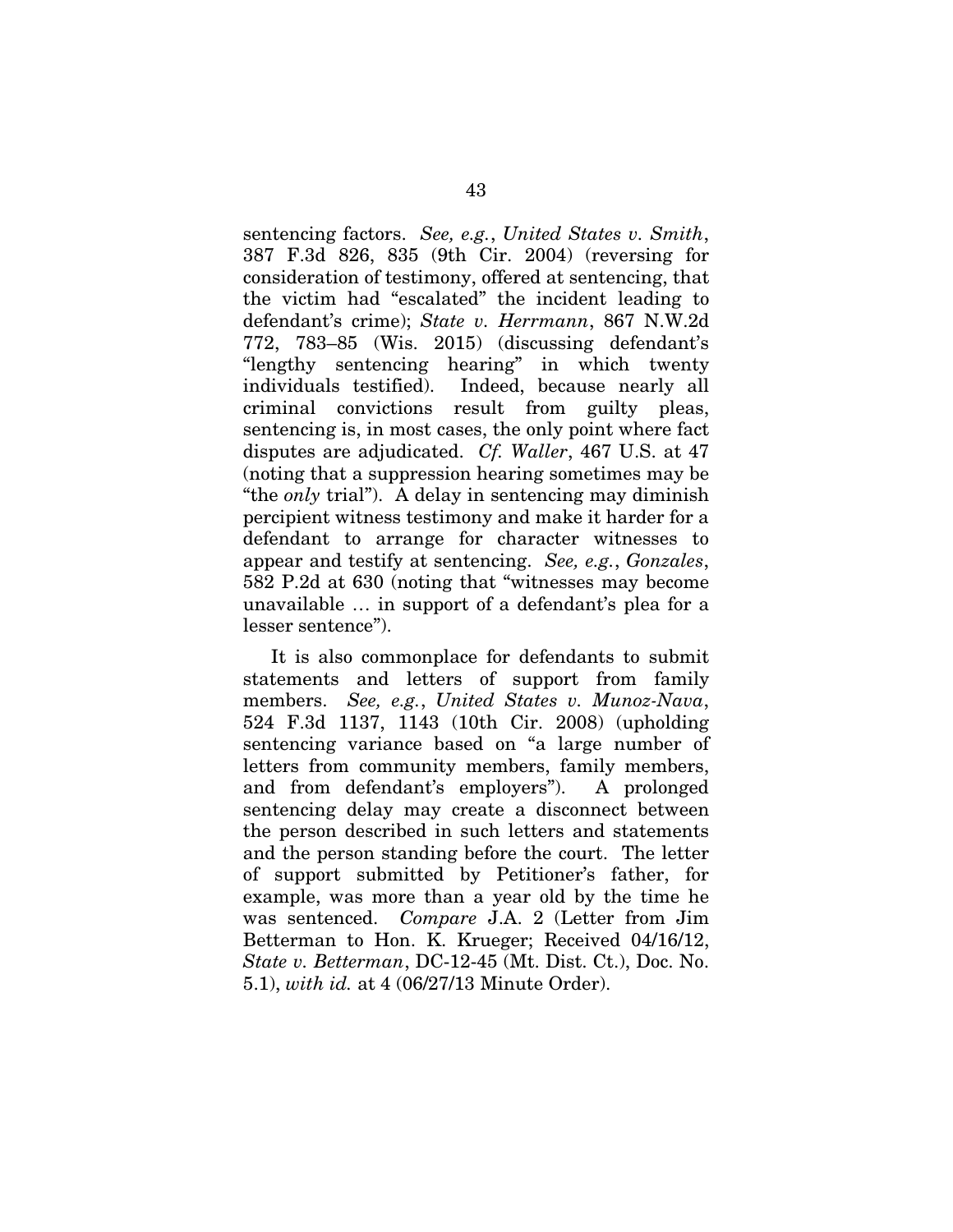The prejudice from an extended delay to the defendant's sentencing defense may be still worse if he is detained or incarcerated on a prior sentence. The "possibilities that long delay will impair the ability of an accused to defend himself" in sentencing proceedings "are markedly increased when the accused is incarcerated"—even if he is held locally. *Cf. Smith*, 393 U.S. at 379 (addressing "incarcerat[ion] in another jurisdiction"). Whether the defendant seeks to mount a vigorous trial or sentencing defense, delay may compound the difficulty he faces in working to "confer with potential defense witnesses, or even to keep track of their whereabouts." *Cf. id.* at 380–81.

These forms of sentencing prejudice refute the Montana Supreme Court's suggestion that "an accused's defense cannot be impaired once he has been convicted," and that delay "does not undermine a criminal defendant's ability to argue leniency." Pet. App. 12a. Rather, lower courts have found it "apparent that the defendant's ability to gather and present … evidence [relevant to his sentence] may be impaired" by unreasonable sentencing delays." *Jolly v. State*, 189 S.W.3d 40, 48 (Ark. 2004); *accord Gonzales*, 582 P.2d at 630. In addition, even though the Montana Supreme Court recognized that "no appeal" could "lie until … imposition of sentence" (Pet. App. 12a), it ignored the fact that a sentencing delay "could prejudice both the State and the defendant if a retrial should be ordered on appeal." *McLellan*, 498 A.2d at 739. In that event, "[w]itnesses may become unavailable should retrial be necessary." *Gonzales*, 582 P.2d at 633.

*Anxiety and Concern*: A convicted defendant awaiting sentence may suffer "anxiety and concern"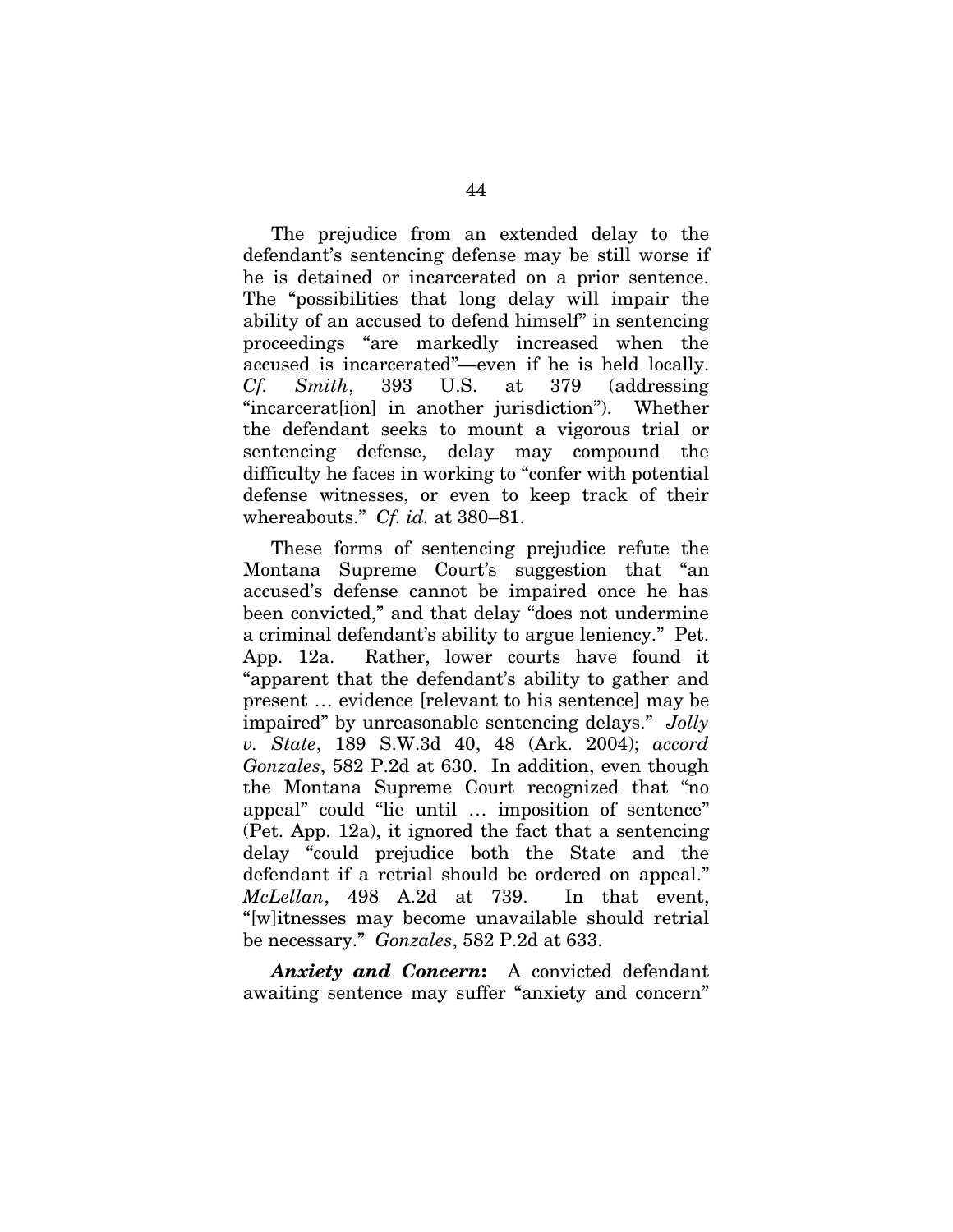when faced with an uncertain fate during an extended period of time. *Cf. Barker*, 407 U.S. at 532.

The Montana Supreme Court was wrong in concluding that "the anxiety of an accused is not to be equated for constitutional purposes with anxiety to be suffered by one who is convicted, in jail, unquestionably going to serve a sentence." Pet. App. 22a. The range of sentencing factors and discretion has dramatically increased the stakes at sentencing. Substantial legal and factual matters are often resolved at sentencing hearings. *See supra* at 41–44*.* Given these features of modern sentencing, the "anxiety and concern" created by a long sentencing delay may often outstrip the anxiety accompanying "public accusation" and the prosecution's guilt stage. *Cf. Klopfer*, 386 U.S. at 22; *see, e.g.*, *Burkett II*, 951 F.2d at 1443 (noting "uncontested evidence" of the defendant's "inability to eat and sleep" and "emotional distress"). And a prolonged delay "can have as depressive an effect" on a defendant as drawn-out pretrial proceedings. *Cf. Smith*, 393 U.S. at 379.

Even if, as in this case, the defendant is already in custody on a prior sentence, a long sentencing delay may cause serious anxiety and stress. This Court has explained that "uncertainties in the prospect … of receiving a sentence longer than, or consecutive to the one he is presently serving" may subject a defendant to "emotional stress" if he is forced to endure "a prolonged delay." *Strunk*, 412 U.S. at 439.

This case exemplifies why slow sentencing proceedings entail a risk of undue stress. In challenging the trial court's delay here, Betterman specifically complained that he had "been on [an] emotional roller coaster due to the anxiety and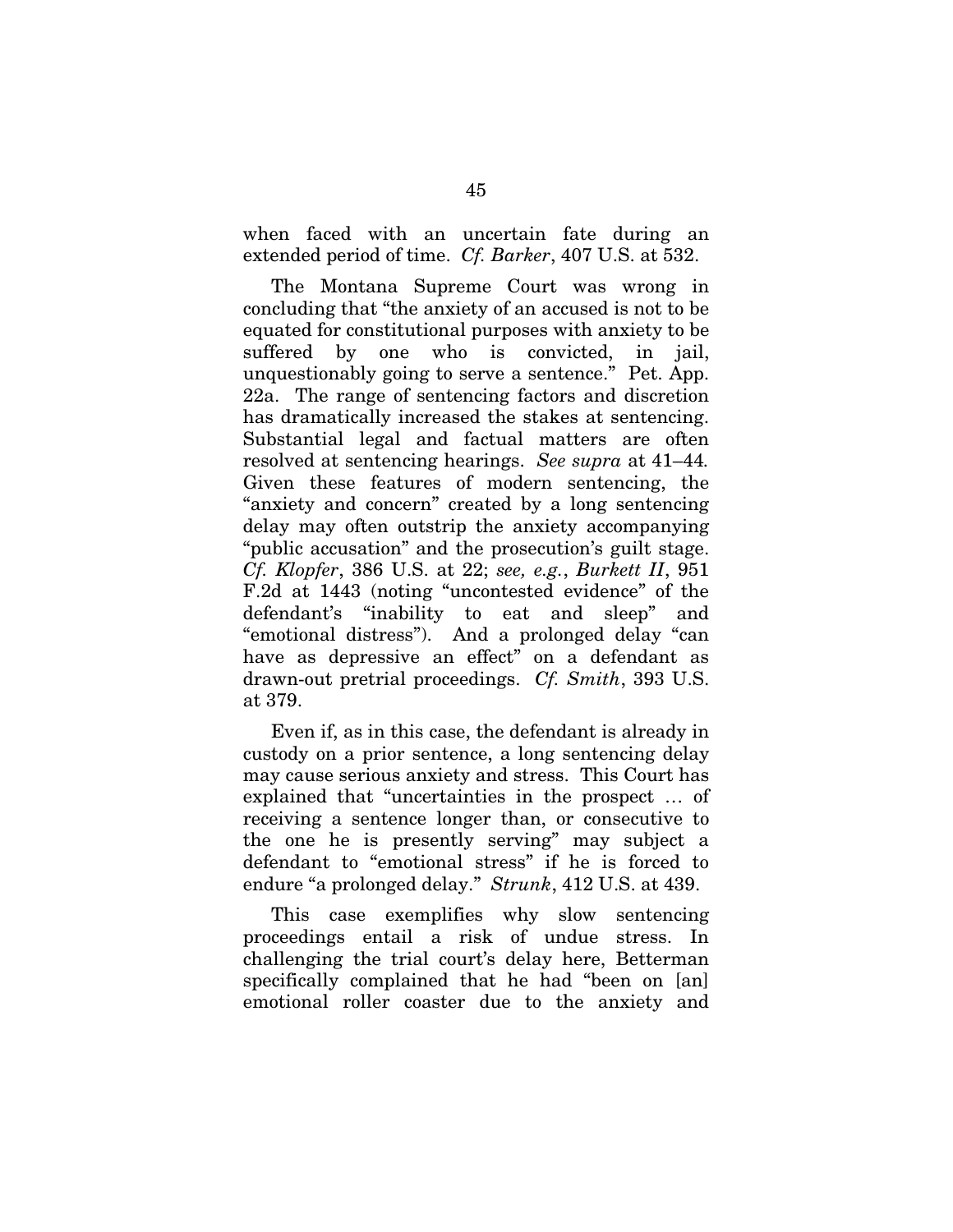depression caused by the uncertainty [of his sentence]." J.A. 88. The circumstances caused him to seek "counseling for [his] mental state." *Ibid.* A prompt sentencing, like "a prompt trial," may avoid such "uncertainties" and the anxiety they cause. *Cf. Strunk*, 412 U.S. at 439.

# B. The Framework for Analyzing Speedy Trial Clause Violations and Sixth Amendment Remedial Principles Apply Cleanly to Sentencing Delays

This Court's precedents show not only that sentencing delays implicate core speedy trial concerns, but also that they are readily analyzed under the Court's existing test for speedy trial violations. The "*Barker* test furnishes the flexibility" to determine whether presentencing delay rises to the level of a constitutional violation. *Cf. United States v. Loud Hawk*, 474 U.S. 302, 314 (1986). It guarantees the "orderly expedition" that the Sixth Amendment requires, *Smith v. United States*, 360 U.S. 1, 10 (1959), but that a generic due process test is inadequate to protect. And when the presentencing delay is of constitutional magnitude, the courts can tailor the remedy to match the violation.

1. The lower courts recognizing speedy trial protections at sentencing have had no trouble applying the *Barker* factors to sentencing delay. *See, e.g.*, *United States v. Campbell*, 531 F.2d 1333, 1335 (5th Cir. 1976); *United States v. Washington*, No. 14- 10623, 2015 WL 5607653, at \*2 (5th Cir. Sept. 24, 2015); *Burkett I*, 826 F.2d at 1220; *Trotter v. State*, 554 So. 2d 313, 316 (Miss. 1989), *superseded by statute on other grounds*, Laws 2008, Ch. 457, § 1, eff. July 1, 2008; *Gonzales*, 582 P.2d at 633. This highlights that sentencing delays fit well within this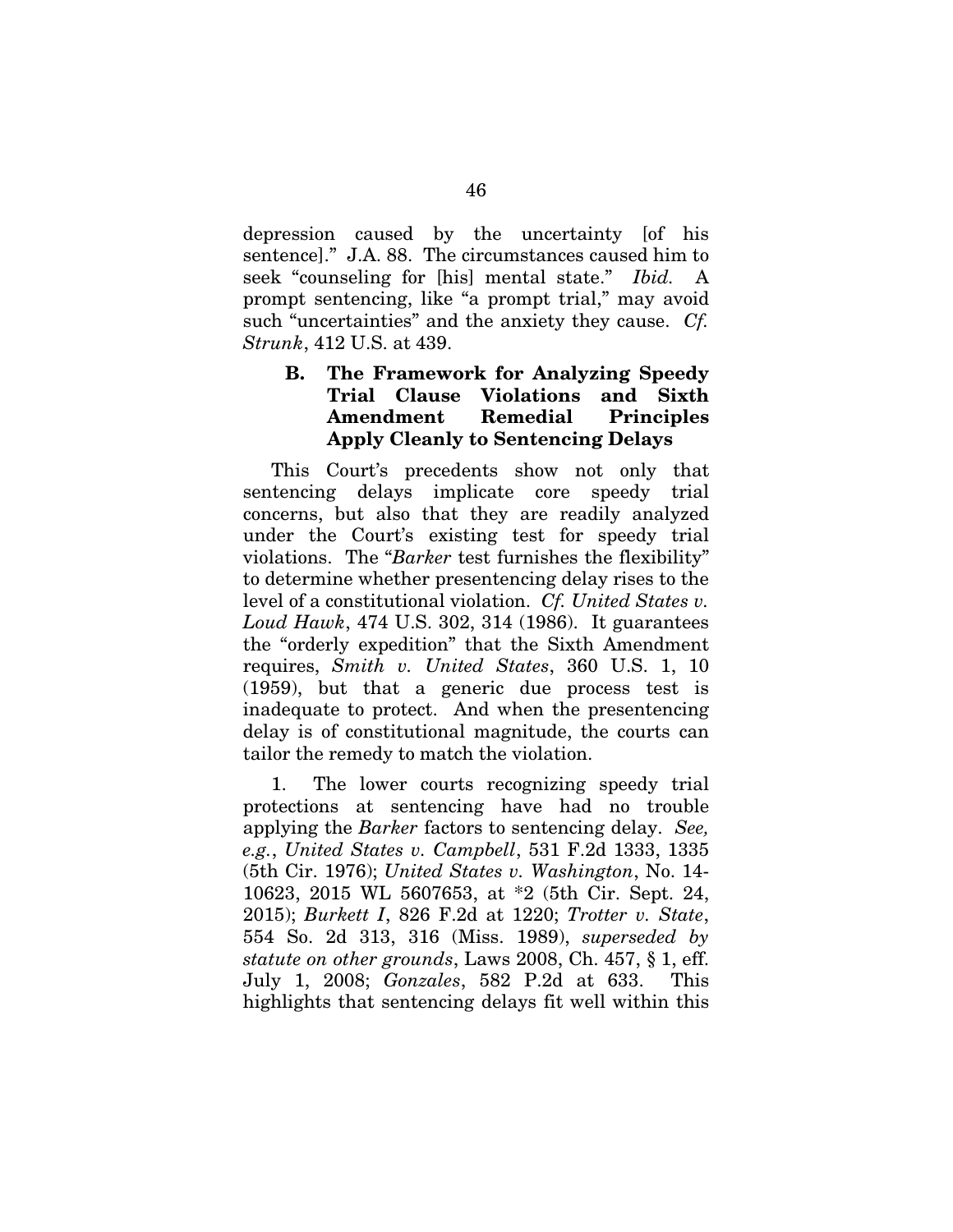Court's speedy trial framework, and that they ought to garner Sixth Amendment scrutiny.

First, the "length of the delay" between conviction and sentencing proceedings can be calculated as readily as pretrial delay. *See Barker*, 407 U.S. at 530. The same markers used by courts to gauge the facial reasonableness of a delay may also apply to presentencing delays. *See, e.g.*, *Doggett*, 505 U.S. at 652 n.1 (noting that "lower courts have generally found post-accusation delay 'presumptively prejudicial' at least as it approaches one year"). Second, the principles governing the "reason for the delay," and for allocating responsibility among the parties and courts, apply no less at sentencing. "Although negligence is obviously to be weighed more lightly than a deliberate intent to harm the accused's defense, it still falls on the wrong side of the divide between acceptable and unacceptable reasons for delaying a criminal prosecution once it has begun." *Doggett*, 505 U.S. at 657. Third, the courts may consider "the defendant's assertion of or failure to assert his right to a speedy trial" as it applies to sentencing. *Barker*, 407 U.S. at 528. As with pretrial delay, any knowing and voluntary waiver may be considered alongside the prosecution's burden to move the case along. *Id.* at 529; *accord Jolly*, 189 S.W.3d at 46 (emphasizing that the defendant "was not required to demand sentencing" under state law, and did not "actively avoid being sentenced").

The fourth factor, "prejudice to the defendant," is equally cognate in evaluating the effects of sentencing delays. That factor should be weighed in light of the Speedy Trial Clause's purposes, *see Barker*, 407 U.S. at 532, which, as noted, all apply to sentencing delays. Nor is there any reason to depart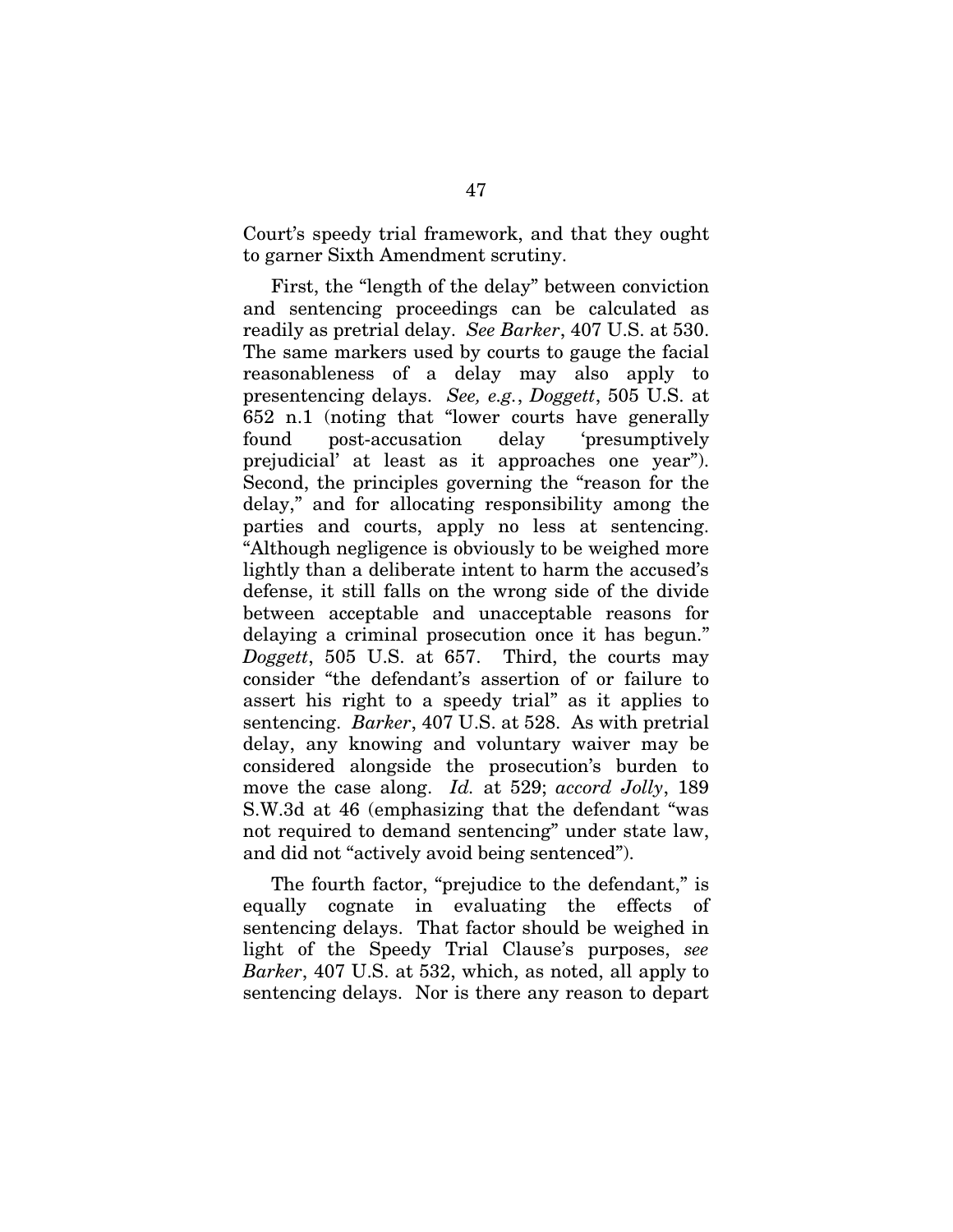from this Court's clear directive that "affirmative proof of particularized prejudice is not essential to every speedy trial claim," *Doggett*, 505 U.S. at 655, and that prejudice carries no "talismanic" force, *Barker*, 407 U.S. at 533. Although some lower courts have suggested that a showing of "substantial and demonstrable prejudice" is required in the sentencing context, *e.g.*, *United States v. Nelson-Rodriguez*, 319 F.3d 12, 60–61 (1st Cir. 2003), that suggestion cannot be squared with the fundamental nature of the speedy trial right. The Framers' design and concerns make the speedy trial right a process right applicable until the prosecution ends, and the defendant's conviction does not end the prosecution.

For the same reasons, the Montana Supreme Court was wrong in relying on due process principles. Because the speedy trial right is "specifically affirmed" in the Sixth Amendment, *Barker*, 407 U.S. at 533, it is inappropriate to resort to more generalized due process protections, *cf. Graham v. Connor*, 490 U.S. 386, 394 (1989) ("[A]nalysis begins by identifying the specific constitutional right allegedly infringed by the challenged [governmental action]."). That is especially so because the test for a due process violation would effectively give the defendant the burden to establish that he was prejudiced, and perhaps even that the delay was due to a "tactical" reason. *See United States v. Lovasco*, 431 U.S. 783, 795 (1977); *see, e.g.*, *MacDonald*, 456 U.S. at 20 (Marshall, J., dissenting). Such a burden cannot be squared with this Court's precedents recognizing that the speedy trial right is "as fundamental as any of the rights secured by the Sixth Amendment." *Klopfer*, 386 U.S. at 223.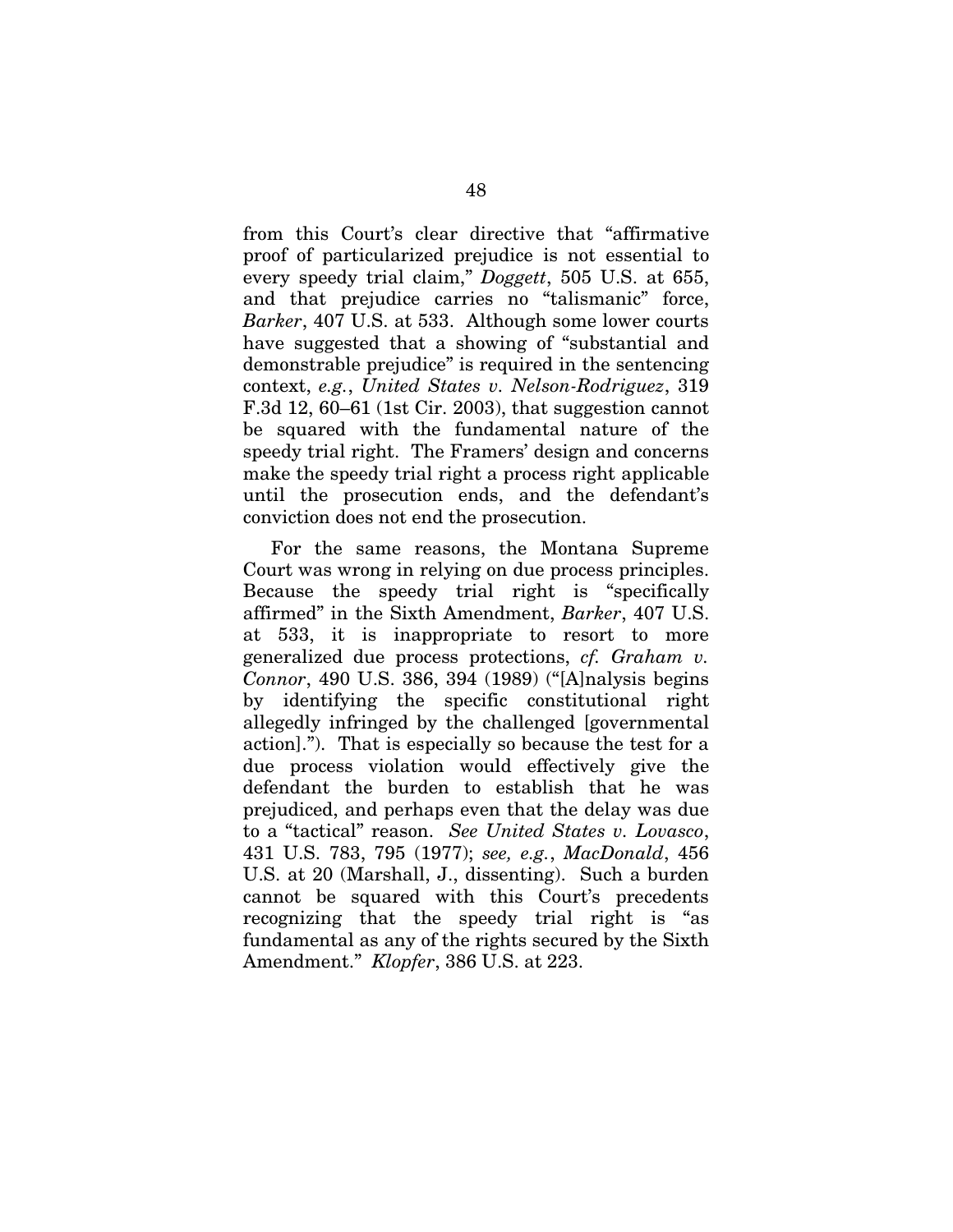2. Nor do this Court's precedents leave it with the all-or-nothing choice on remedies that the Montana Supreme Court and the State have posited. Pet. App. 14a; BIO 18. This Court has characterized dismissal of the indictment as "the only possible remedy" for a speedy trial violation only in the context of delays before trial or conviction. *See Barker*, 407 U.S. at 522; *Strunk*, 412 U.S. at 438–40. Those precedents therefore do not preclude a court from crafting an appropriate remedy where an unconstitutional sentencing delay has occurred. "Cases involving Sixth Amendment deprivations are subject to the general rule that remedies should be tailored to the injury suffered from the constitutional violation and should not unnecessarily infringe on competing interests." *Morrison*, 449 U.S. at 364.

Consistent with the flexible approach dictated by *Barker*, the courts can, and should, fix remedies appropriate to the circumstances of a presentencing delay. The lower courts, for example, have remedied such violations by modifying or vacating the sentence, while leaving the conviction intact. *See, e.g.*, *Burkett II*, 951 F.2d at 1449; *Washington*, 2015 WL 5607653, at \*3; *Jolly*, 189 S.W.3d at 49; *Trotter*, 554 So. 2d at 319. Such a remedial approach is fully consistent with this Court's admonition in *Bozza v. United States* that a person found guilty should not be released simply because of "an error in passing the sentence." 330 U.S. at 165-66 (rejecting double jeopardy challenge to a mandatory fine omitted from the original sentence). Recognizing the speedy trial right here carries no risk that defendants would automatically be released due to a sentencing error, much less the sort of technical error at issue in *Bozza*.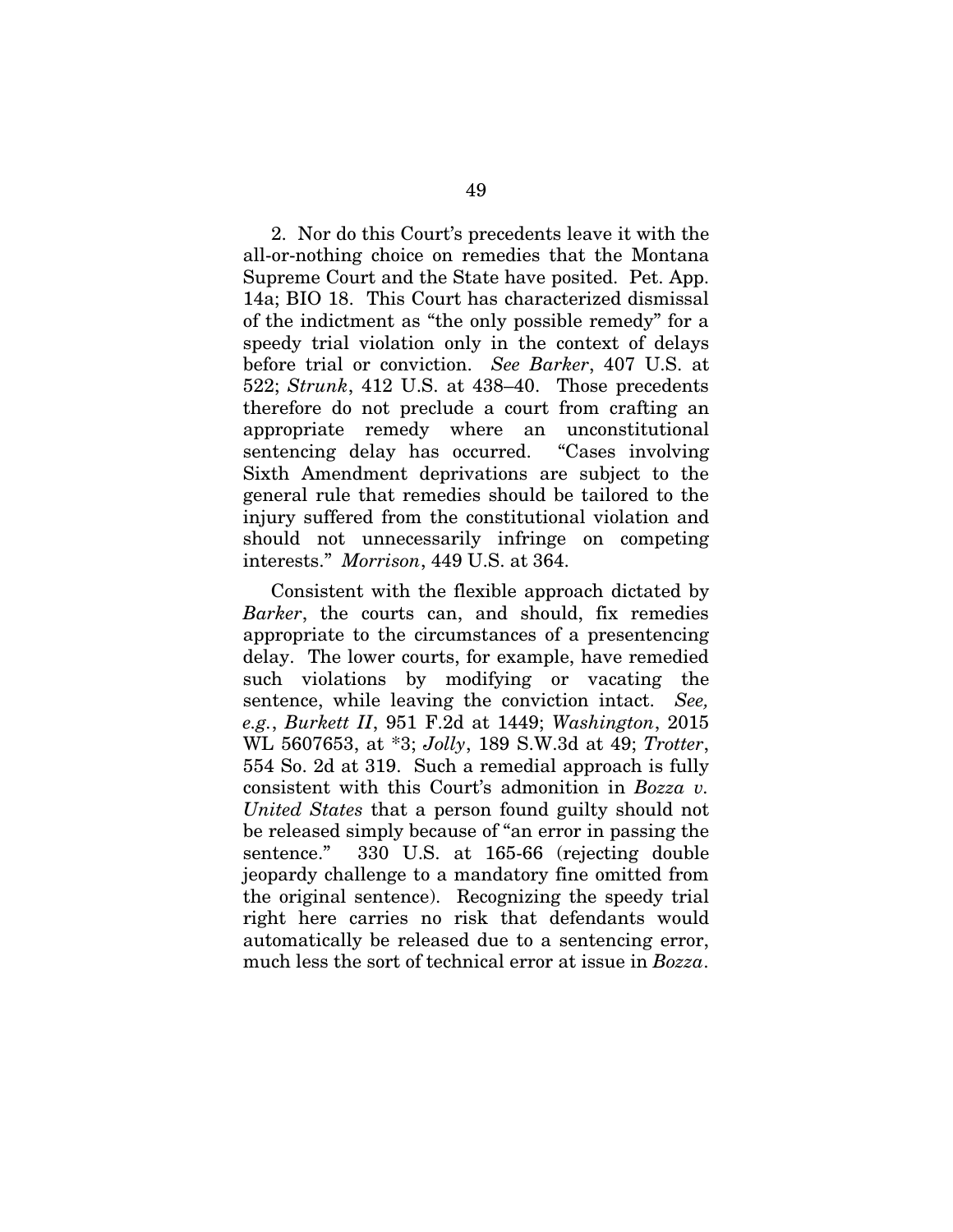### III. The State Court's Inordinate Delay in Sentencing Petitioner Violated the Speedy Trial Clause

Applying the four-factor *Barker* test to Betterman's speedy trial claim shows that the 14 month-long sentencing delay he endured was unconstitutional.

The Montana Supreme Court recognized that "there was unacceptable delay when it took fourteen months following conviction to sentence Betterman." Pet. App. 20a. Indeed, a one-year delay is "generally sufficient to trigger judicial review." *Doggett*, 505 U.S. at 658 (citing *id.* at 652 n.1). The reason for delay also weighs heavily in favor of a violation*.* As the Montana Supreme Court observed, the "[p]reparation of the [presentence investigation] and the District Court's scheduling of a sentencing hearing took an inordinate amount of time, and these factors must be attributed to the State." Pet. App. 20a. "[N]o legitimate reason [was] set forth for such a delay." *Ibid.* And the fact that Betterman formally, and repeatedly, asserted his right to be sentenced promptly "is entitled to strong evidentiary weight in determining whether [he] is being deprived of the right." *Barker*, 407 U.S. at 531-32.

The record also firmly establishes that Betterman was prejudiced by the delay. He argued, and his affidavit demonstrates, that his extended time in county jail awaiting sentencing denied him access to specific rehabilitation programs that he was ordered to complete. *See, e.g.*, J.A. 87. Those programs were also essential to his rehabilitation, as reflected in Betterman's testimony at sentencing (J.A. 101–02), and the trial court's observation that "Defendant is in desperate need for further chemical dependency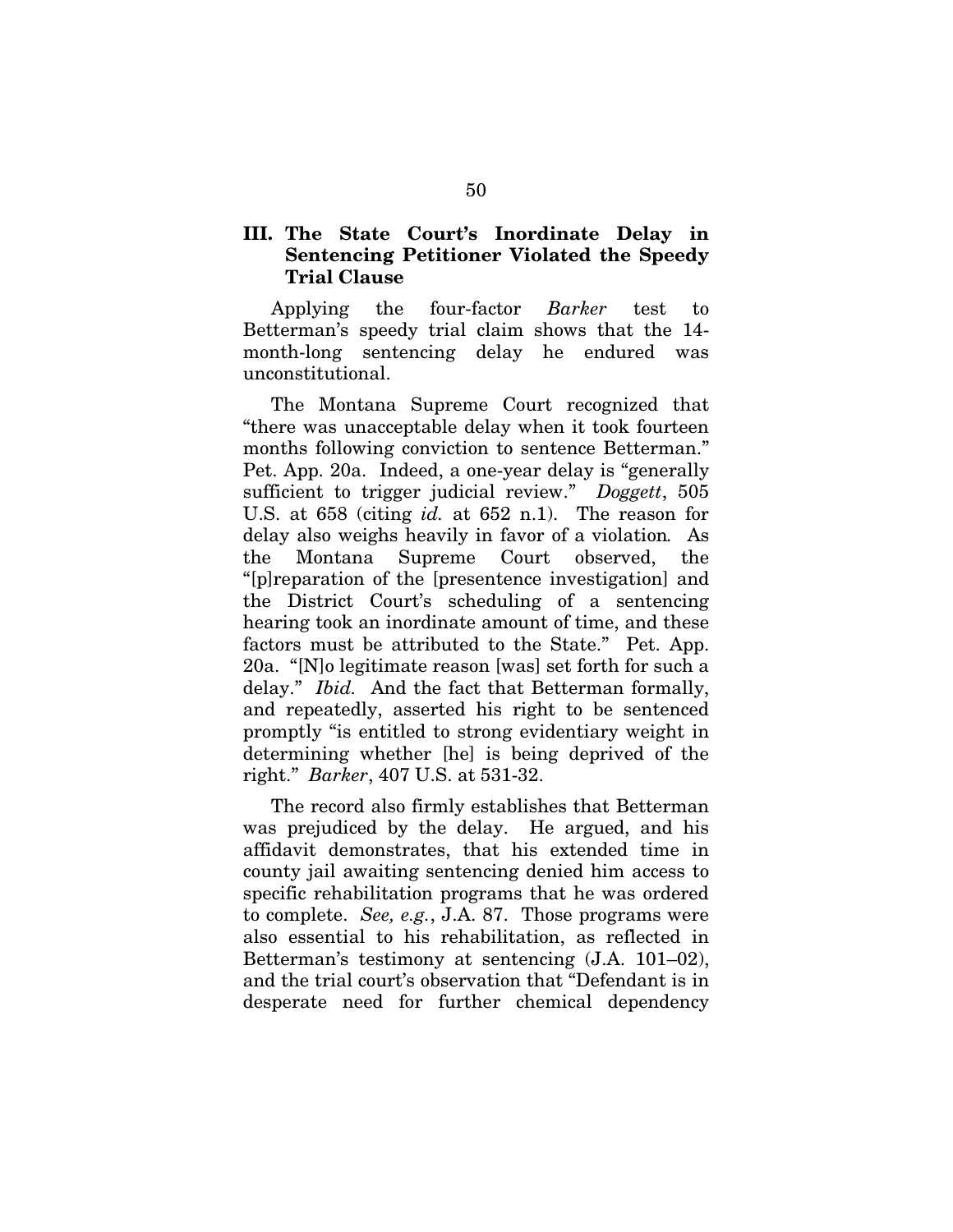treatment" (J.A. 118). There is no dispute that these programs would have been available in prison had he been promptly sentenced. Nor has the State offered any evidence to contradict Betterman's testimony that the uncertainty of his fate caused him "anxiety and depression," requiring him to seek "counseling for [his] mental state," and that the county provided inadequate medical care. J.A. 88. This is hardly surprising, as Betterman faced a repeat-offender designation carrying a sentencing range of 5-100 years and the prospect of consecutive sentences. *See supra* at 7.

Because the Montana Supreme Court applied *Lovasco*'s due process test, that Court improperly assigned Betterman the burden of proving prejudice. Prejudice is not a bright-line requirement under *Barker*. *See* 407 U.S. at 533. And in the absence of contrary evidence, the court was obligated "to credit [Betterman's] assertions that access to rehabilitative programs … [was] an appealing and legitimately valid alternative to the limbo he experienced in the county system." *Cf. Burkett II*, 951 F.2d at 1443. By instead dismissing Betterman's undisputed evidence of prejudice as "neither substantial nor demonstrable" (Pet. App. 22a) the Montana Supreme Court erred as a matter of law.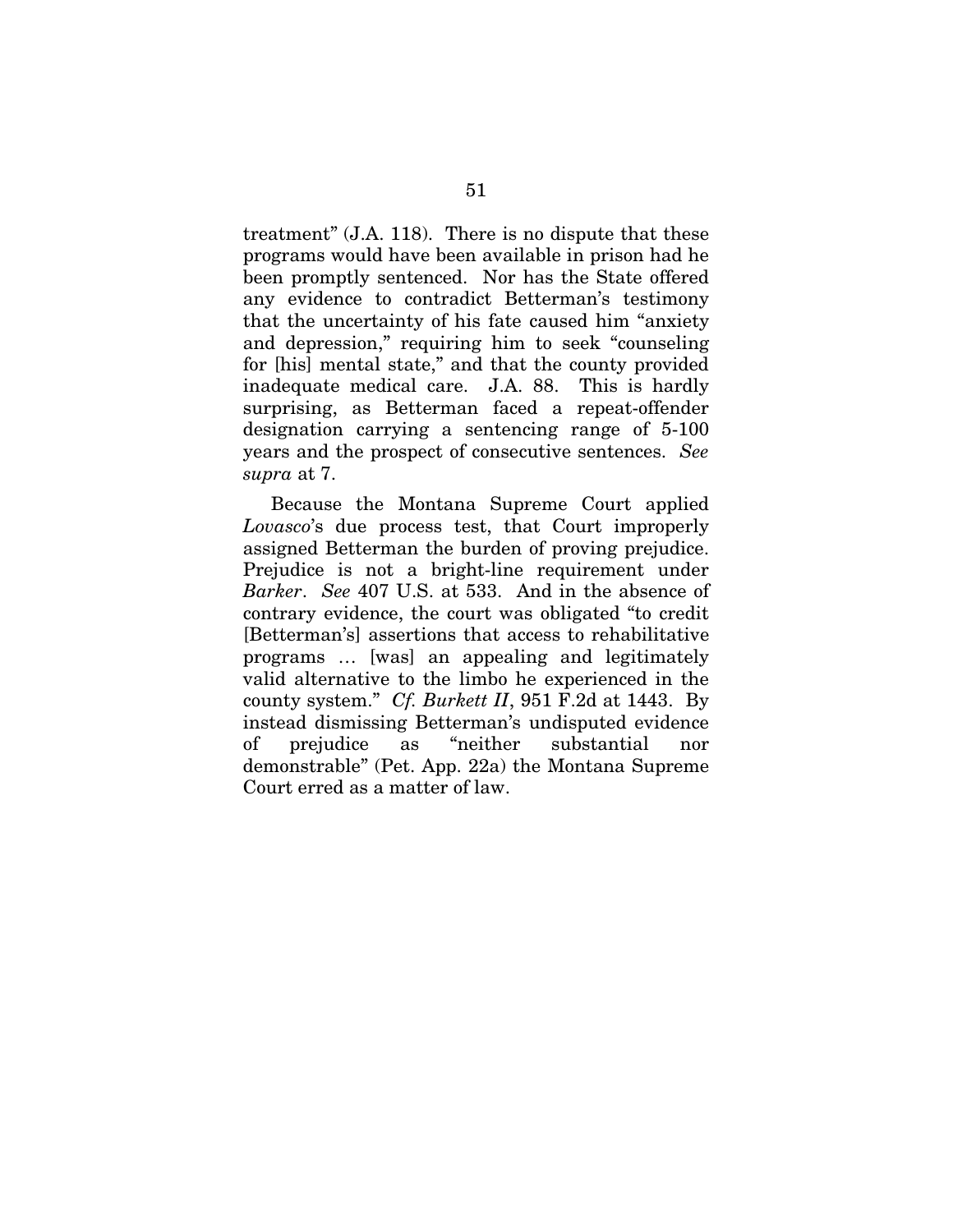### **CONCLUSION**

The decision of the Montana Supreme Court should be reversed.

Respectfully submitted,

STUART BANNER UCLA SCHOOL OF LAW SUPREME COURT CLINIC 405 Hilgard Ave. Los Angeles, CA 90095

CHAD WRIGHT KOAN MERCER OFFICE OF THE APPELLATE DEFENDER 255 Fuller Street P.O. Box 200147 Helena, MT 59620

FRED A. ROWLEY, JR. *Counsel of Record* DANIEL B. LEVIN THANE M. REHN CATHLEEN H. HARTGE ERIC C. TUNG MUNGER, TOLLES & OLSON LLP 355 S. Grand Ave. Los Angeles, CA 90071 Fred.Rowley@mto.com (213) 683-9100

January 19, 2016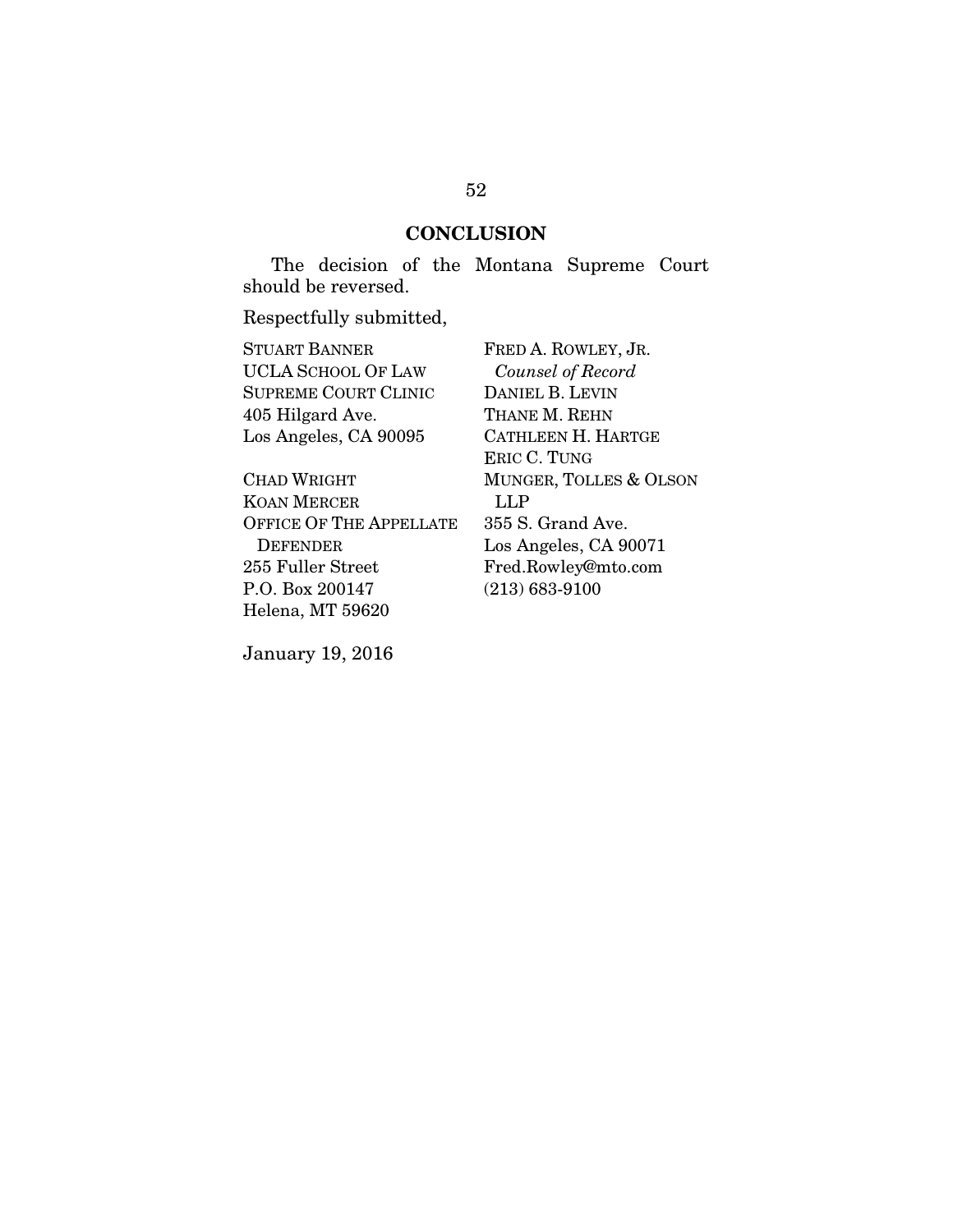# APPENDIX TABLE OF CASES FROM JOHN D. LAWSON, AMERICAN STATE TRIALS<sup>\*</sup>

| Case                                                                  | <b>Days</b><br><b>Between</b><br><b>Verdict and</b><br><b>Sentence</b> | Reference                 |
|-----------------------------------------------------------------------|------------------------------------------------------------------------|---------------------------|
| Scudamore, et al.<br>(Ct. of Admiralty,<br>Mass. 1704)                | 0                                                                      | Volume 5:<br>pp. 353, 355 |
| <i>Tucker, et al.</i> (Ct.<br>of Vice Admiralty,<br>S. Carolina 1718) | 6                                                                      | 4:652,702                 |
| <i>Smith, et al.</i> (Ct.<br>of Vice Admiralty,<br>S. Carolina 1718)  | 6                                                                      | 4:674,702                 |
| <i>Eddy, et al.</i> (Ct. of<br>Vice Admiralty, S.<br>Carolina 1718)   | 5                                                                      | 4:677,702                 |

<span id="page-69-0"></span><sup>∗</sup> The table includes all cases from around the time of the Framing and a few decades afterwards (1704–1855) that are recorded in Lawson's multi-volume collection—AMERICAN STATE TRIALS—where the number of days between verdict and sentence could readily be determined and an appeal did not delay sentencing. The table includes 39 cases, and the average time between verdict and sentence for those cases is 1.8 days.

 $\overline{a}$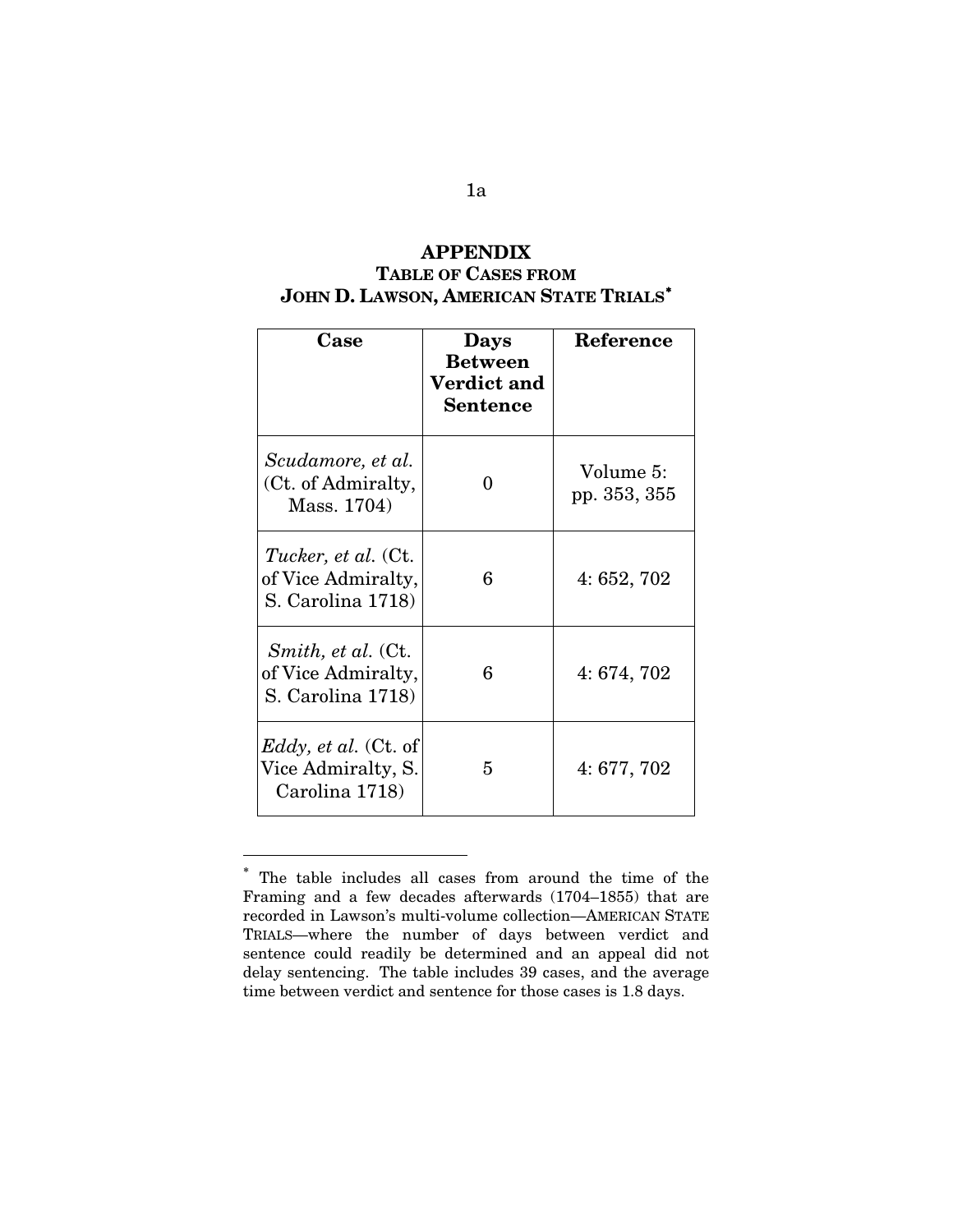| <i>Robbins, et al.</i> (Ct.<br>of Vice Admiralty,<br>S. Carolina 1718) | 5            | 4:682,702            |
|------------------------------------------------------------------------|--------------|----------------------|
| Robinson, et al.<br>(Ct. of Vice<br>Admiralty, S.<br>Carolina 1718)    | 4            | 4:684,702            |
| Morrison, et al.<br>(Ct. of Vice<br>Admiralty, S.<br>Carolina 1718)    | 4            | 4:689,702            |
| <i>Brierly, et al.</i> (Ct.<br>of Vice Admiralty,<br>S. Carolina 1718) | $\mathbf{1}$ | 4:694,701,<br>702    |
| <i>Bonnet</i> (Ct. of Vice<br>Admiralty, S.<br>Carolina 1718)          | $\mathbf{1}$ | 4:710,717            |
| Arnold (Ct. of<br>Military Officers,<br>New Jersey 1779)               | 0            | $6: 411, 462 - 63$   |
| $Lyon$ (U.S. Cir.<br>Ct., Vermont<br>1798)                             | $\mathbf{1}$ | 6:687,694            |
| Cooper (U.S. Cir.<br>Ct., Penn. 1800)                                  | 12           | 10: 774, 783,<br>812 |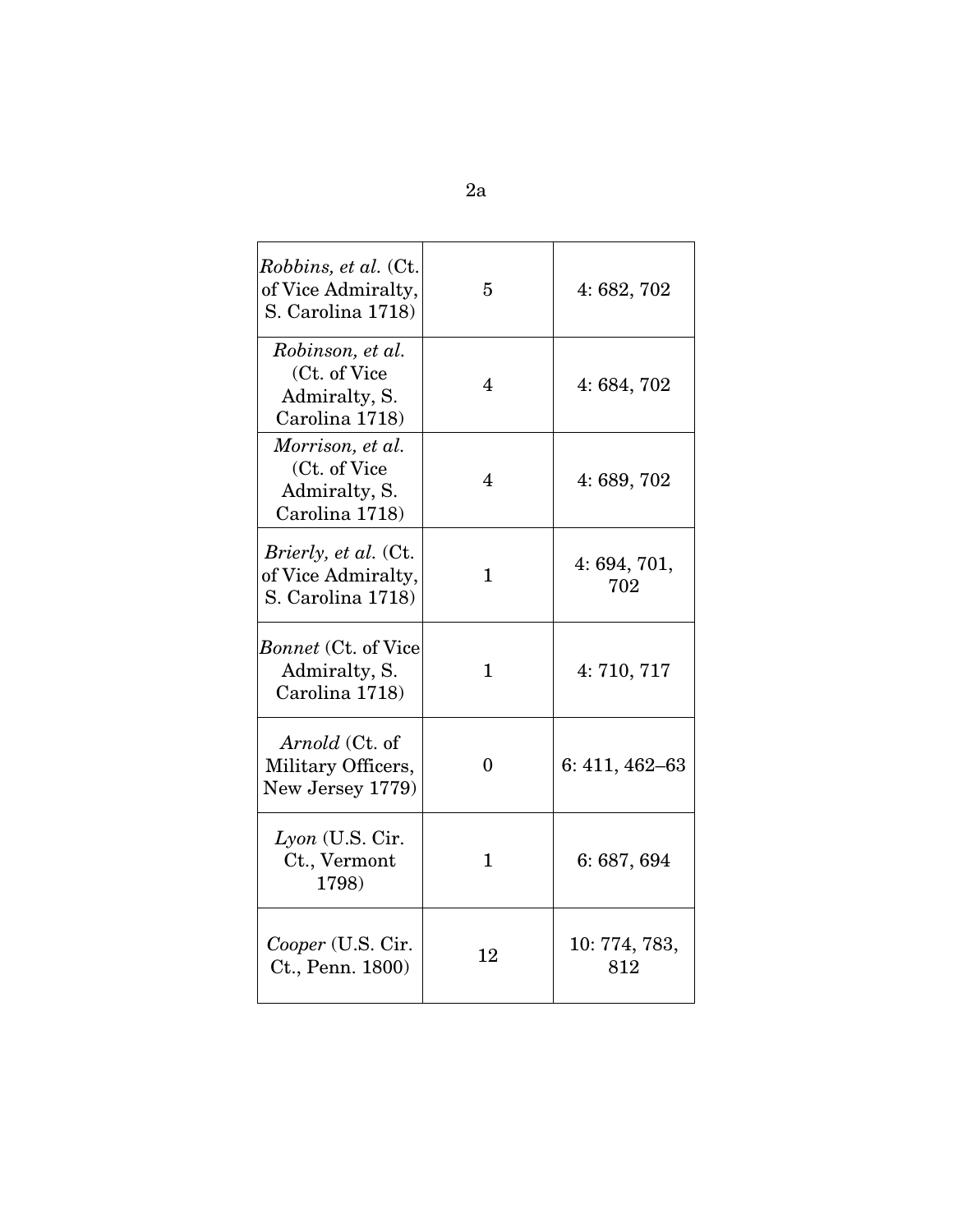| Callender (U.S.<br>Cir. Ct., Virginia<br>1800)                 | $\theta$     | 10:813,876        |
|----------------------------------------------------------------|--------------|-------------------|
| <i>Burnham</i> (Sup.<br>Ct. of Judicature,<br>New Hamp. 1806)  | $\mathbf{1}$ | 8:1,6             |
| Dean (S. Ct. of<br>Vermont 1808)                               | 3            | 3:542,557         |
| Arbuthnot<br>(Special Ct.<br>Martial, Florida<br>1818)         | $\theta$     | 2:862,887,<br>890 |
| <i>Ambrister</i> (Special<br>Ct. Martial,<br>Florida 1818)     | $\theta$     | 2:891,893,900     |
| <i>Williamson</i> (Ct. of<br>General Sess.,<br>N.Y. City 1819) | 0            | 4:649,651         |
| <i>Clark</i> (Supreme<br>Judicial Ct., Mass.<br>1821)          | $\mathbf{1}$ | 6:597,624,664     |
| $How$ (Cir. Ct. of<br>Alleghany Cty.,<br>New York 1824)        | 0            | 6: 865, 877, 879  |

3a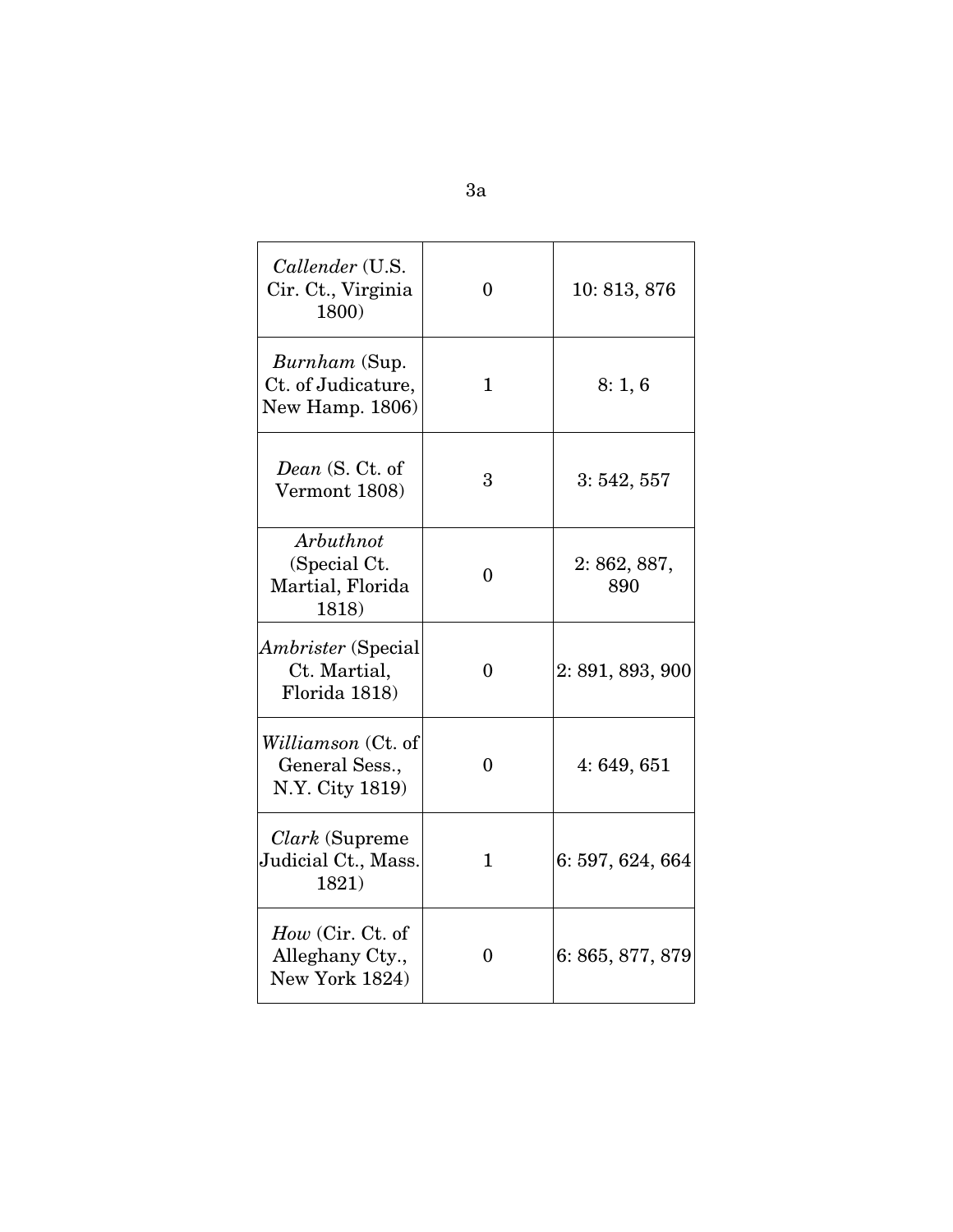| $McE$ voy, et al. (Ct.<br>of General Sess.,<br>N.Y. City 1824)           | 3              | 13: 205, 216   |
|--------------------------------------------------------------------------|----------------|----------------|
| <i>Thayer, et al.</i> (Ct.<br>of Oyer and<br>Terminer, New<br>York 1825) | 3              | 7: 1, 39, 40   |
| De Coster, et al.<br>(Municipal Ct.,<br><b>Boston 1825</b> )             | $\theta$       | 12: 488, 493   |
| <i>Knapp</i> (Supreme<br>Judicial Ct., Mass.<br>1830)                    | $\mathbf{1}$   | 7:395,589      |
| Knapp, Jr.<br>(Supreme Judicial<br>Ct., Mass. 1830)                      | $\overline{2}$ | 7:594,635      |
| Gibert, et al. (U.S.<br>Cir. Ct., Mass.<br>1834)                         | $\theta$       | 10:699, 771-72 |
| Crockett (Supreme<br>Judicial Ct., Mass.<br>1835)                        | $\Omega$       | 1: 440, 451    |
| $McConaghy$ (Ct. of<br>Oyer and<br>Terminer, Penn.<br>1840)              | 0              | 10:601,619     |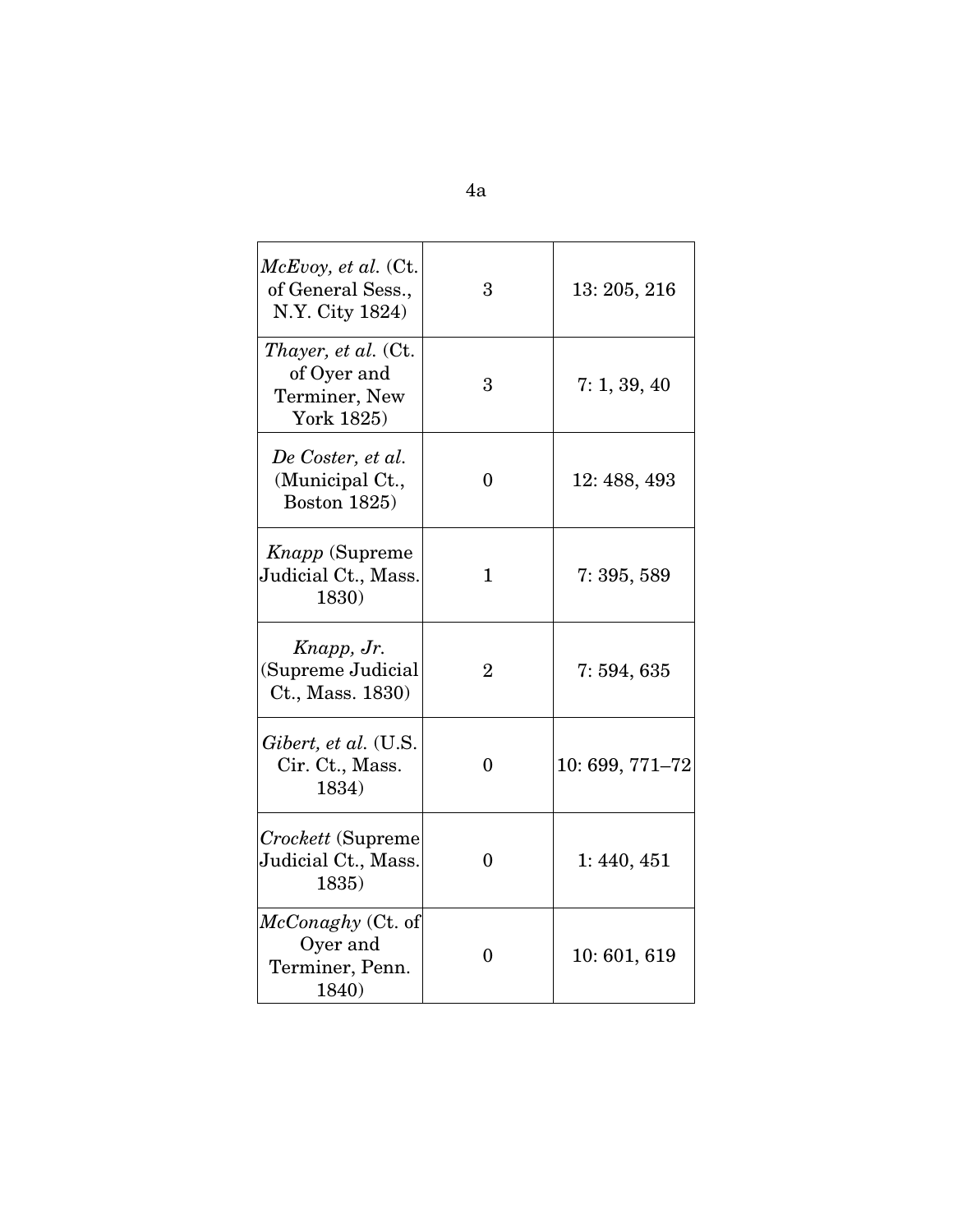| Darnes (Criminal<br>Ct., St. Louis Cty.<br>1840)                          | 0              | 16:78, 322                |
|---------------------------------------------------------------------------|----------------|---------------------------|
| <i>Walker</i> (U.S. Ct.,<br>Middle Dist. of<br>Florida 1844)              | 0              | 3:863,866                 |
| De Wolf (Supreme<br>Judicial Ct., Mass.<br>1845)                          | 3              | 10:540,564                |
| Freeman (Ct. of<br>Oyer and<br>Terminer, New<br>York 1846)                | $\mathbf{1}$   | 16: 323, 517              |
| Coolidge<br>(Supreme Judicial<br>Ct. of Maine,<br>1848)                   | $\mathbf{1}$   | 3:732,802                 |
| <i>Epes</i> (Cir. Ct. of<br>Law and<br>Chancery,<br>Virginia 1848)        | $\theta$       | 3: 412, 474, 514          |
| Webster (Supreme)<br>Judicial Ct., Mass.<br>1850)                         | $\overline{2}$ | $4: 93, 312, 438 -$<br>41 |
| <i>Allison, et al.</i> (Cir.<br>Ct. of Henrico<br>Cty., Virginia<br>1851) | 4              | 4:464,471                 |